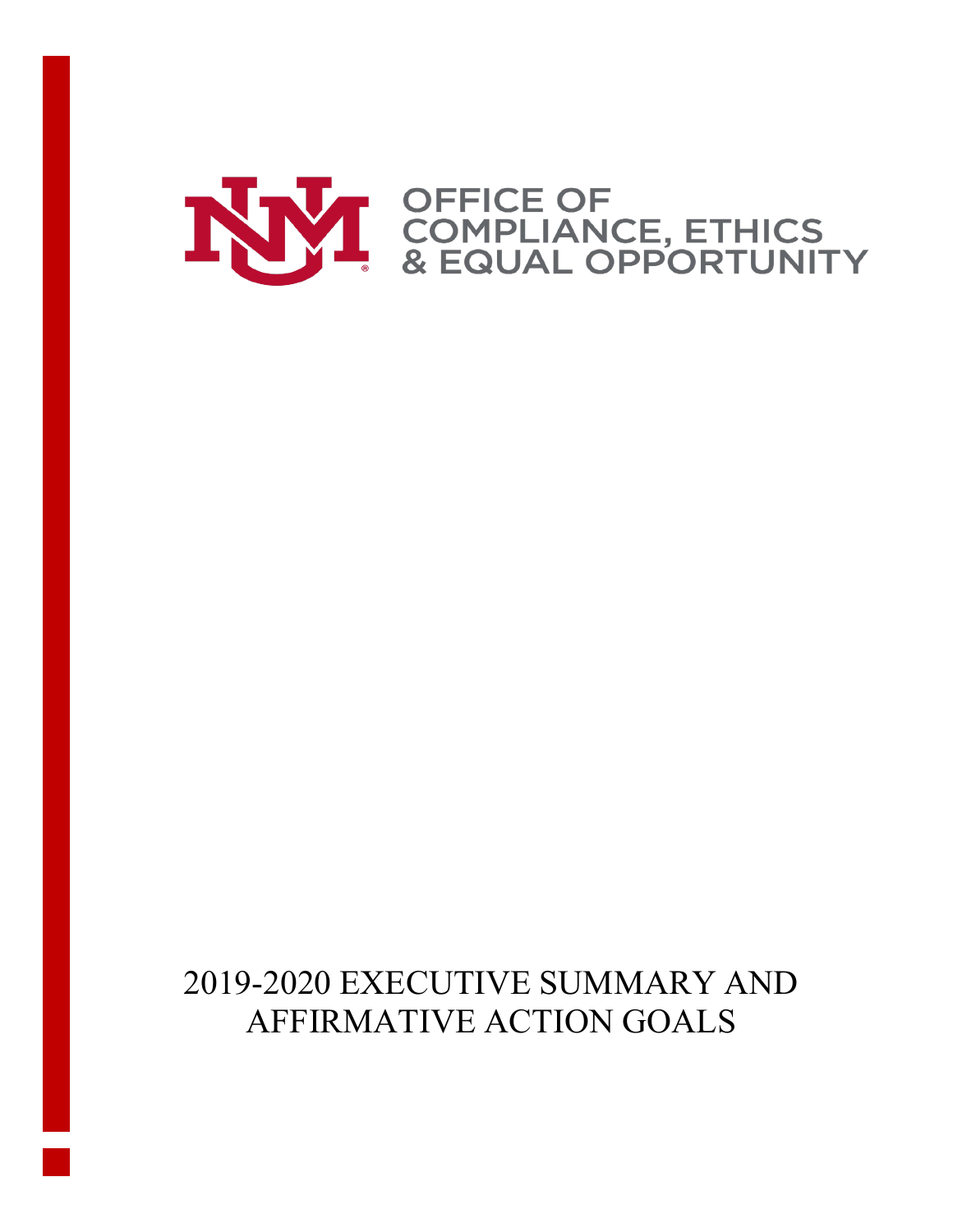

# **Table of Contents**

| 2019-2020 EXECUTIVE SUMMARY AND AFFIRMATIVE ACTION |
|----------------------------------------------------|
|                                                    |
|                                                    |
|                                                    |
|                                                    |
|                                                    |
|                                                    |
|                                                    |
|                                                    |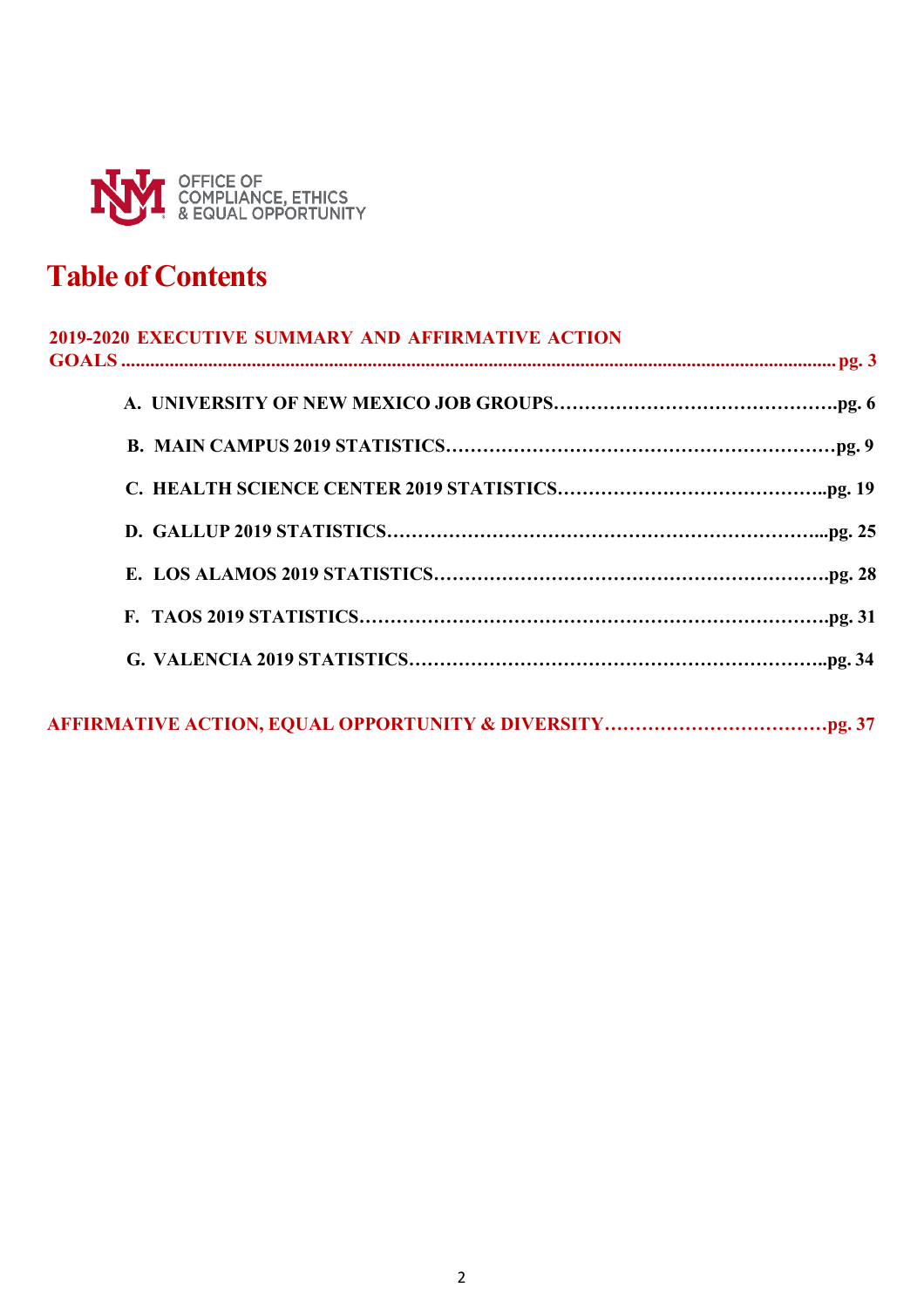

### **2019-2020 EXECUTIVE SUMMARY AND AFFIRMATIVE ACTION GOALS**

# **I. SUMMARY**

UNM is committed to EEO and Affirmative Action principles that ultimately create and foster a diverse and inclusive environment. The Affirmative Action Plan (AAP) is one management and organizational tool used to identify underutilization in certain job categories based on availability in those categories and availability in a specified recruitment area. The Office of Compliance, Ethics, and Equal Opportunity (CEEO) has completed the AAP for 2019- 2020 pursuant to Executive Order 11246. UNM has prepared a separate AAP for Main Campus, the Health Sciences Center, and each branch campus. The data has been developed pursuant to the requirements of Executive Order 11246, The Rehabilitation Act of 1974, and the Vietnam Era Veterans Readjustment Assistance Act of 1974, and requires data to be analyzed in regard to minorities (African Americans, Asians, Hispanics, Native Americans/Alaskan Natives, Native Hawaiians Pacific Islanders, females, veterans and individuals with disabilities (IWDs)) for the period of November 1, 2017 to October 31, 2018.

### **A. Affirmative Action Plan (AAP)**

#### • **What is the AAP?**

The AAP islegally mandated by Executive Order 11246 and requires UNM to create a written report that measures whether women, minorities, veterans and IWDs are being employed at the expected rate given their composition of the contractor's workforce, compared to the relevant labor pool. UNM data is collected annually for the period of November 1 of the preceding year, to October 1 of the AAP year. The AAP also requires that UNM engage in good faith efforts to correct any deficiencies with regard to affirmative action by demonstrating that it is recruiting and hiring qualified women, minorities, veterans and IWDs.

### • **What does the AAP consist of?**

The AAP contains the following reports:

- Organizational Profile (Workforce Analysis)
- Job Group Analysis
- Availability Analysis
- Incumbency v. Estimated Availability
- Placement Goals
- Adverse Impact Analysis Report
- Required EEO/AAP laws, regulations and best practice

### • **What is the Organizational Profile/Workforce Analysis?**

The organizational profile lists every UNM incumbent by department, along with their race and gender.

### • **What is a Job Group Analysis?**

A job group contains jobs or groups of jobs that are similar in content, compensation, and opportunity. UNM has developed extensive job groups that are described on page 6 of this document. A job group analysis is the first step in comparing the representation of minorities, women, veterans and IWD's in its workforce.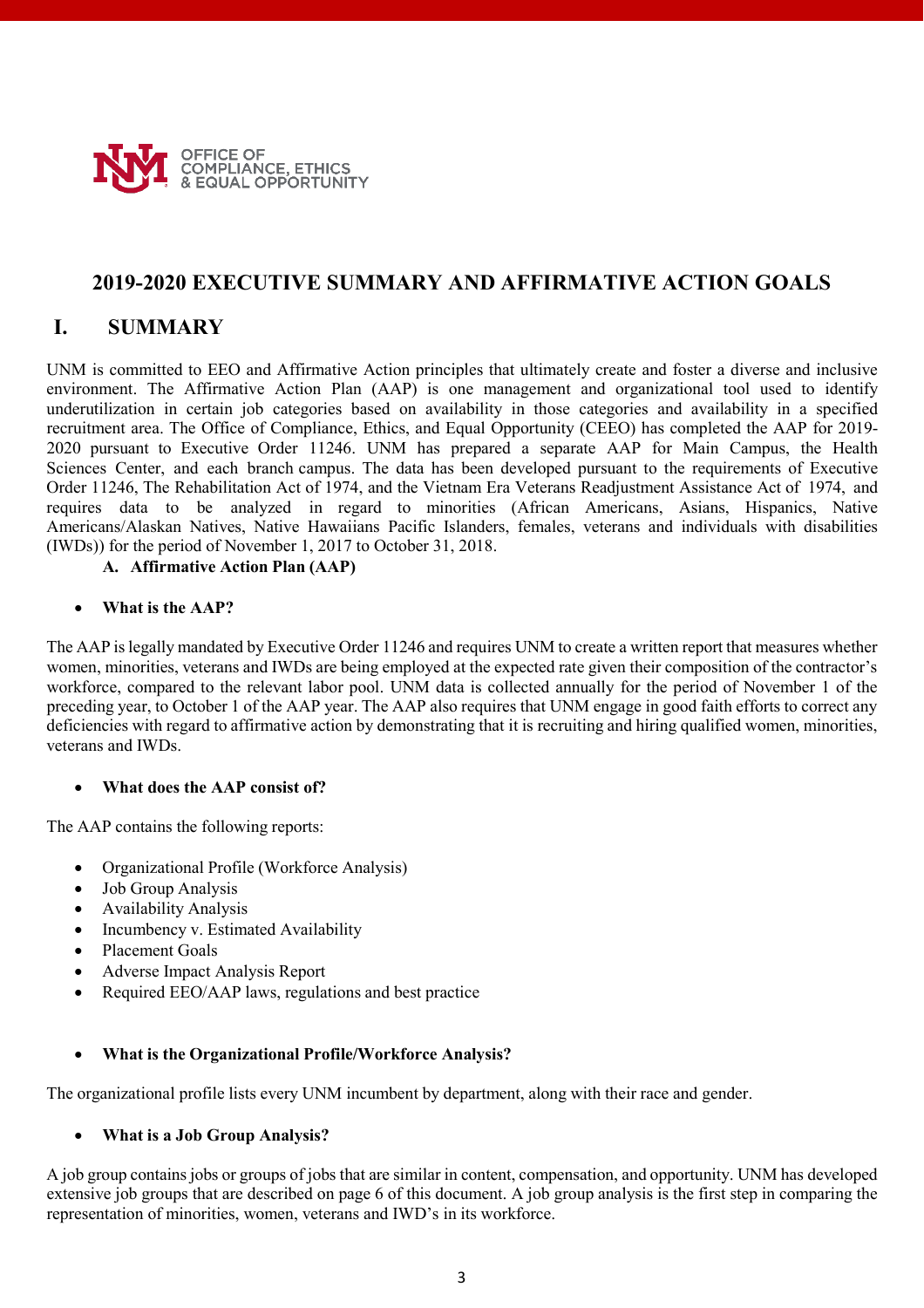### • **What is an Availability Analysis?**

Availability is an estimate expressed in a percentage of the number of qualified minorities and women available for employment from internal and external feeder groups. This analysis serves as a benchmark to determine if barriers to employment exist. Internal feeder groups include all current UNM employees that may be promotable into another job group and reflect the opportunity for UNM to promote people from within the organization. External feeder groups consist of UNM's ability to bring in people from regional and national feeder groups. Regional and national feeder groups are determined by U.S. Census data. For professional job groups, the Survey of Earned Doctorates and the American Medical Association Survey data are also utilized.

### • **What is Incumbency versus Estimated Availability?**

The incumbency versus estimated availability report reflects the percentages of minorities, women, veterans and IWDs within UNM compared to the availability percentages determined in the Availability Analysis. When the percentage of individuals employed in a particular group is less than would be expected given their availability in the particular group, a Placement Goal is set and the position is determined to be underutilized. A goal is set when availability exceeds employment by two or more standard deviations.

### **B. 2019-20 Placement Goals**

### • **What is a goal?**

Goals are calculated by comparing the representation of females and minorities in the University's workforce to the estimated availability for females and minorities in the external or internal feeder group. When the number of females and minorities is significantly lower than availability, a goal is created.

Goals are targets or objectives attained by good faith efforts in improving recruitment, hiring, and retention practices.

### • **Is a goal a quota?**

No. All employment decisions must be made in a non-discriminatory manner. However, the University must make all efforts to expand pools of candidates by reaching out to areas that will increase the number of women, minority, veteran and IWD incumbents.

### • **What does a goal percentage mean?**

If the goal line says "yes" next to the job group there is a goal in that job group. The goal indicates whether the underutilization is for women, minorities, veterans or IWDs.

**NOTE**: there is a placement goal in virtually every job group for veterans and IWDs at UNM and efforts should always be made in recruitment, hiring and retention of these individuals.

### • **What do I have to do if a position has a placement goal?**

If there is a placement goal in a particular job group, the University should strive to outreach, recruit, hire and eliminate discrimination and barriers from the workplace in order to expand pools of candidates that include women, minorities, veterans and IWDs. Departments should track their efforts.

The new UNM Jobs (Cornerstone) requisitions will automatically indicate which positions have placement goals for women and/or minorities.

### • **If there is no placement goal in a particular category, does that mean I do not have to recruit for minorities, women, veterans and individuals with disabilities?**

The University should strive to outreach and recruit qualified individuals from protected categories for every job posting.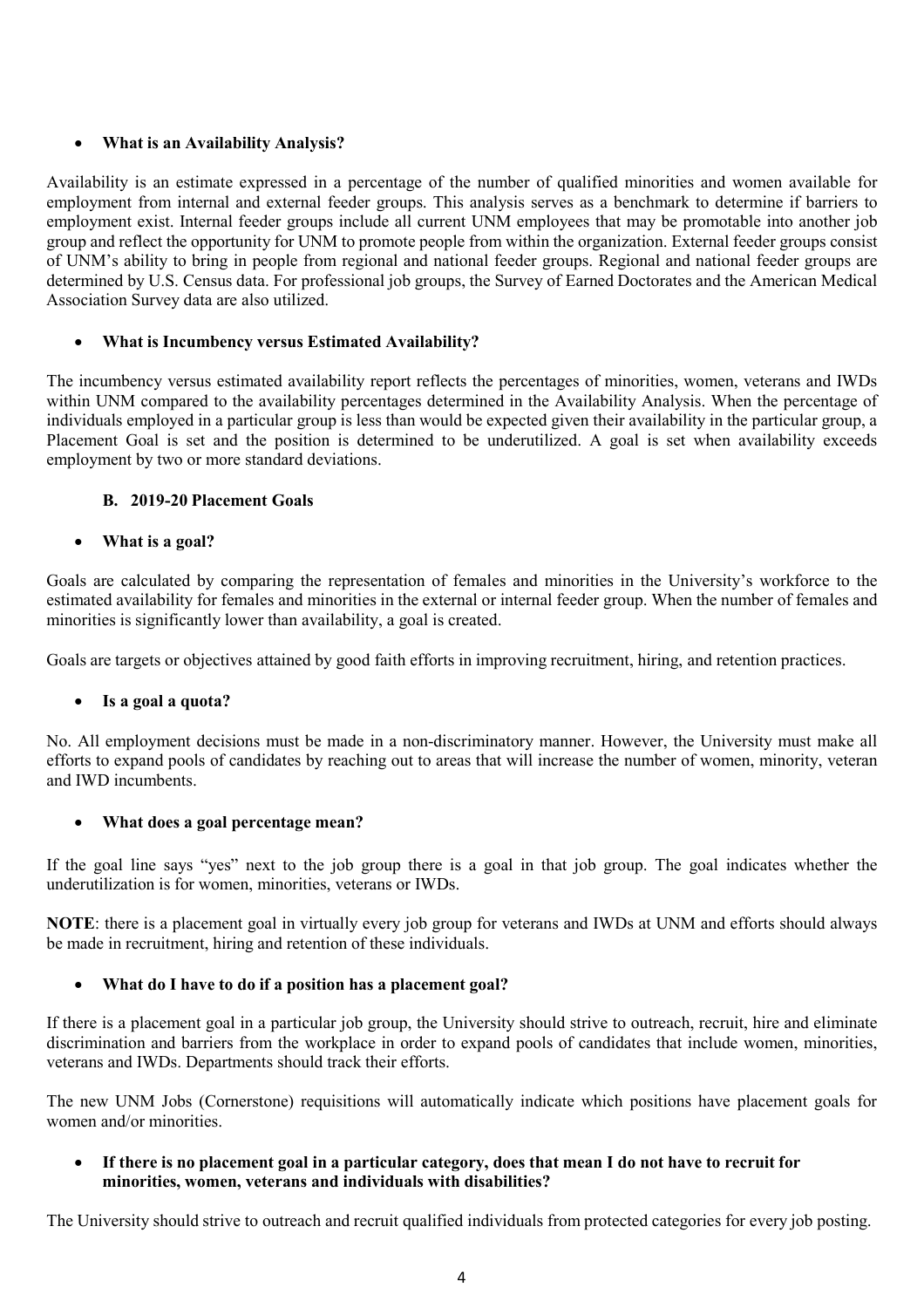### • **Is the AAP a diversity plan?**

No. The AAP is a legally mandated document that determines underutilization based on estimations of availability in the workforce. Diversity refers to a comprehensive organizational culture that maximizes the potential of all employees by valuing the benefits of a diverse and inclusive workplace. Diversity is not legally mandated but instead is a commitment to an inclusive workforce.

#### **C. Adverse Impact Analysis Report**

Adverse Impact Analysis Reports examine personnel activity that occurred last year and compares the personnel actions of the protected groups versus the non-protected groups, to determine if there is an adverse impact.

#### • **What do I do if a job group shows adverse impact?**

If a job group shows adverse impact, and you are in a leadership role that oversees recruitment, hiring or termination, you will be contacted by the OEO Director to discuss the findings. Generally speaking, any adverse impact should be examined to determine the reason for the impact.

#### • **What else can I do?**

- Ensure that you actively recruit and target outreach to underutilized positions. Document your efforts.
- o Post all positions competitively. If you make an exception, articulate and document the reasons.
- o Ensure that you review all applicants and interview women, minorities, veterans and IWDs that meet qualifications.
- o Be cognizant of individual bias at all stages of the outreach and hiring process, including stereotypes about disability.
- o Use detailed applicant dispensation explanations for candidates that are not selected in UNM Jobs (why someone was not interviewed or hired).
- o Maintain all applicant and employment records.
- o Ensure that all postings and recruitments have the approved EEO taglines and anti-discrimination policies.
- o Ensure that search and interview committees are diverse.
- o Ensure that applicants with disabilities are able to get prompt and effective accommodations.
- o Ensure accessibility during interviews.
- o Make sure to allow applicants to self-identify ethnicity, race, gender, veteran, and disability status.
- o Ensure that all hiring officials receive AAP and EEO training.
- Contact Francie Cordova, Office of Compliance, Ethics and Equal Opportunity at [fcordova3@unm.edu](mailto:fcordova3@unm.edu) if you have questions.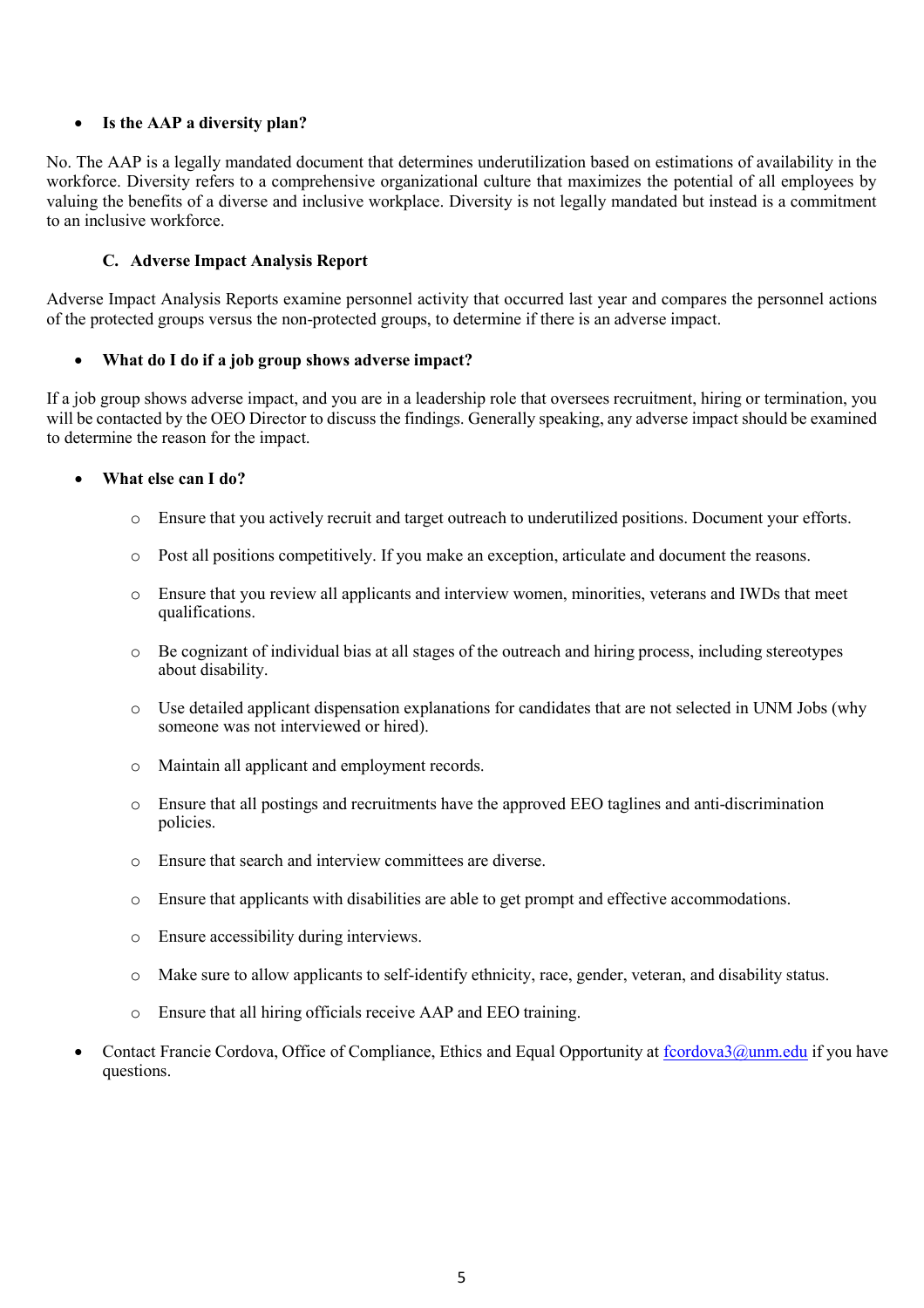# **II. UNIVERSITY OF NEW MEXICO JOB GROUPS**

| 101       | <b>EXECUTIVES</b>                                                     |
|-----------|-----------------------------------------------------------------------|
| 102       | <b>MANAGEMENT</b>                                                     |
| 103       | <b>SUPERVISORY II</b>                                                 |
| 104       | <b>SUPERVISORY I</b>                                                  |
| $105 - 2$ | DEANS & SR. ASSOCIATE DEANS                                           |
| $105 - 1$ | ASSOCIATE DEANS & ASSISTANT DEANS                                     |
|           |                                                                       |
| $201-3$   | RESEARCH-SCIENCE-ENGINEERING PROFESSIONALS III                        |
| $201 - 2$ | RESEARCH-SCIENCE-ENGINEERING PROFESSIONALS II                         |
| $201-1$   | RESEARCH-SCIENCE-ENGINEERING PROFESSIONALS I                          |
| $202-A$   | NURSING SPECIALTY                                                     |
| $202-3$   | NURSING PROFESSIONALS III                                             |
| $202 - 2$ | NURSING PROFESSIONALS II                                              |
| $202-1$   | NURSING PROFESSIONALS I                                               |
|           |                                                                       |
| $203 - 2$ | MATERIALS-CONSTRUCTION PROFESSIONALS II                               |
| $203-1$   | MATERIALS-CONSTRUCTION PROFESSIONALS I                                |
| 204-3     | INFORMATION TECHNOLOGY PROFESSIONALS III                              |
| 204-2     | INFORMATION TECHNOLOGY PROFESSIONALS II                               |
| $204-1$   | INFORMATION TECHNOLOGY PROFESSIONALS I                                |
| 205A3     | <b>HEALTH PROFESSIONALS III</b>                                       |
| 205A2     | <b>HEALTH PROFESSIONALS II</b>                                        |
| 205A1     | <b>HEALTH PROFESSIONALS I</b>                                         |
|           |                                                                       |
| 205       | <b>PHYSICANS</b>                                                      |
| 206-3     | BUSINESS FUNCTIONS PROFESSIONALS III                                  |
| 206-2     | <b>BUSINESS FUNCTIONS PROFESSIONALS II</b>                            |
| $206-1$   | <b>BUSINESS FUNCTIONS PROFESSIONALS I</b>                             |
| 207-4     | ATHLETICS PROFESSIONALS IV                                            |
| $207 - 3$ | ATHLETICS PROFESSIONALS III                                           |
| $207 - 2$ | ATHLETICS PROFESSIONALS II                                            |
| $207-1$   | ATHLETICS PROFESSIONALS I                                             |
|           |                                                                       |
| 208-2     | ART-COMMUNICATIONS PROFESSIONALS II                                   |
| $208-1$   | ART-COMMUNICATIONS PROFESSIONALS I                                    |
| 209-3     | ADMINISTRATIVE PROFESSIONALS III                                      |
| 209-2     | ADMINISTRATIVE PROFESSIONALS II                                       |
| $209-1$   | ADMINISTRATIVE PROFESSIONALS I                                        |
| 210-2     | <b>ACADEMICS PROFESSIONALS II</b>                                     |
| $210-1$   | <b>ACADEMICS PROFESSIONALS I</b>                                      |
| 250A      | ARTS AND SCIENCES (HUMANITIES) - PROFESSORS                           |
| 250B      | ARTS AND SCIENCES (HUMANITIES) - ASSOCIATE PROFESSORS                 |
|           |                                                                       |
| 250C      | ARTS AND SCIENCES (HUMANITIES) - ASSISTANT PROFESSORS                 |
| 250D      | ARTS AND SCIENCES (HUMANITIES) -TEMPORARY-PART-TIME PROFESSORS        |
| 250E      | ARTS AND SCIENCES (HUMANITIES) - LECTURERS III                        |
| 250F      | ARTS AND SCIENCES (HUMANITIES) - LECTURERS II                         |
| 250G      | ARTS AND SCIENCES (HUMANITIES) - LECTURERS I                          |
| 250H      | ARTS AND SCIENCES (HUMANITIES) - RESEARCH PROFESSORS                  |
| 251A      | ARTS AND SCIENCES (NATURAL SCIENCES) - PROFESSORS                     |
| 251B      | ARTS AND SCIENCES (NATURAL SCIENCES) - ASSOCIATE PROFESSORS           |
|           |                                                                       |
| 251C      | ARTS AND SCIENCES (NATURAL SCIENCES) - ASSISTANT PROFESSORS           |
| 251D      | ARTS AND SCIENCES (NATURAL SCIENCES) - TEMPORARY-PART-TIME PROFESSORS |
| 251E      | ARTS AND SCIENCES (NATURAL SCIENCES) - LECTURERS III                  |
| 251F      | ARTS AND SCIENCES (NATURAL SCIENCES) - LECTURERS II                   |
| 251G      | ARTS AND SCIENCES (NATURAL SCIENCES) - LECTURERS I                    |
| 251H      | ARTS AND SCIENCES (NATURAL SCIENCES) - RESEARCH PROFESSORS            |
| 251I      | ARTS AND SCIENCES (NATURAL SCIENCES) - RESEARCH ASSOCIATE PROFESSORS  |
| 251J      | ARTS AND SCIENCES (NATURAL SCIENCES) - RESEARCH ASSISTANT PROFESSORS  |
| 252A      | ARTS AND SCIENCES (SOCIAL SCIENCES) - PROFESSORS                      |
|           |                                                                       |
| 252B      | ARTS AND SCIENCES (SOCIAL SCIENCES) - ASSOCIATE PROFESSORS            |
| 252C      | ARTS AND SCIENCES (SOCIAL SCIENCES) - ASSISTANT PROFESSORS            |
| 252D      | ARTS AND SCIENCES (SOCIAL SCIENCES) - TEMPORARY-PART-TIME PROFESSORS  |
| 252E      | ARTS AND SCIENCES (SOCIAL SCIENCES) - LECTURERS III                   |
| 252F      | ARTS AND SCIENCES (SOCIAL SCIENCES) - LECTURERS II                    |
| 252G      | ARTS AND SCIENCES (SOCIAL SCIENCES) - LECTURERS I                     |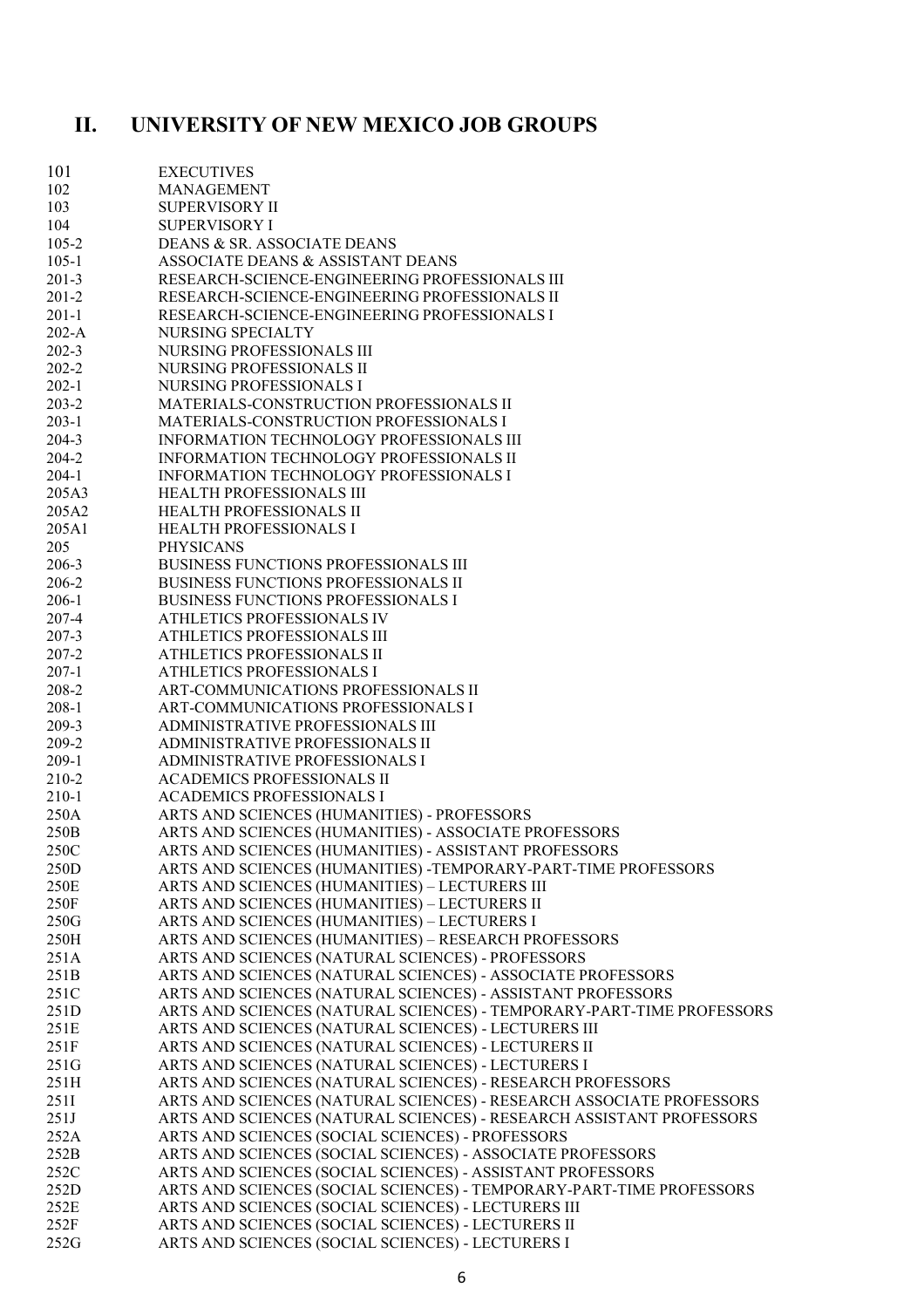| 252H         | ARTS AND SCIENCES (SOCIAL SCIENCES) - RESEARCH PROFESSORS                                                                        |
|--------------|----------------------------------------------------------------------------------------------------------------------------------|
| 252J         | ARTS AND SCIENCES (SOCIAL SCIENCES) - RESEARCH ASSISTANT PROFESSORS                                                              |
| 253A         | ARCHITECTURE AND PLANNING - PROFESSORS                                                                                           |
| 253B         | ARCHITECTURE AND PLANNING - ASSOCIATE PROFESSORS                                                                                 |
| 253C         | ARCHITECTURE AND PLANNING - ASSISTANT PROFESSORS                                                                                 |
|              |                                                                                                                                  |
| 253D         | ARCHITECTURE AND PLANNING - TEMPORARY- PART-TIME PROFESSORS                                                                      |
| 253E         | ARCHITECTURE AND PLANNING - LECTURERS III                                                                                        |
| 253F         | ARCHITECTURE AND PLANNING - LECTURERS II                                                                                         |
| 2531         | ARCHITECTURE AND PLANNING - RESEARCH ASSOCIATE PROFESSORS                                                                        |
| 254A         | ANDERSON SCHOOL OF MANAGEMENT - PROFESSORS                                                                                       |
| 254B         | ANDERSON SCHOOL OF MANAGEMENT - ASSOCIATE PROFESSORS                                                                             |
| 254C         | ANDERSON SCHOOL OF MANAGEMENT - ASSISTANT PROFESSORS                                                                             |
| 254D         | ANDERSON SCHOOL OF MANAGEMENT - TEMPORARY-PART-TIME PROFESSORS                                                                   |
|              |                                                                                                                                  |
| 254E         | ANDERSON SCHOOL OF MANAGEMENT - LECTURERS III                                                                                    |
| 254G         | ANDERSON SCHOOL OF MANAGEMENT - LECTURERS I                                                                                      |
| 255A         | <b>EDUCATION - PROFESSORS</b>                                                                                                    |
| 255B         | <b>EDUCATION - ASSOCIATE PROFESSORS</b>                                                                                          |
| 255C         | <b>EDUCATION - ASSISTANT PROFESSORS</b>                                                                                          |
| 255D         | EDUCATION - TEMPORARY-PART-TIME PROFESSORS                                                                                       |
| 255E         | <b>EDUCATION - LECTURERS III</b>                                                                                                 |
| 255F         | <b>EDUCATION - LECTURERS II</b>                                                                                                  |
| 255G         | <b>EDUCATION - LECTURERS I</b>                                                                                                   |
|              |                                                                                                                                  |
| 255H         | <b>EDUCATION - RESEARCH PROFESSORS</b>                                                                                           |
| 2551         | EDUCATION - RESEARCH ASSOCIATE PROFESSORS                                                                                        |
| 255J         | <b>EDUCATION - RESEARCH ASSISTANT PROFESSORS</b>                                                                                 |
| 256A         | <b>ENGINEERING - PROFESSORS</b>                                                                                                  |
| 256B         | <b>ENGINEERING - ASSOCIATE PROFESSORS</b>                                                                                        |
| 256C         | ENGINEERING - ASSISTANT PROFESSORS                                                                                               |
| 256D         | ENGINEERING - TEMPORARY-PART-TIME PROFESSORS                                                                                     |
| 256E         | <b>ENGINEERING - LECTURERS III</b>                                                                                               |
| 256F         | <b>ENGINEERING - LECTURERS II</b>                                                                                                |
| 256G         | <b>ENGINEERING - LECTURERS I</b>                                                                                                 |
|              |                                                                                                                                  |
| 256H         | <b>ENGINEERING - RESEARCH PROFESSORS</b>                                                                                         |
| 2561         | ENGINEERING - RESEARCH ASSOCIATE PROFESSORS                                                                                      |
| 256J         | ENGINEERING - RESEARCH ASSISTANT PROFESSORS                                                                                      |
| 258A         | FINE ARTS - PROFESSORS                                                                                                           |
| 258B         | FINE ARTS - ASSOCIATE PROFESSORS                                                                                                 |
| 258C         | FINE ARTS - ASSISTANT PROFESSORS                                                                                                 |
| 258D         | FINE ARTS - TEMPORARY-PART-TIME PROFESSORS                                                                                       |
| 258E         | FINE ARTS - LECTURERS III                                                                                                        |
| 258F         | FINE ARTS - LECTURERS II                                                                                                         |
| 258J         | FINE ARTS - RESEARCH ASSISTANT PROFESSORS                                                                                        |
|              |                                                                                                                                  |
| 259A         | <b>LAW - PROFESSORS</b>                                                                                                          |
| 259B         | <b>LAW - ASSOCIATE PROFESSORS</b>                                                                                                |
| 259C         | <b>LAW - ASSISTANT PROFESSORS</b>                                                                                                |
| 259D         | LAW - TEMPORARY-PART-TIME PROFESSORS                                                                                             |
| 259E         | <b>LAW - LECTURERS III</b>                                                                                                       |
| 259H         | <b>LAW - RESEARCH PROFESSORS</b>                                                                                                 |
| 260A         | UNIVERSITY LIBRARY - PROFESSORS                                                                                                  |
| 260B         | UNIVERSITY LIBRARY - ASSOCIATE PROFESSORS                                                                                        |
| 260C         | UNIVERSITY LIBRARY - ASSISTANT PROFESSORS                                                                                        |
|              |                                                                                                                                  |
| 260D         | UNIVERSITY LIBRARY - TEMPORARY-PART-TIME PROFESSORS                                                                              |
| 260E         | UNIVERSITY LIBRARY - LECTURERS III                                                                                               |
| 260G         | UNIVERSITY LIBRARY - LECTURERS I                                                                                                 |
| 262A         | HSC - SCHOOL OF MEDICINE (SOM) - PROFESSORS                                                                                      |
| 262B         | HSC - SCHOOL OF MEDICINE (SOM) - ASSOCIATE PROFESSORS                                                                            |
| 262C         | HSC - SCHOOL OF MEDICINE (SOM) - ASSISTANT PROFESSORS                                                                            |
| 262D         | HSC - SCHOOL OF MEDICINE (SOM) - TEMPORARY-PART-TIME PROFESSORS                                                                  |
| 262E         | HSC - SCHOOL OF MEDICINE (SOM) - LECTURERSIII                                                                                    |
| 262F         | HSC - SCHOOL OF MEDICINE (SOM) - LECTURERS II                                                                                    |
| 262G         | HSC - SCHOOL OF MEDICINE (SOM) - LECTURERS I                                                                                     |
| 262H         |                                                                                                                                  |
|              |                                                                                                                                  |
|              | HSC - SCHOOL OF MEDICINE (SOM) - RESEARCH PROFESSORS                                                                             |
| 262I<br>262J | HSC - SCHOOL OF MEDICINE (SOM) - RESEARCH ASSOCIATE PROFESSORS<br>HSC - SCHOOL OF MEDICINE (SOM) - RESEARCH ASSISTANT PROFESSORS |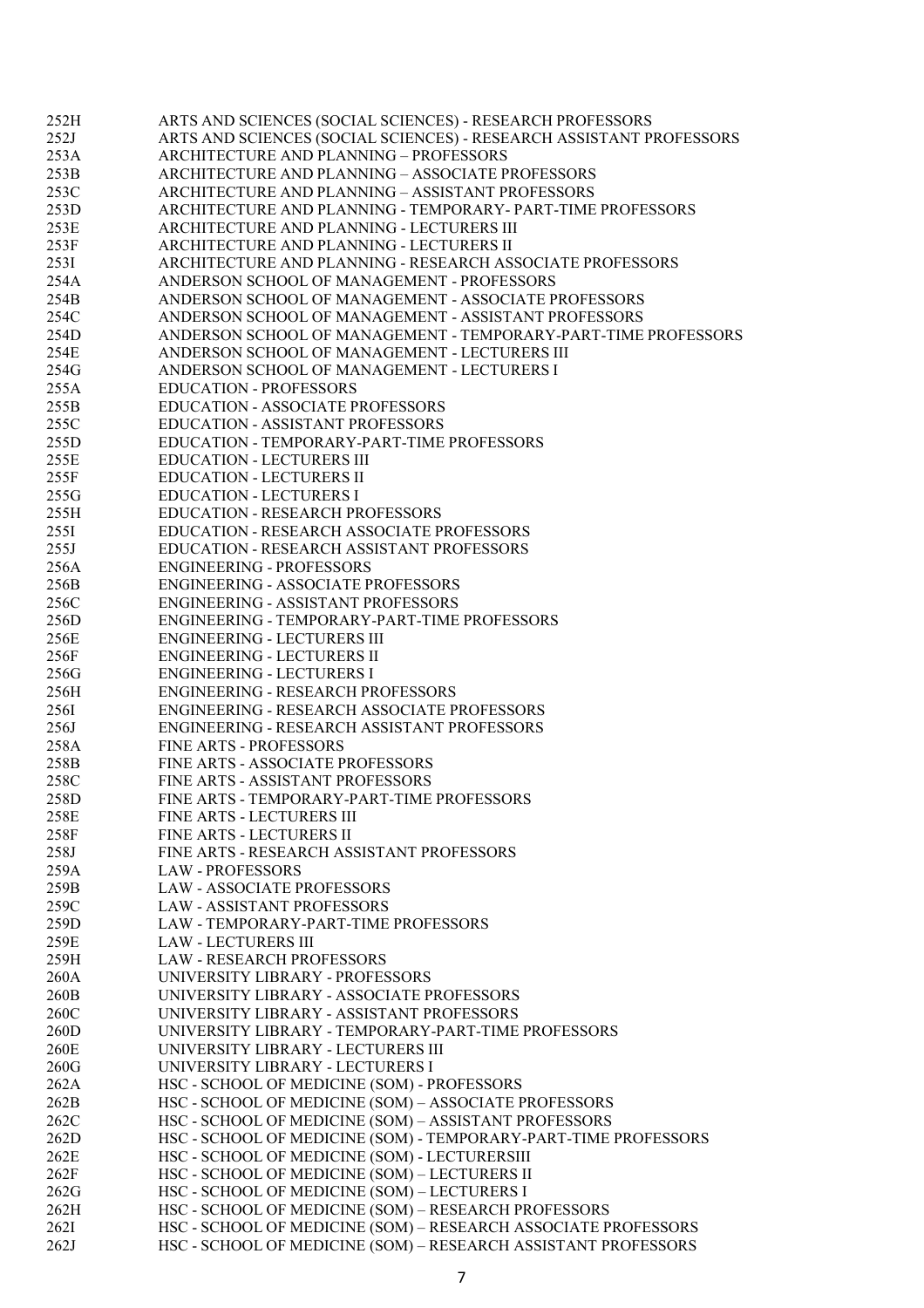| 263A      | HSC - SCHOOL OF SCHOOL OF NURSING (SON) - PROFESSORS                     |
|-----------|--------------------------------------------------------------------------|
| 263B      | HSC - SCHOOL OF SCHOOL OF NURSING (SON) - ASSOCIATE PROFESSORS           |
| 263C      | HSC - SCHOOL OF SCHOOL OF NURSING (SON) - ASSISTANT PROFESSORS           |
| 263D      | HSC - SCHOOL OF SCHOOL OF NURSING (SON) - TEMPORARY-PART-TIME PROFESSORS |
| 263E      | HSC - SCHOOL OF SCHOOL OF NURSING (SON) - LECTURERS III                  |
| 263G      | HSC - SCHOOL OF SCHOOL OF NURSING (SON) - LECTURERS I                    |
| 264A      | HSC - SCHOOL OF PHARMACY (SOP) - PROFESSORS                              |
| 264B      | HSC - SCHOOL OF PHARMACY (SOP) - ASSOCIATE PROFESSORS                    |
| 264C      | HSC - SCHOOL OF PHARMACY (SOP) - ASSISTANT PROFESSORS                    |
| 264D      | HSC - SCHOOL OF PHARMACY (SOP) - TEMPORARY-PART-TIME PROFESSORS          |
| 264E      | HSC - SCHOOL OF PHARMACY (SOP) - LECTURERS III                           |
| 264H      | HSC - SCHOOL OF PHARMACY (SOP) - RESEARCH PROFESSORS                     |
| 264I      | HSC - SCHOOL OF PHARMACY (SOP) - RESEARCH ASSOCIATE PROFESSORS           |
| 264J      | HSC - SCHOOL OF PHARMACY (SOP) - RESEARCH ASSISTANT PROFESSORS           |
| 270       | <b>WORKING RETIREES</b>                                                  |
| 271       | POST DOCTORAL FELLOWS                                                    |
| 272       | NON CREDIT TEACHERS                                                      |
|           | <b>OTHER TEACHERS</b>                                                    |
| 273       |                                                                          |
| 274       | TEMPORARY-PART-TIME PROFESSORS (NON-MEDICAL)                             |
| 274A      | TEMPORARY-PART-TIME PROFESSORS (MEDICAL)                                 |
| 275       | <b>GRADUATE ASSISTANTS</b>                                               |
| 280A      | MISCELLANEOUS MAIN CAMPUS PROFESSORS                                     |
| 280B      | MISCELLANEOUS MAIN CAMPUS ASSOCIATE PROFESSORS                           |
| 280C      | MISCELLANEOUS MAIN CAMPUS ASSISTANT PROFESSORS                           |
| 280D      | MAIN CAMPUS TEMPORARY-PART-TIME FACULTY                                  |
| 280E      | BRANCH CAMPUS LECTURERS III                                              |
| 280F      | BRANCH CAMPUS LECTURERS II                                               |
| 280G      | BRANCH CAMPUS LECTURERS I                                                |
| 280H      | MISCELLANEOUS MAIN CAMPUS RESEARCH FACULTY                               |
| $301 - 3$ | IT TECH SUPPORT III                                                      |
| $301 - 2$ | IT TECH SUPPORT II                                                       |
| $302 - 3$ | RESEARCH-SCIENCE-ENGINEERING TECHS III                                   |
| $302 - 2$ | RESEARCH-SCIENCE-ENGINEERING TECHS II                                    |
| $302 - 1$ | RESEARCH-SCIENCE-ENGINEERING TECHS I                                     |
| $303 - 3$ | NURSING TECHS III                                                        |
| $304 - 3$ | HEALTH SUPPORT TECHS III                                                 |
| $304 - 2$ | HEALTH SUPPORT TECHS II                                                  |
| $304 - 1$ | HEALTH SUPPORT TECHS I                                                   |
|           |                                                                          |
| $501 - 3$ | <b>CLERICAL SUPPORT III</b>                                              |
| $501-2$   | <b>CLERICAL SUPPORT II</b>                                               |
| $501-1$   | <b>CLERICAL SUPPORT I</b>                                                |
| $502 - 2$ | MATERIALS-CONSTRUCTION SUPPORT II                                        |
| $502-1$   | MATERIALS-CONSTRUCTION SUPPORT I                                         |
| $503 - 3$ | BUSINESS FUNCTIONS SUPPORT III                                           |
| $503 - 2$ | <b>BUSINESS FUNCTIONS SUPPORT II</b>                                     |
| $503-1$   | BUSINESS FUNCTIONS SUPPORT I                                             |
| 504-3     | <b>ACADEMICS SUPPORT III</b>                                             |
| 504-2     | <b>ACADEMICS SUPPORT II</b>                                              |
| $504-1$   | <b>ACADEMICS SUPPORT I</b>                                               |
| $601-3$   | TRADES-CRAFTS SUPPORT III                                                |
| 601-2     | TRADES-CRAFTS SUPPORT II                                                 |
| $601-1$   | TRADES-CRAFTS SUPPORT I                                                  |
| $901 - 3$ | SECURITY & SAFETY SERVICE SUPPORT III                                    |
| $901 - 2$ | SECURITY & SAFETY SERVICE SUPPORT II                                     |
| $901 - 1$ | SECURITY & SAFETY SERVICE SUPPORT I                                      |
| 902       | <b>CHILD CARE WORKERS</b>                                                |
| $903 - 3$ | <b>BUILDINGS AND GROUNDS SUPPORT III</b>                                 |
|           |                                                                          |
| $903 - 2$ | <b>BUILDINGS AND GROUNDS SUPPORT II</b>                                  |
| $903 - 1$ | BUILDINGS AND GROUNDS SUPPORT I                                          |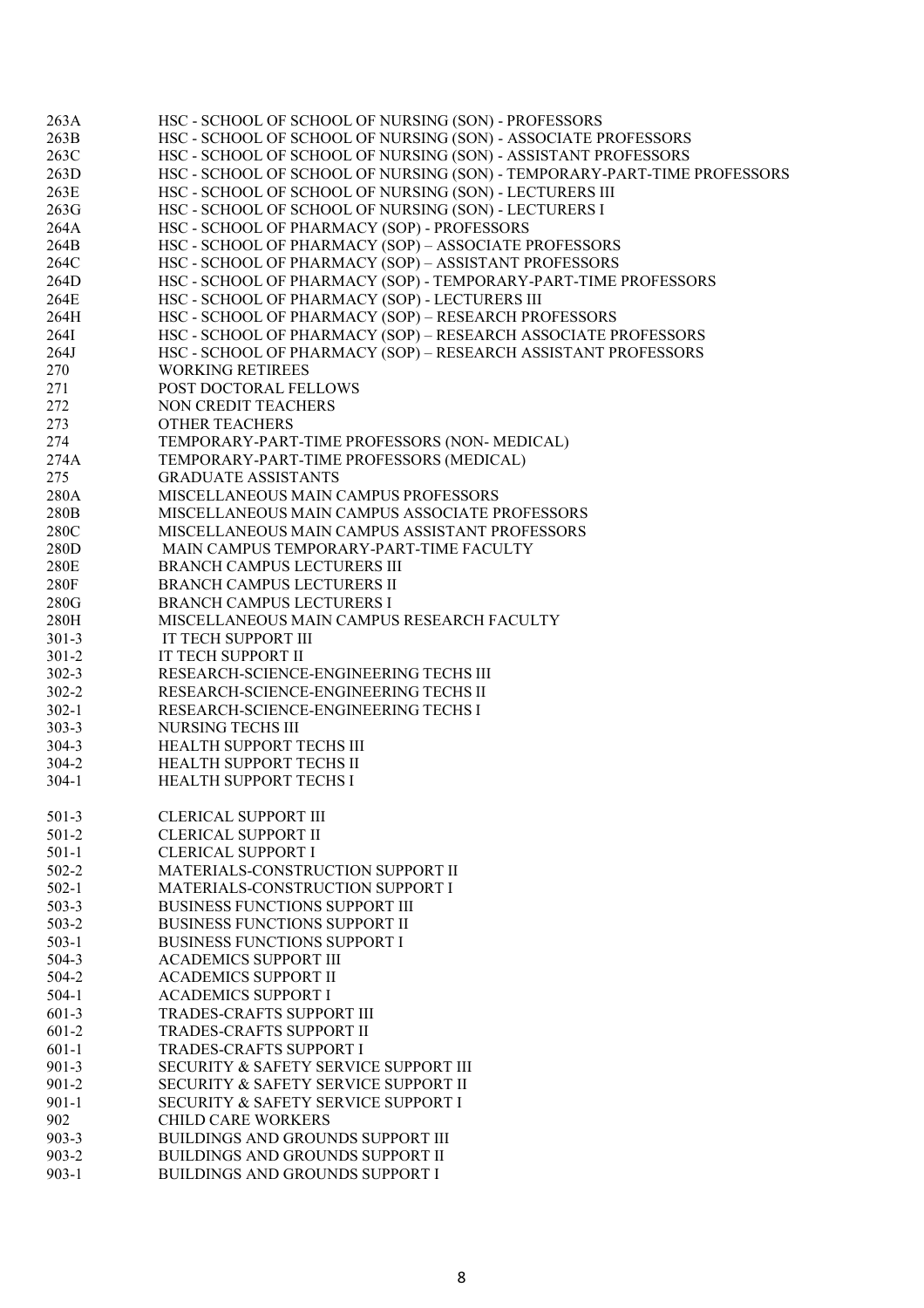## **University of New Mexico Main Campus**

|                                     |                  |                   | <b>NEW</b>   |                   |                     |
|-------------------------------------|------------------|-------------------|--------------|-------------------|---------------------|
|                                     | <b>WORKFORCE</b> | <b>APPLICANTS</b> | <b>HIRES</b> | <b>PROMOTIONS</b> | <b>TERMINATIONS</b> |
| Total                               | 4023             | 15242             | 754          | 205               | 584                 |
| Female                              | 2125             | 7306              | 349          | 115               | 288                 |
| Female %                            | 52.82%           | 47.93%            | 46.29%       | 56.10%            | 49.32%              |
| Minority                            | 1913             | 7557              | 361          | 107               | 278                 |
| Minority %                          | 47.55%           | 49.58%            | 47.88%       | 52.20%            | 47.60%              |
| <b>Black</b>                        | 90               | 616               | 18           | 6                 | 25                  |
| Black %                             | 2.24%            | 4.04%             | 2.39%        | 2.93%             | 4.28%               |
| Hispanic                            | 1425             | 4892              | 233          | 81                | 196                 |
| Hispanic %                          | 35.42%           | 32.10%            | 30.90%       | 39.51%            | 33.56%              |
| Asian                               | 187              | 1473              | 51           | 13                | 31                  |
| Asian %                             | 4.65%            | 9.66%             | 6.76%        | 6.34%             | 5.31%               |
| American Indian or Alaskan Native   | 144              | 547               | 38           | 4                 | 15                  |
| American Indian or Alaskan Native % | 3.58%            | 3.59%             | 5.04%        | 1.95%             | 2.57%               |
| Native Hawaiian/Other Pacific       | 9                | 29                | $\mathbf{1}$ | 0                 | $\overline{2}$      |
| Native Hawaiian/Other Pacific %     | 0.22%            | 0.19%             | 0.13%        | 0.00%             | 0.34%               |
| Two or More Races                   | 58               | 0                 | 20           | 3                 | 9                   |
| Two or More Races %                 | 1.44%            | 0.00%             | 2.65%        | 1.46%             | 1.54%               |
| <b>Unknown Race</b>                 | 0                | 1501              | 0            | 0                 | $\pmb{0}$           |
| Unknown Race %                      | 0.00%            | 9.85%             | 0.00%        | 0.00%             | 0.00%               |
| <b>Unknown Gender</b>               | $\pmb{0}$        | 467               | $\pmb{0}$    | $\pmb{0}$         | $\pmb{0}$           |
| <b>Unknown Gender %</b>             | 0.00%            | 3.06%             | 0.00%        | 0.00%             | 0.00%               |
| Individual with Disability          | 98               | 963               | 12           | 0                 | 0                   |
| Individual with Disability %        | 2.44%            | 6.32%             | 1.59%        | 0.00%             | 0.00%               |
| <b>Protected Veterans</b>           | 109              | 431               | 20           | $\overline{7}$    | 11                  |
| Protected Veterans %                | 2.71%            | 2.83%             | 2.65%        | 3.41%             | 1.88%               |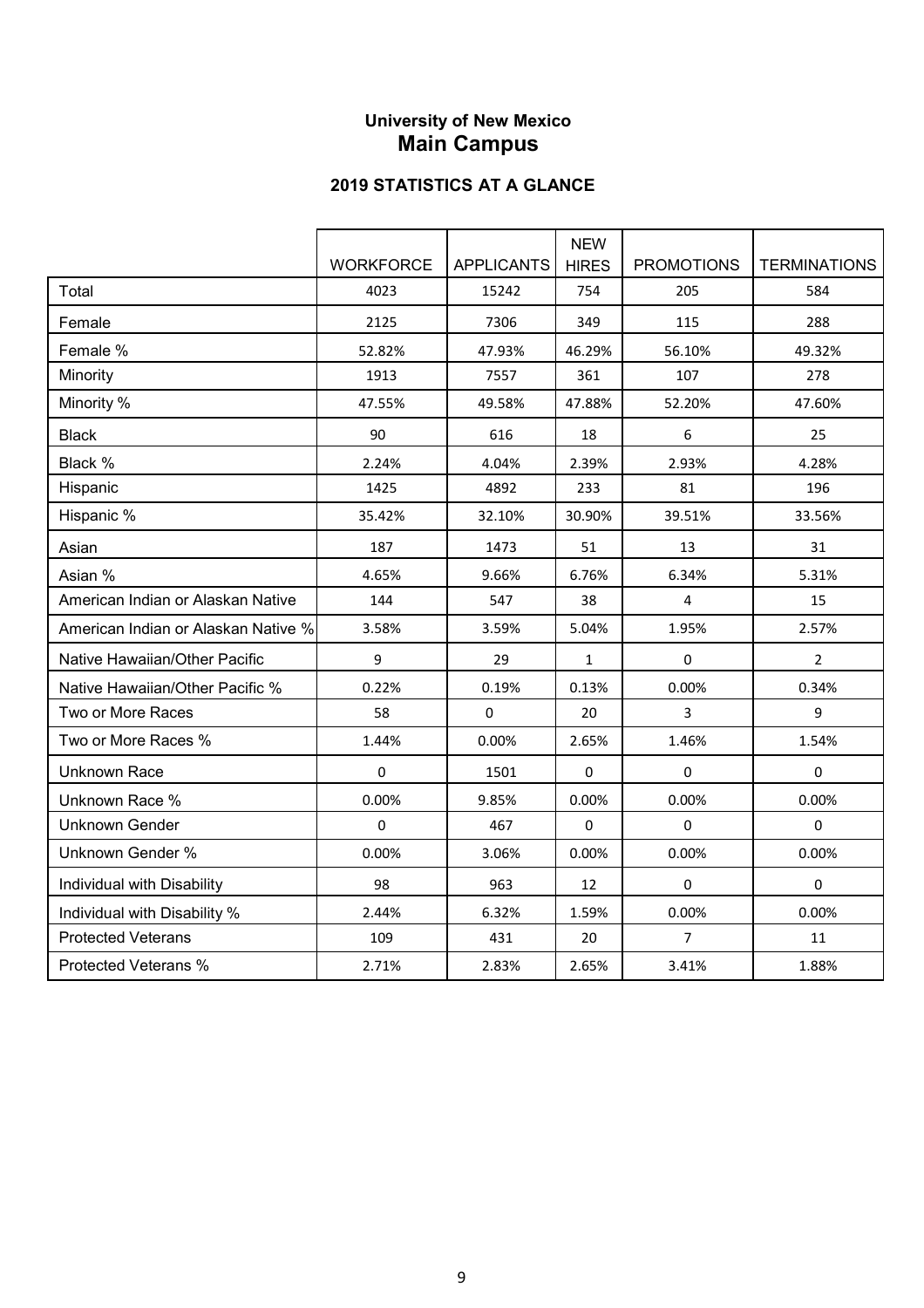\*\*There are goals for Individuals with Disabilities and veterans in virtually all job groups.

| 2019 Goals                                                   |                       |                         |                                       |
|--------------------------------------------------------------|-----------------------|-------------------------|---------------------------------------|
| <b>Job Group Name (Code)</b>                                 | <b>Female</b><br>Goal | <b>Minority</b><br>Goal | <b>Goal for</b><br><b>Individuals</b> |
| EXECUTIVES (101)                                             |                       |                         | Yes                                   |
| MANAGEMENT (102)                                             |                       |                         | Yes                                   |
| SUPERVISORY II (103)                                         |                       |                         | Yes                                   |
| SUPERVISORY I (104)                                          |                       |                         | Yes                                   |
| DEANS & SR. ASSOCIATE DEANS (105-2)                          |                       | G                       | Yes                                   |
| ASSOCIATE DEANS & ASSISTANT DEANS (105-1)                    |                       |                         | Yes                                   |
| RESEARCH-SCIENCE-ENGINEERING<br>PROFESSIONALS III (201-3)    | G                     |                         | Yes                                   |
| RESEARCH-SCIENCE-ENGINEERING<br>PROFESSIONALS II (201-2)     |                       | G                       | Yes                                   |
| RESEARCH-SCIENCE-ENGINEERING<br>PROFESSIONALS I (201-1)      |                       |                         | Yes                                   |
| NURSING SPECIALTY (202A)                                     |                       |                         | Yes                                   |
| MATERIALS-CONSTRUCTION PROFESSIONALS II<br>$(203-2)$         |                       |                         | Yes                                   |
| MATERIALS-CONSTRUCTION PROFESSIONALS I<br>$(203-1)$          |                       |                         | Yes                                   |
| <b>INFORMATION TECHNOLOGY PROFESSIONALS III</b><br>$(204-3)$ |                       |                         | Yes                                   |
| <b>INFORMATION TECHNOLOGY PROFESSIONALS II</b><br>$(204-2)$  |                       |                         | Yes                                   |
| <b>INFORMATION TECHNOLOGY PROFESSIONALS I</b><br>$(204-1)$   |                       |                         | Yes                                   |
| <b>HEALTH PROFESSIONALS III (205A3)</b>                      |                       |                         | Yes                                   |
| HEALTH PROFESSIONALS II (205A2)                              |                       |                         | Yes                                   |
| HEALTH PROFESSIONALS I (205A1)                               |                       |                         | Yes                                   |
| PHYSICANS (205)                                              |                       |                         | Yes                                   |
| BUSINESS FUNCTIONS PROFESSIONALS III (206-3)                 |                       |                         | Yes                                   |
| BUSINESS FUNCTIONS PROFESSIONALS II (206-2)                  |                       |                         | Yes                                   |
| BUSINESS FUNCTIONS PROFESSIONALS I (206-1)                   |                       |                         | Yes                                   |
| ATHLETICS PROFESSIONALS IV (207-4)                           |                       |                         | Yes                                   |
| ATHLETICS PROFESSIONALS III (207-3)                          |                       |                         | Yes                                   |
| ATHLETICS PROFESSIONALS II (207-2)                           |                       |                         | Yes                                   |
| ATHLETICS PROFESSIONALS I (207-1)                            |                       |                         | Yes                                   |
| ART-COMMUNICATIONS PROFESSIONALS II (208-2)                  |                       |                         | Yes                                   |
| ART-COMMUNICATIONS PROFESSIONALS I (208-1)                   |                       |                         | Yes                                   |
| ADMINISTRATIVE PROFESSIONALS III (209-3)                     |                       |                         | Yes                                   |
| ADMINISTRATIVE PROFESSIONALS II (209-2)                      |                       |                         |                                       |
| ADMINISTRATIVE PROFESSIONALS I (209-1)                       |                       |                         | Yes                                   |
| ACADEMICS PROFESSIONALS II (210-2)                           |                       |                         | Yes                                   |
| ACADEMICS PROFESSIONALS I (210-1)                            |                       |                         | Yes                                   |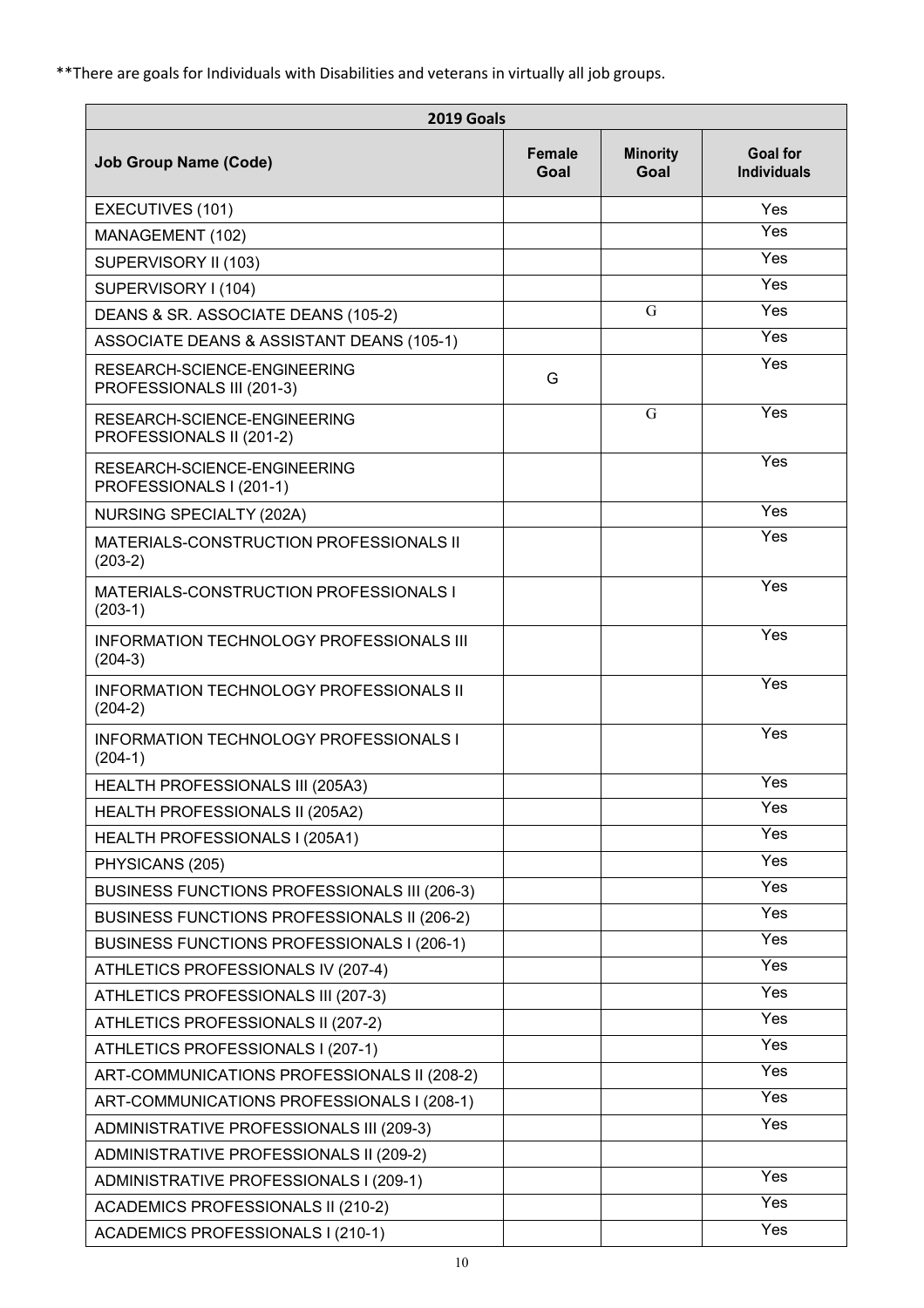| ARTS AND SCIENCES (HUMANITIES) -<br>PROFESSORS (250A)                           |   |   | Yes              |
|---------------------------------------------------------------------------------|---|---|------------------|
| ARTS AND SCIENCES (HUMANITIES) - ASSOCIATE<br>PROFESSORS (250B)                 |   | G | Yes              |
| ARTS AND SCIENCES (HUMANITIES) - ASSISTANT<br>PROFESSORS (250C)                 |   |   | Yes              |
| ARTS AND SCIENCES (HUMANITIES) -<br>TEMPORARY-PART-TIME PROFESSORS (250D)       |   |   | Yes              |
| ARTS AND SCIENCES (HUMANITIES) - LECTURERS<br>III $(250E)$                      |   |   | Yes              |
| ARTS AND SCIENCES (HUMANITIES) - LECTURERS<br>II(250F)                          |   |   | Yes              |
| ARTS AND SCIENCES (HUMANITIES) - LECTURERS<br>1(250G)                           |   |   | Yes              |
| ARTS AND SCIENCES (HUMANITIES) - RESEARCH<br>PROFESSORS (250H)                  |   |   | Yes              |
| ARTS AND SCIENCES (NATURAL SCIENCES) -<br>PROFESSORS (251A)                     | G | G | Yes              |
| ARTS AND SCIENCES (NATURAL SCIENCES) -<br><b>ASSOCIATE PROFESSORS (251B)</b>    |   |   | Yes              |
| ARTS AND SCIENCES (NATURAL SCIENCES) -<br>ASSISTANT PROFESSORS (251C)           |   |   | Yes              |
| ARTS AND SCIENCES (NATURAL SCIENCES) -<br>TEMPORARY-PART-TIME PROFESSORS (251D) |   |   | $\overline{Yes}$ |
| ARTS AND SCIENCES (NATURAL SCIENCES) -<br>LECTURERS III (251E)                  |   |   | Yes              |
| ARTS AND SCIENCES (NATURAL SCIENCES) -<br>LECTURERS II (251F)                   |   |   | Yes              |
| ARTS AND SCIENCES (NATURAL SCIENCES) -<br>RESEARCH PROFESSORS (251H)            |   |   | Yes              |
| ARTS AND SCIENCES (NATURAL SCIENCES) -<br>RESEARCH ASSOCIATE PROFESSORS (251I)  |   |   | Yes              |
| ARTS AND SCIENCES (NATURAL SCIENCES) -<br>RESEARCH ASSISTANT PROFESSORS (251J)  |   |   | Yes              |
| ARTS AND SCIENCES (SOCIAL SCIENCES) -<br>PROFESSORS (252A)                      |   |   | Yes              |
| ARTS AND SCIENCES (SOCIAL SCIENCES) -<br>ASSOCIATE PROFESSORS (252B)            |   | G | Yes              |
| ARTS AND SCIENCES (SOCIAL SCIENCES) -<br>ASSISTANT PROFESSORS (252C)            |   |   | Yes              |
| ARTS AND SCIENCES (SOCIAL SCIENCES) -<br>TEMPORARY-PART-TIME PROFESSORS (252D)  |   |   | Yes              |
| ARTS AND SCIENCES (SOCIAL SCIENCES) -<br>LECTURERS III (252E)                   |   |   | Yes              |
| ARTS AND SCIENCES (SOCIAL SCIENCES) -<br>LECTURERS II (252F)                    |   |   | Yes              |
| ARTS AND SCIENCES (SOCIAL SCIENCES) -<br>LECTURERS I (252G)                     |   |   | Yes              |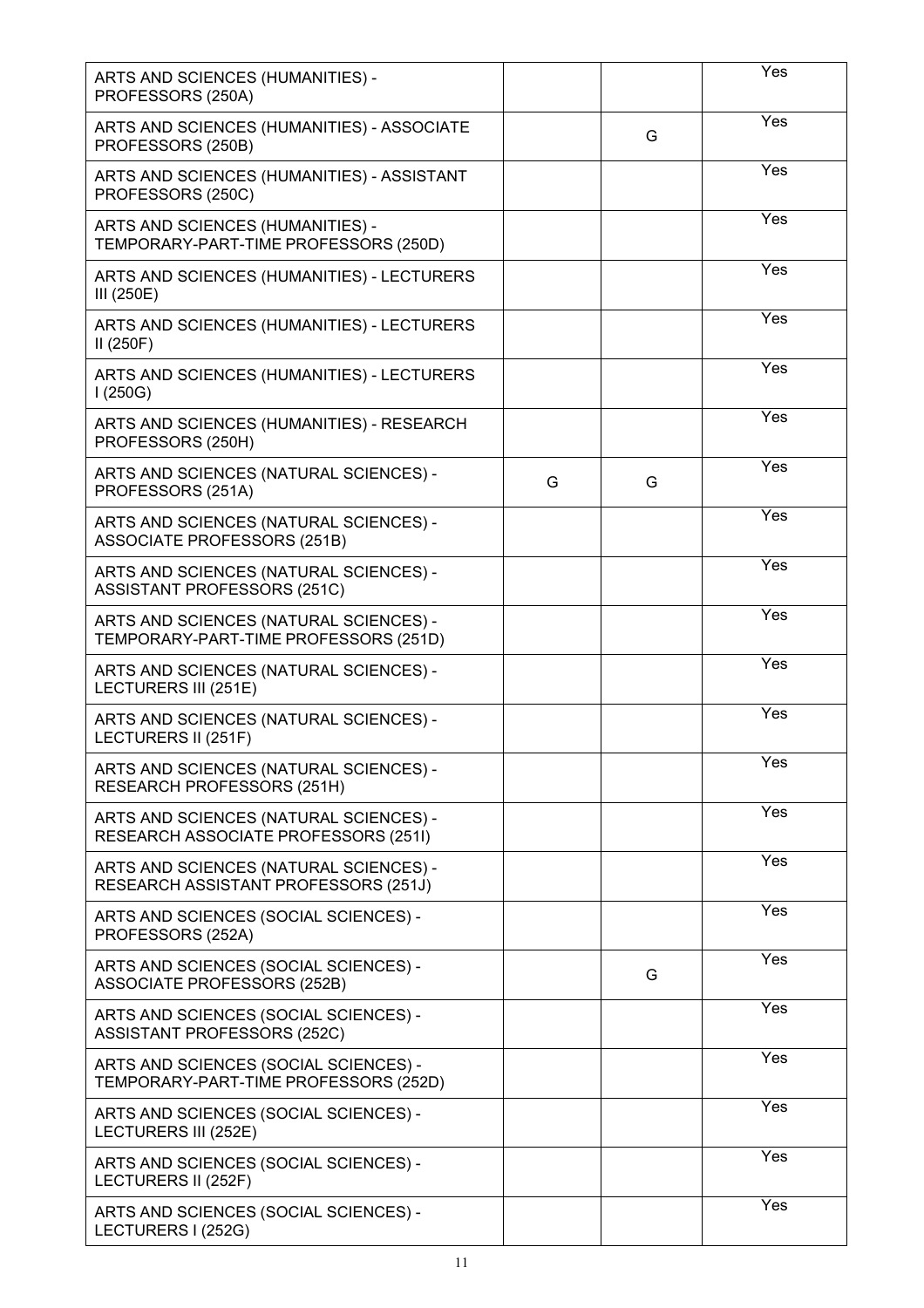| ARTS AND SCIENCES (SOCIAL SCIENCES) -<br>RESEARCH PROFESSORS (252H)           |   | Yes |
|-------------------------------------------------------------------------------|---|-----|
| ARTS AND SCIENCES (SOCIAL SCIENCES) -<br>RESEARCH ASSISTANT PROFESSORS (252J) |   | Yes |
| ARCHITECTURE AND PLANNING - PROFESSORS<br>(253A)                              |   | Yes |
| ARCHITECTURE AND PLANNING - ASSOCIATE<br>PROFESSORS (253B)                    |   | Yes |
| ARCHITECTURE AND PLANNING - ASSISTANT<br>PROFESSORS (253C)                    |   | Yes |
| ARCHITECTURE AND PLANNING - TEMPORARY-<br>PART-TIME PROFESSORS (253D)         |   | Yes |
| ARCHITECTURE AND PLANNING - LECTURERS III<br>(253E)                           |   | Yes |
| ANDERSON SCHOOL OF MANAGEMENT -<br>PROFESSORS (254A)                          |   | Yes |
| ANDERSON SCHOOL OF MANAGEMENT -<br>ASSOCIATE PROFESSORS (254B)                |   | Yes |
| ANDERSON SCHOOL OF MANAGEMENT -<br>ASSISTANT PROFESSORS (254C)                |   | Yes |
| ANDERSON SCHOOL OF MANAGEMENT -<br>TEMPORARY-PART-TIME PROFESSORS (254D)      |   | Yes |
| ANDERSON SCHOOL OF MANAGEMENT -<br>LECTURERS III (254E)                       |   | Yes |
| ANDERSON SCHOOL OF MANAGEMENT -<br>LECTURERS I (254G)                         |   | Yes |
| EDUCATION - PROFESSORS (255A)                                                 |   | Yes |
| EDUCATION - ASSOCIATE PROFESSORS (255B)                                       |   | Yes |
| EDUCATION - ASSISTANT PROFESSORS (255C)                                       |   | Yes |
| EDUCATION - TEMPORARY-PART-TIME<br>PROFESSORS (255D)                          |   | Yes |
| EDUCATION - LECTURERS III (255E)                                              |   | Yes |
| EDUCATION - LECTURERS II (255F)                                               |   | Yes |
| EDUCATION - LECTURERS I (255G)                                                |   | Yes |
| EDUCATION - RESEARCH PROFESSORS (255H)                                        |   | Yes |
| <b>EDUCATION - RESEARCH ASSOCIATE</b><br>PROFESSORS (255I)                    |   | Yes |
| EDUCATION - RESEARCH ASSISTANT<br>PROFESSORS (255J)                           |   | Yes |
| ENGINEERING - PROFESSORS (256A)                                               | G | Yes |
| ENGINEERING - ASSOCIATE PROFESSORS (256B)                                     |   | Yes |
| ENGINEERING - ASSISTANT PROFESSORS (256C)                                     |   | Yes |
| ENGINEERING - TEMPORARY-PART-TIME<br>PROFESSORS (256D)                        |   | Yes |
| ENGINEERING - LECTURERS III (256E)                                            |   | Yes |
| ENGINEERING - LECTURERS II (256F)                                             |   | Yes |
|                                                                               |   |     |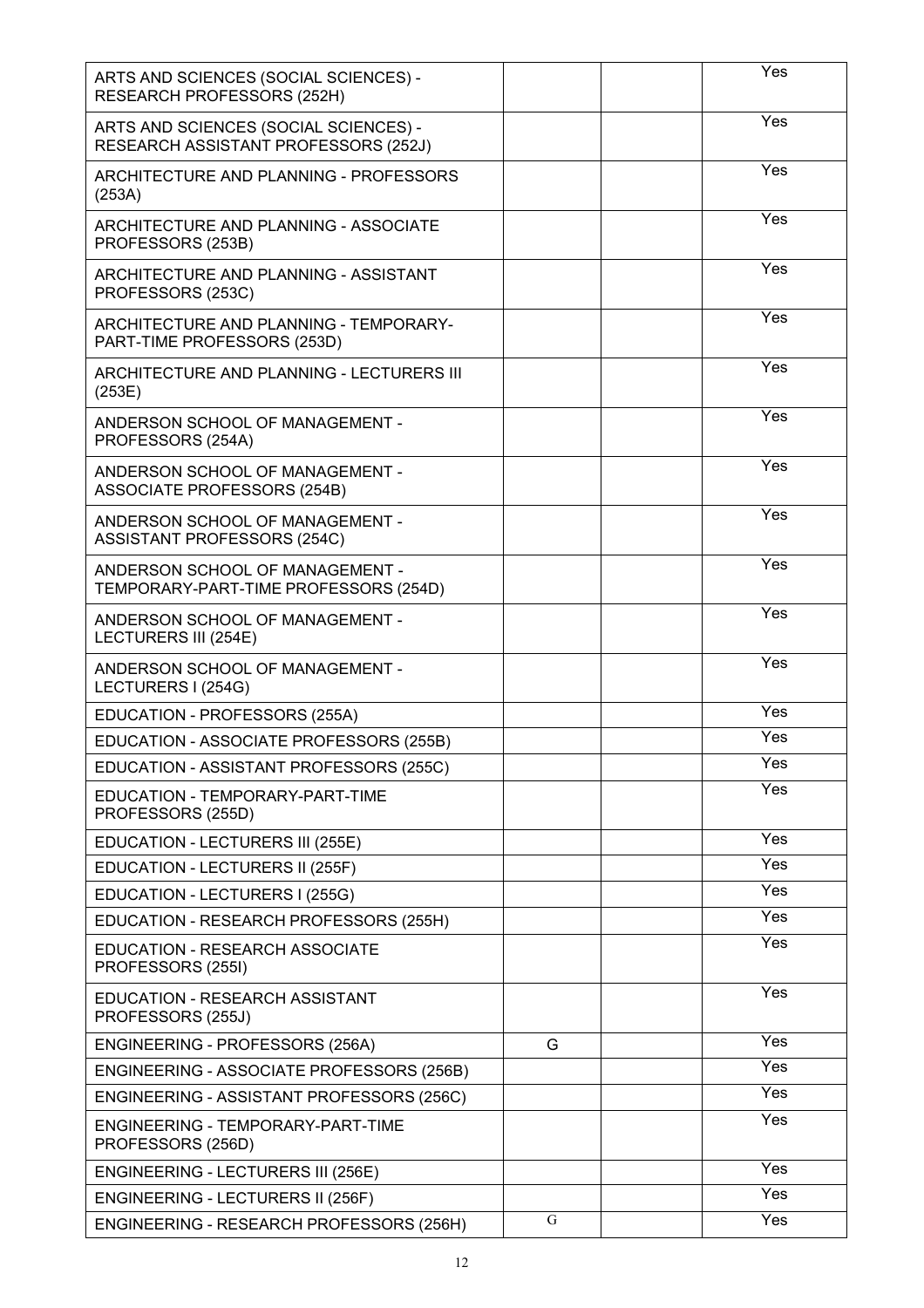| <b>ENGINEERING - RESEARCH ASSOCIATE</b><br>PROFESSORS (256I)              |   | Yes |
|---------------------------------------------------------------------------|---|-----|
| ENGINEERING - RESEARCH ASSISTANT<br>PROFESSORS (256J)                     |   | Yes |
| FINE ARTS - PROFESSORS (258A)                                             |   | Yes |
| FINE ARTS - ASSOCIATE PROFESSORS (258B)                                   |   | Yes |
| FINE ARTS - ASSISTANT PROFESSORS (258C)                                   |   | Yes |
| FINE ARTS - TEMPORARY-PART-TIME<br>PROFESSORS (258D)                      |   | Yes |
| FINE ARTS - LECTURERS III (258E)                                          |   | Yes |
| FINE ARTS - LECTURERS II (258F)                                           |   | Yes |
| FINE ARTS - RESEARCH ASSISTANT PROFESSORS<br>(258J)                       |   | Yes |
| LAW - PROFESSORS (259A)                                                   |   | Yes |
| LAW - ASSOCIATE PROFESSORS (259B)                                         |   | Yes |
| LAW - ASSISTANT PROFESSORS (259C)                                         |   | Yes |
| LAW - TEMPORARY-PART-TIME PROFESSORS<br>(259D)                            |   | Yes |
| LAW - LECTURERS III (259E)                                                |   | Yes |
| LAW - RESEARCH PROFESSORS (259H)                                          |   | Yes |
| UNIVERSITY LIBRARY - PROFESSORS (260A)                                    |   | Yes |
| UNIVERSITY LIBRARY - ASSOCIATE PROFESSORS<br>(260B)                       |   | Yes |
| UNIVERSITY LIBRARY - ASSISTANT PROFESSORS<br>(260C)                       |   | Yes |
| UNIVERSITY LIBRARY - TEMPORARY-PART-TIME<br>PROFESSORS (260D)             |   | Yes |
| UNIVERSITY LIBRARY - LECTURERS III (260E)                                 |   | Yes |
| HSC - SCHOOL OF PHARMACY (SOP) -<br>PROFESSORS (264A)                     |   | Yes |
| HSC - SCHOOL OF PHARMACY (SOP) - ASSOCIATE<br>PROFESSORS (264B)           |   | Yes |
| HSC - SCHOOL OF PHARMACY (SOP) -<br>TEMPORARY-PART-TIME PROFESSORS (264D) |   | Yes |
| HSC - SCHOOL OF PHARMACY (SOP) -<br>LECTURERS III (264E)                  |   | Yes |
| <b>WORKING RETIREES (270)</b>                                             | G | Yes |
| POST DOCTORAL FELLOWS (271)                                               |   | Yes |
| NON CREDIT TEACHERS (272)                                                 |   | Yes |
| OTHER TEACHERS (273)                                                      |   | Yes |
| TEMPORARY-PART-TIME PROFESSORS (NON-<br>MEDICAL) (274)                    |   | Yes |
| <b>GRADUATE ASSISTANTS (275)</b>                                          |   | Yes |
| MISCELLANEOUS MAIN CAMPUS PROFESSORS<br>(280A)                            | G | Yes |
| MISCELLANEOUS MAIN CAMPUS ASSOCIATE<br>PROFESSORS (280B)                  |   | Yes |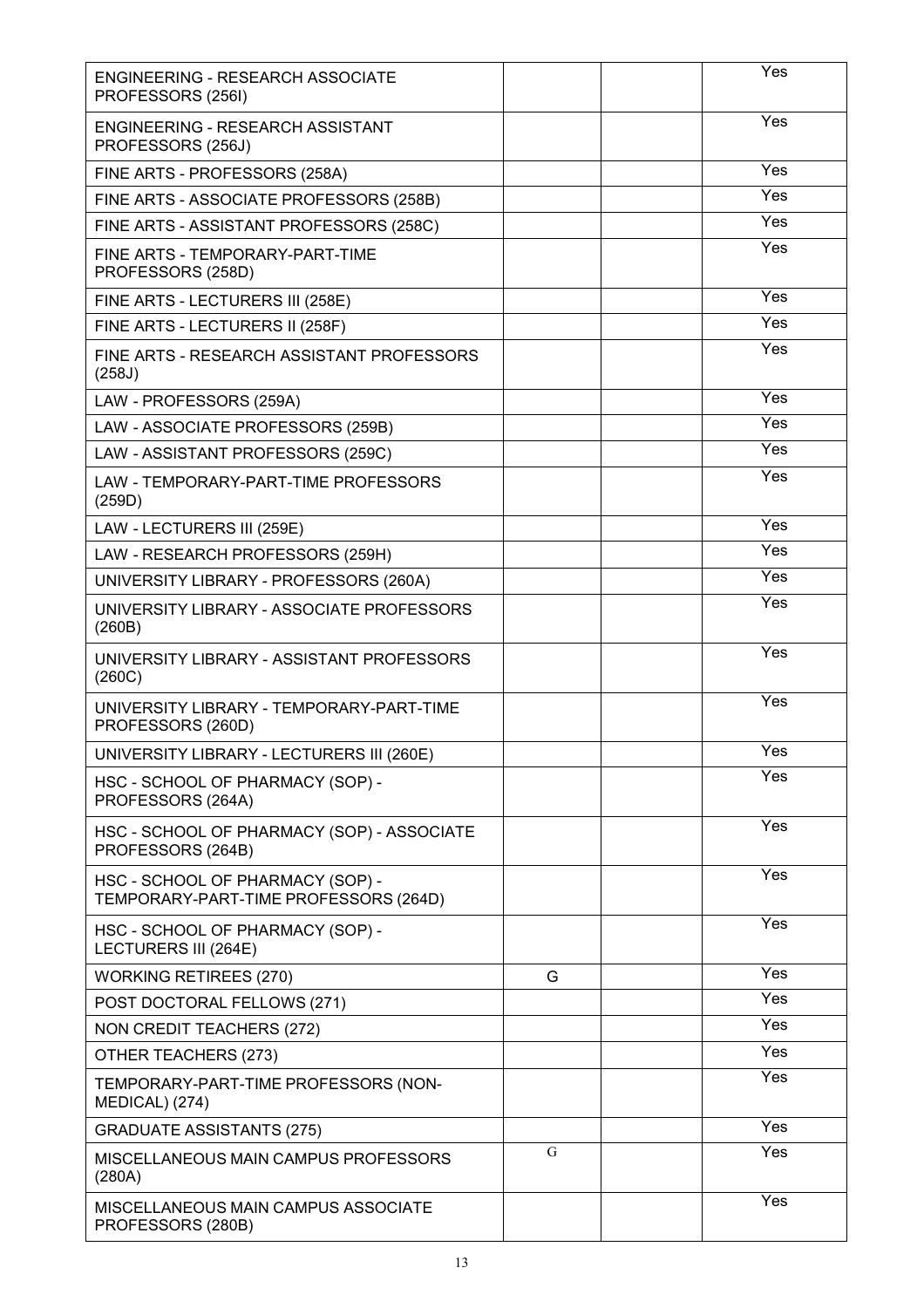| MISCELLANEOUS MAIN CAMPUS ASSISTANT<br>PROFESSORS (280C)         |   |   | Yes               |
|------------------------------------------------------------------|---|---|-------------------|
| MISCELLANEOUS MAIN CAMPUS TEMPORARY-<br>PART-TIME FACULTY (280D) |   |   | Yes               |
| MISCELLANEOUS MAIN CAMPUS RESEARCH<br>FACULTY (280H)             |   |   | Yes               |
| IT TECH SUPPORT III (301-3)                                      |   |   | Yes               |
| IT TECH SUPPORT II (301-2)                                       |   |   | Yes               |
| RESEARCH-SCIENCE-ENGINEERING TECHS III<br>$(302-3)$              | G |   | Yes               |
| RESEARCH-SCIENCE-ENGINEERING TECHS II (302-<br>2)                |   |   |                   |
| RESEARCH-SCIENCE-ENGINEERING TECHS I (302-<br>1)                 |   |   | Yes               |
| NURSING TECHS III (303-3)                                        |   |   | Yes               |
| HEALTH SUPPORT TECHS III (304-3)                                 |   | G | $\overline{Yes}$  |
| HEALTH SUPPORT TECHS II (304-2)                                  |   |   | Yes               |
| HEALTH SUPPORT TECHS I (304-1)                                   |   |   | Yes               |
| CLERICAL SUPPORT III (501-3)                                     | G |   | Yes               |
| CLERICAL SUPPORT II (501-2)                                      |   |   |                   |
| CLERICAL SUPPORT I (501-1)                                       | G |   | Yes               |
| MATERIALS-CONSTRUCTION SUPPORT II (502-2)                        |   |   | Yes               |
| MATERIALS-CONSTRUCTION SUPPORT I (502-1)                         | G |   | Yes               |
| <b>BUSINESS FUNCTIONS SUPPORT III (503-3)</b>                    |   |   | $\overline{Y}$ es |
| <b>BUSINESS FUNCTIONS SUPPORT II (503-2)</b>                     |   |   | Yes               |
| <b>BUSINESS FUNCTIONS SUPPORT I (503-1)</b>                      |   |   | Yes               |
| <b>ACADEMICS SUPPORT III (504-3)</b>                             |   |   | $\overline{Y}$ es |
| ACADEMICS SUPPORT II (504-2)                                     |   |   | Yes               |
| <b>ACADEMICS SUPPORT I (504-1)</b>                               |   |   |                   |
| TRADES-CRAFTS SUPPORT III (601-3)                                |   |   | Yes               |
| TRADES-CRAFTS SUPPORT II (601-2)                                 |   |   | Yes               |
| TRADES-CRAFTS SUPPORT I (601-1)                                  |   |   | Yes               |
| SECURITY & SAFETY SERVICE SUPPORT III (901-3)                    |   |   | Yes               |
| SECURITY & SAFETY SERVICE SUPPORT II (901-2)                     |   |   | Yes               |
| SECURITY & SAFETY SERVICE SUPPORT I (901-1)                      |   |   | Yes               |
| CHILD CARE WORKERS (902)                                         |   |   | Yes               |
| BUILDINGS AND GROUNDS SUPPORT III (903-3)                        |   |   | Yes               |
| BUILDINGS AND GROUNDS SUPPORT II (903-2)                         |   |   | Yes               |
| BUILDINGS AND GROUNDS SUPPORT I (903-1)                          |   |   | Yes               |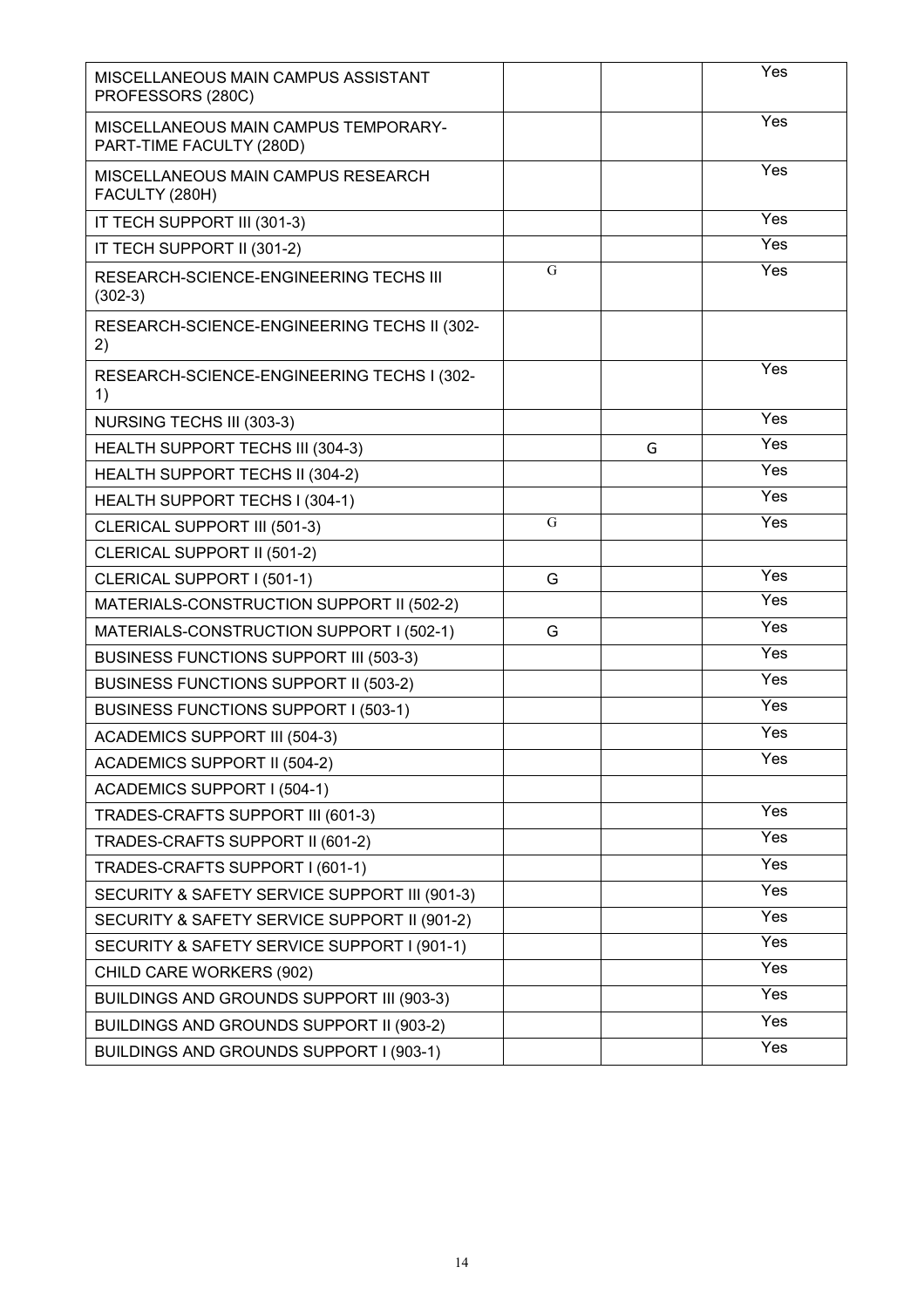# \*\*No placement opportunities mean no hiring in this job group.

| $G =$ Goal was identified                                           |                    |                      |
|---------------------------------------------------------------------|--------------------|----------------------|
| Goal Achieved or Substantially Achieved<br><b>Goal Not Achieved</b> |                    |                      |
| No Placement Opportunities                                          |                    |                      |
| <b>SUMMARY OF 2019 GOAL ACHIEVEMENT</b>                             |                    |                      |
| <b>Job Group Name (Code)</b>                                        | <b>Female Goal</b> | <b>Minority Goal</b> |
| EXECUTIVES (101)                                                    |                    |                      |
| MANAGEMENT (102)                                                    |                    |                      |
| SUPERVISORY II (103)                                                |                    |                      |
| SUPERVISORY I (104)                                                 |                    |                      |
| DEANS & SR. ASSOCIATE DEANS (105-2)                                 | G                  |                      |
| ASSOCIATE DEANS & ASSISTANT DEANS (105-1)                           |                    |                      |
| RESEARCH-SCIENCE-ENGINEERING                                        | G                  |                      |
| PROFESSIONALS III (201-3)<br>RESEARCH-SCIENCE-ENGINEERING           |                    |                      |
| PROFESSIONALS II (201-2)                                            |                    |                      |
| RESEARCH-SCIENCE-ENGINEERING<br>PROFESSIONALS I (201-1)             |                    |                      |
| NURSING SPECIALTY (202A)                                            |                    |                      |
| MATERIALS-CONSTRUCTION PROFESSIONALS II                             |                    |                      |
| $(203-2)$<br>MATERIALS-CONSTRUCTION PROFESSIONALS I                 |                    |                      |
| $(203-1)$                                                           |                    |                      |
| <b>INFORMATION TECHNOLOGY PROFESSIONALS III</b>                     |                    |                      |
| $(204-3)$<br><b>INFORMATION TECHNOLOGY PROFESSIONALS II</b>         |                    |                      |
| $(204-2)$                                                           |                    |                      |
| <b>INFORMATION TECHNOLOGY PROFESSIONALS I</b><br>$(204-1)$          |                    |                      |
| HEALTH PROFESSIONALS III (205A3)                                    |                    |                      |
| HEALTH PROFESSIONALS II (205A2)                                     |                    |                      |
| HEALTH PROFESSIONALS I (205A1)                                      |                    |                      |
| PHYSICANS (205)                                                     |                    |                      |
| <b>BUSINESS FUNCTIONS PROFESSIONALS III (206-3)</b>                 |                    |                      |
| BUSINESS FUNCTIONS PROFESSIONALS II (206-2)                         |                    |                      |
| BUSINESS FUNCTIONS PROFESSIONALS I (206-1)                          |                    |                      |
| ATHLETICS PROFESSIONALS IV (207-4)                                  |                    |                      |
| ATHLETICS PROFESSIONALS III (207-3)                                 |                    |                      |
| ATHLETICS PROFESSIONALS II (207-2)                                  |                    |                      |
| ATHLETICS PROFESSIONALS I (207-1)                                   |                    |                      |
| ART-COMMUNICATIONS PROFESSIONALS II (208-2)                         |                    |                      |
| ART-COMMUNICATIONS PROFESSIONALS I (208-1)                          |                    |                      |
| ADMINISTRATIVE PROFESSIONALS III (209-3)                            |                    |                      |
| ADMINISTRATIVE PROFESSIONALS II (209-2)                             |                    |                      |
| ADMINISTRATIVE PROFESSIONALS I (209-1)                              |                    |                      |
| <b>ACADEMICS PROFESSIONALS II (210-2)</b>                           |                    |                      |
| ACADEMICS PROFESSIONALS I (210-1)                                   | G                  |                      |
| ARTS AND SCIENCES (HUMANITIES) - PROFESSORS                         |                    |                      |
| (250A)<br>ARTS AND SCIENCES (HUMANITIES) - ASSOCIATE                |                    | G                    |
| PROFESSORS (250B)                                                   |                    |                      |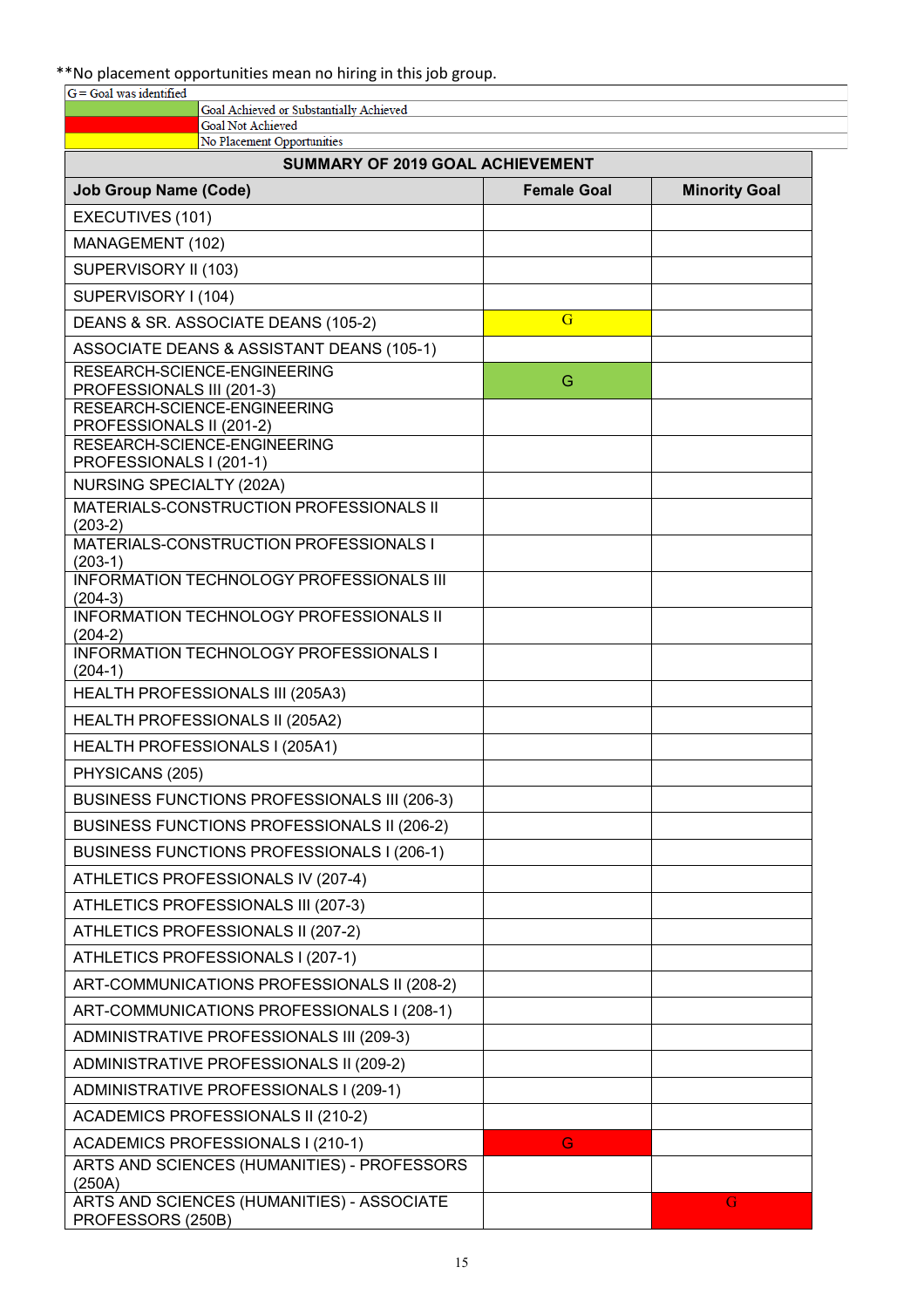| ARTS AND SCIENCES (HUMANITIES) - ASSISTANT     |   |   |
|------------------------------------------------|---|---|
|                                                |   |   |
| PROFESSORS (250C)                              |   |   |
| ARTS AND SCIENCES (HUMANITIES) - TEMPORARY-    |   |   |
| PART-TIME PROFESSORS (250D)                    |   |   |
| ARTS AND SCIENCES (HUMANITIES) - LECTURERS III |   |   |
| (250E)                                         |   |   |
| ARTS AND SCIENCES (HUMANITIES) - LECTURERS II  |   |   |
|                                                |   |   |
| (250F)                                         |   |   |
| ARTS AND SCIENCES (HUMANITIES) - RESEARCH      |   |   |
| PROFESSORS (250H)                              |   |   |
| ARTS AND SCIENCES (NATURAL SCIENCES) -         |   | G |
|                                                | G |   |
| PROFESSORS (251A)                              |   |   |
| ARTS AND SCIENCES (NATURAL SCIENCES) -         |   |   |
| ASSOCIATE PROFESSORS (251B)                    |   |   |
| ARTS AND SCIENCES (NATURAL SCIENCES) -         |   |   |
| ASSISTANT PROFESSORS (251C)                    |   |   |
|                                                |   |   |
| ARTS AND SCIENCES (NATURAL SCIENCES) -         |   |   |
| TEMPORARY-PART-TIME PROFESSORS (251D)          |   |   |
| ARTS AND SCIENCES (NATURAL SCIENCES) -         |   |   |
| LECTURERS III (251E)                           |   |   |
| ARTS AND SCIENCES (NATURAL SCIENCES) -         |   |   |
|                                                |   |   |
| LECTURERS II (251F)                            |   |   |
| ARTS AND SCIENCES (NATURAL SCIENCES) -         |   |   |
| LECTURERS I (251G)                             |   |   |
| ARTS AND SCIENCES (NATURAL SCIENCES) -         |   |   |
|                                                |   |   |
| RESEARCH PROFESSORS (251H)                     |   |   |
| ARTS AND SCIENCES (NATURAL SCIENCES) -         |   |   |
| RESEARCH ASSOCIATE PROFESSORS (251I)           |   |   |
| ARTS AND SCIENCES (NATURAL SCIENCES) -         |   |   |
| RESEARCH ASSISTANT PROFESSORS (251J)           |   |   |
|                                                |   |   |
| ARTS AND SCIENCES (SOCIAL SCIENCES) -          |   |   |
| PROFESSORS (252A)                              |   |   |
| ARTS AND SCIENCES (SOCIAL SCIENCES) -          |   |   |
| <b>ASSOCIATE PROFESSORS (252B)</b>             |   | G |
| ARTS AND SCIENCES (SOCIAL SCIENCES) -          |   |   |
|                                                |   |   |
| ASSISTANT PROFESSORS (252C)                    |   |   |
| ARTS AND SCIENCES (SOCIAL SCIENCES) -          |   |   |
| LECTURERS III (252E)                           |   |   |
| ARTS AND SCIENCES (SOCIAL SCIENCES) -          |   |   |
|                                                |   |   |
| LECTURERS II (252F)                            |   |   |
| ARTS AND SCIENCES (SOCIAL SCIENCES) -          |   |   |
| LECTURERS I (252G)                             |   |   |
| ARTS AND SCIENCES (SOCIAL SCIENCES) -          |   |   |
| RESEARCH PROFESSORS (252H)                     |   |   |
|                                                |   |   |
| ARTS AND SCIENCES (SOCIAL SCIENCES) -          |   |   |
| RESEARCH ASSISTANT PROFESSORS (252J)           |   |   |
| ARCHITECTURE AND PLANNING - PROFESSORS         |   |   |
| (253A)                                         | G |   |
| ARCHITECTURE AND PLANNING - ASSOCIATE          |   |   |
|                                                |   |   |
| PROFESSORS (253B)                              |   |   |
| ARCHITECTURE AND PLANNING - ASSISTANT          |   |   |
| PROFESSORS (253C)                              |   |   |
| ARCHITECTURE AND PLANNING - TEMPORARY-         |   |   |
|                                                |   |   |
| PART-TIME PROFESSORS (253D)                    |   |   |
| ARCHITECTURE AND PLANNING - LECTURERS III      |   |   |
| (253E)                                         |   |   |
| ARCHITECTURE AND PLANNING - LECTURERS II       |   |   |
| (253F)                                         |   |   |
|                                                |   |   |
| ARCHITECTURE AND PLANNING - RESEARCH           |   |   |
| <b>ASSOCIATE PROFESSORS (253I)</b>             |   |   |
| ANDERSON SCHOOL OF MANAGEMENT -                |   |   |
| PROFESSORS (254A)                              |   |   |
| ANDERSON SCHOOL OF MANAGEMENT - ASSOCIATE      |   |   |
|                                                |   |   |
| PROFESSORS (254B)                              |   |   |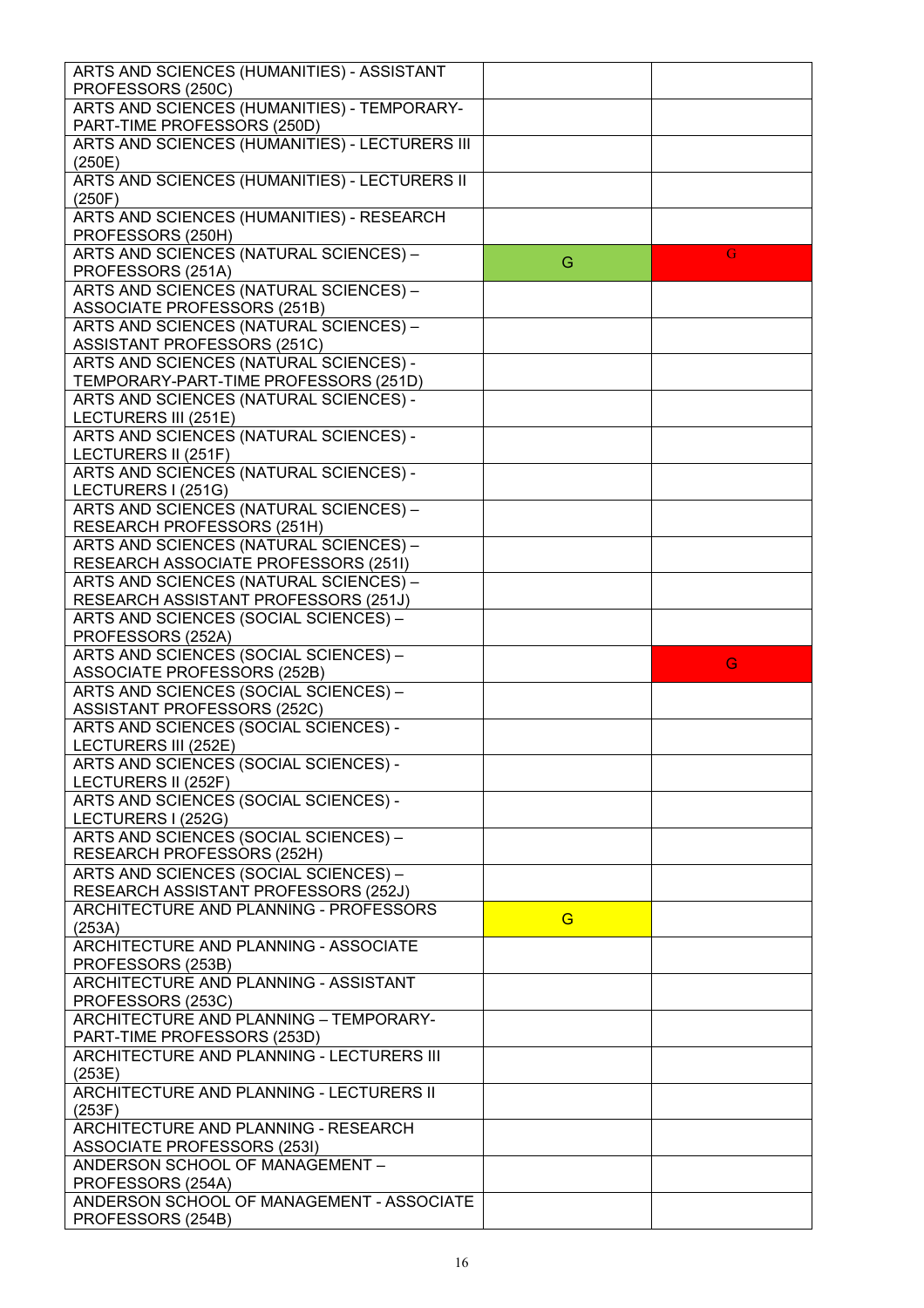| ANDERSON SCHOOL OF MANAGEMENT - ASSISTANT<br>PROFESSORS (254C) |   |  |
|----------------------------------------------------------------|---|--|
| ANDERSON SCHOOL OF MANAGEMENT -                                |   |  |
| LECTURERS III (254E)<br>ANDERSON SCHOOL OF MANAGEMENT -        |   |  |
| LECTURERS I (254G)                                             |   |  |
| EDUCATION - PROFESSORS (255A)                                  |   |  |
| EDUCATION - ASSOCIATE PROFESSORS (255B)                        |   |  |
| EDUCATION - ASSISTANT PROFESSORS (255C)                        |   |  |
| EDUCATION - LECTURERS III (255E)                               |   |  |
| EDUCATION - LECTURERS II (255F)                                |   |  |
| EDUCATION - LECTURERS I (255G)                                 |   |  |
| EDUCATION - RESEARCH PROFESSORS (255H)                         |   |  |
| EDUCATION - RESEARCH ASSOCIATE PROFESSORS<br>(2551)            |   |  |
| EDUCATION - RESEARCH ASSISTANT PROFESSORS<br>(255J)            |   |  |
| ENGINEERING - PROFESSORS (256A)                                | G |  |
| ENGINEERING - ASSOCIATE PROFESSORS (256B)                      |   |  |
| ENGINEERING - ASSISTANT PROFESSORS (256C)                      |   |  |
| ENGINEERING - LECTURERS III (256E)                             |   |  |
| ENGINEERING - LECTURERS II (256F)                              |   |  |
| ENGINEERING - LECTURERS I (256G)                               |   |  |
| ENGINEERING - RESEARCH PROFESSORS (256H)                       |   |  |
| <b>ENGINEERING - RESEARCH ASSOCIATE</b><br>PROFESSORS (256I)   |   |  |
| ENGINEERING - RESEARCH ASSISTANT<br>PROFESSORS (256J)          |   |  |
| FINE ARTS - PROFESSORS (258A)                                  |   |  |
| FINE ARTS - ASSOCIATE PROFESSORS (258B)                        | G |  |
| FINE ARTS - ASSISTANT PROFESSORS (258C)                        |   |  |
| FINE ARTS - LECTURERS III (258E)                               |   |  |
| FINE ARTS - LECTURERS II (258F)                                |   |  |
| FINE ARTS - RESEARCH ASSISTANT PROFESSORS                      |   |  |
| (258J)<br>LAW - PROFESSORS (259A)                              |   |  |
| LAW - ASSOCIATE PROFESSORS (259B)                              |   |  |
| LAW - ASSISTANT PROFESSORS (259C)                              |   |  |
| LAW - LECTURERS III (259E)                                     |   |  |
| LAW - RESEARCH PROFESSORS (259H)                               |   |  |
| UNIVERSITY LIBRARY - PROFESSORS (260A)                         |   |  |
| UNIVERSITY LIBRARY - ASSOCIATE PROFESSORS                      |   |  |
| (260B)                                                         |   |  |
| UNIVERSITY LIBRARY - ASSISTANT PROFESSORS<br>(260C)            |   |  |
| UNIVERSITY LIBRARY - LECTURERS III (260E)                      |   |  |
| UNIVERSITY LIBRARY - LECTURERS I (260G)                        |   |  |
| <b>WORKING RETIREES (270)</b>                                  | G |  |
| POST DOCTORAL FELLOWS (271)                                    |   |  |
| NON CREDIT TEACHERS (272)                                      |   |  |
| OTHER TEACHERS (273)                                           |   |  |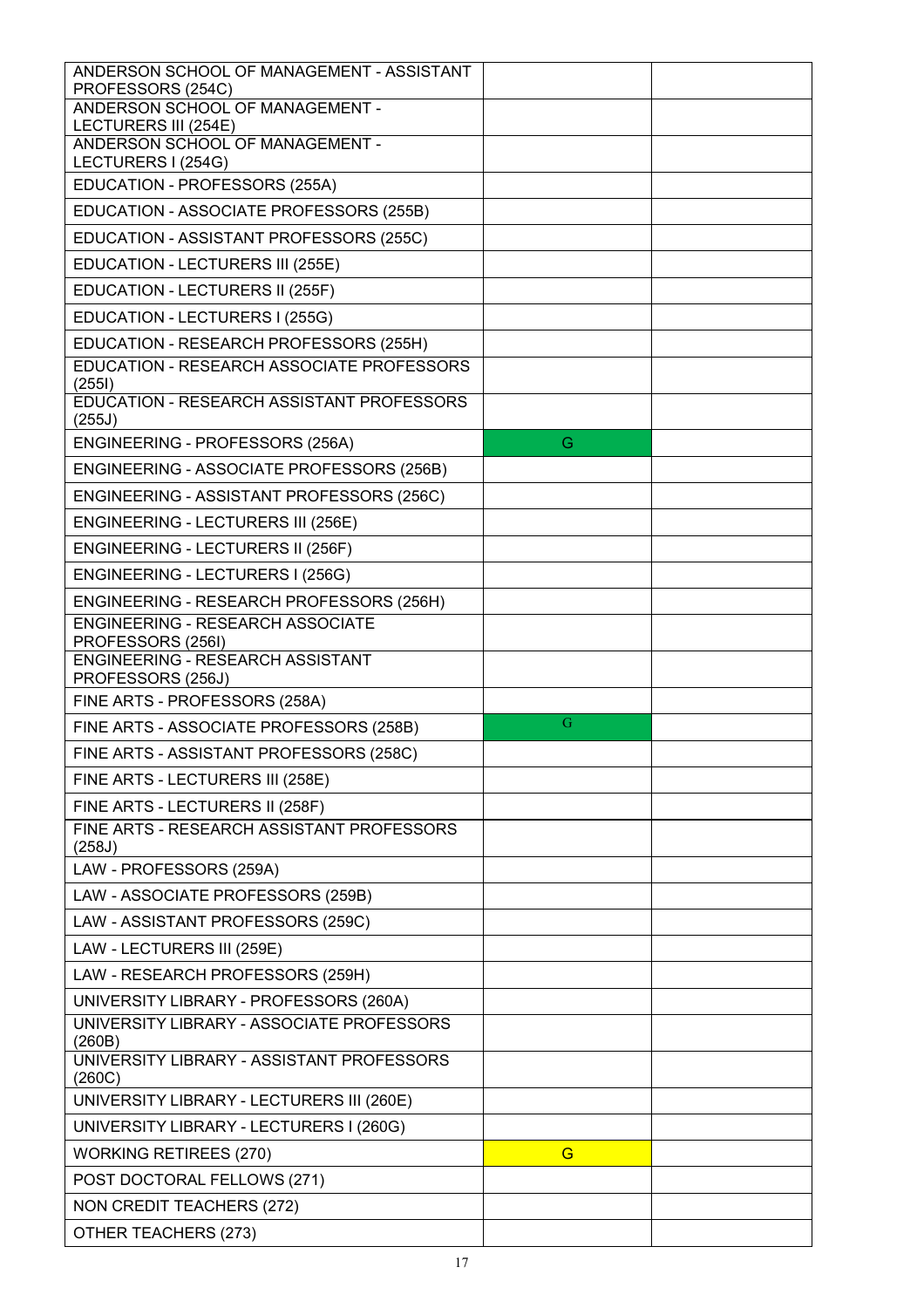| TEMPORARY-PART-TIME PROFESSORS (NON-<br>MEDICAL) (274)           |   |   |
|------------------------------------------------------------------|---|---|
| MISCELLANEOUS MAIN CAMPUS PROFESSORS<br>(280A)                   |   |   |
| MISCELLANEOUS MAIN CAMPUS ASSOCIATE<br>PROFESSORS (280B)         |   |   |
| MISCELLANEOUS MAIN CAMPUS ASSISTANT<br>PROFESSORS (280C)         |   |   |
| MISCELLANEOUS MAIN CAMPUS TEMPORARY-PART-<br>TIME FACULTY (280D) |   |   |
| IT TECH SUPPORT III (301-3)                                      |   |   |
| RESEARCH-SCIENCE-ENGINEERING TECHS III (302-<br>3)               |   |   |
| RESEARCH-SCIENCE-ENGINEERING TECHS II (302-2)                    |   |   |
| NURSING TECHS III (303-3)                                        |   |   |
| HEALTH SUPPORT TECHS III (304-3)                                 |   | G |
| HEALTH SUPPORT TECHS II (304-2)                                  |   |   |
| HEALTH SUPPORT TECHS I (304-1)                                   |   |   |
| <b>CLERICAL SUPPORT III (501-3)</b>                              |   |   |
| CLERICAL SUPPORT II (501-2)                                      |   |   |
| CLERICAL SUPPORT I (501-1)                                       | G |   |
| MATERIALS-CONSTRUCTION SUPPORT II (502-2)                        |   |   |
| MATERIALS-CONSTRUCTION SUPPORT I (502-1)                         | G |   |
| <b>BUSINESS FUNCTIONS SUPPORT III (503-3)</b>                    |   |   |
| <b>BUSINESS FUNCTIONS SUPPORT II (503-2)</b>                     |   |   |
| <b>ACADEMICS SUPPORT III (504-3)</b>                             |   |   |
| <b>ACADEMICS SUPPORT II (504-2)</b>                              |   |   |
| <b>ACADEMICS SUPPORT I (504-1)</b>                               |   |   |
| TRADES-CRAFTS SUPPORT III (601-3)                                |   |   |
| TRADES-CRAFTS SUPPORT II (601-2)                                 |   |   |
| TRADES-CRAFTS SUPPORT I (601-1)                                  |   |   |
| SECURITY & SAFETY SERVICE SUPPORT III (901-3)                    |   |   |
| SECURITY & SAFETY SERVICE SUPPORT II (901-2)                     |   |   |
| SECURITY & SAFETY SERVICE SUPPORT I (901-1)                      |   |   |
| CHILD CARE WORKERS (902)                                         |   |   |
| BUILDINGS AND GROUNDS SUPPORT III (903-3)                        |   |   |
| BUILDINGS AND GROUNDS SUPPORT II (903-2)                         |   |   |
| BUILDINGS AND GROUNDS SUPPORT I (903-1)                          |   |   |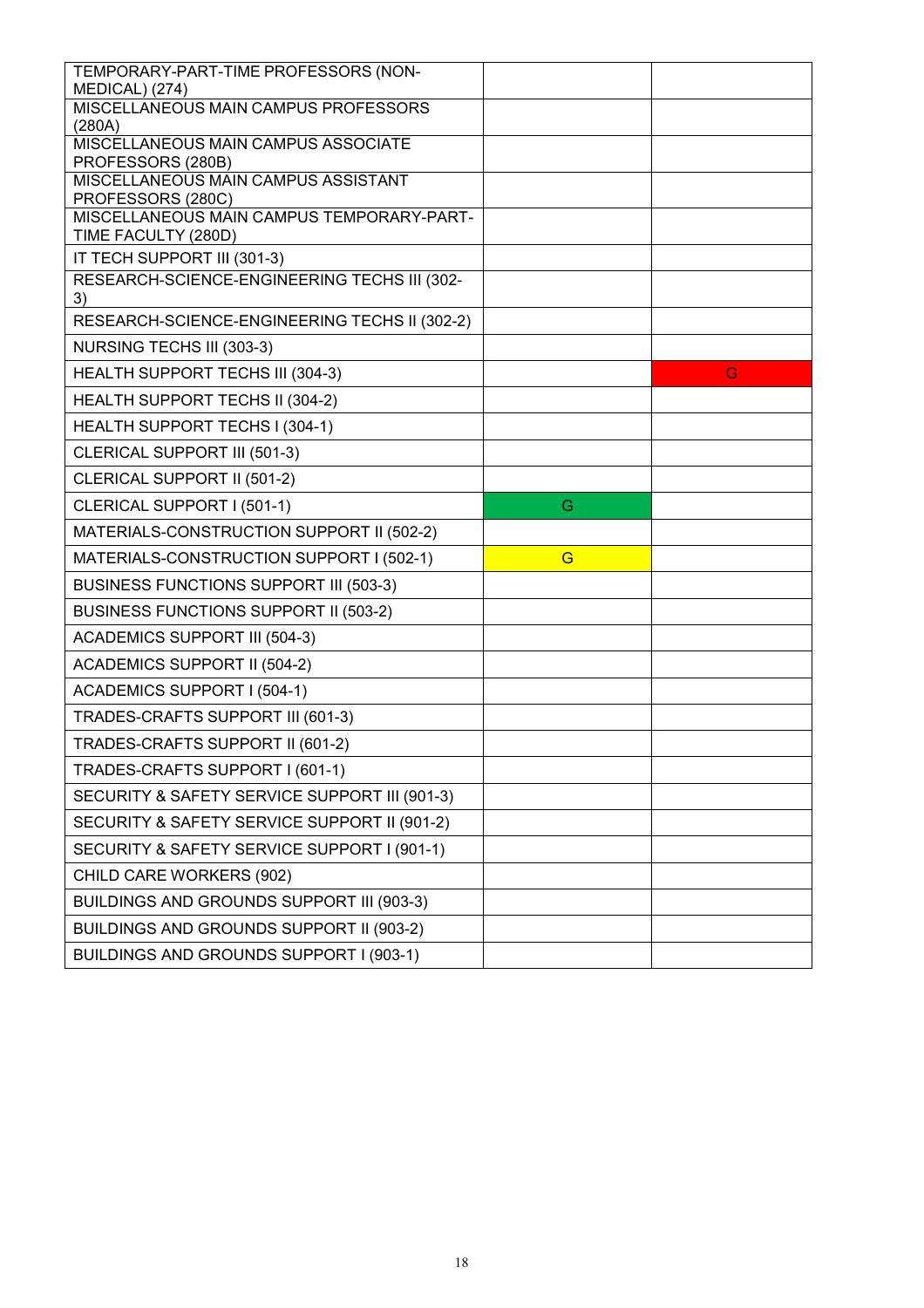# **University of New Mexico Health Science Center**

|                                     |                  |                   | <b>NEW</b>     |                   |                     |
|-------------------------------------|------------------|-------------------|----------------|-------------------|---------------------|
|                                     | <b>WORKFORCE</b> | <b>APPLICANTS</b> | <b>HIRES</b>   | <b>PROMOTIONS</b> | <b>TERMINATIONS</b> |
| Total                               | 3016             | 9150              | 469            | 264               | 458                 |
| Female                              | 2043             | 5662              | 326            | 187               | 315                 |
| Female %                            | 67.74%           | 61.88%            | 69.51%         | 70.83%            | 68.78%              |
| Minority                            | 1355             | 4950              | 237            | 147               | 192                 |
| Minority %                          | 44.93%           | 54.10%            | 50.53%         | 55.68%            | 41.92%              |
| <b>Black</b>                        | 51               | 319               | 12             | 4                 | 14                  |
| Black %                             | 1.69%            | 3.49%             | 2.56%          | 1.52%             | 3.06%               |
| Hispanic                            | 946              | 3641              | 153            | 116               | 121                 |
| Hispanic %                          | 31.37%           | 39.79%            | 32.62%         | 43.94%            | 26.42%              |
| Asian                               | 219              | 623               | 42             | 14                | 33                  |
| Asian %                             | 7.26%            | 6.81%             | 8.96%          | 5.30%             | 7.21%               |
| American Indian or Alaskan Native   | 80               | 348               | 11             | 4                 | 10                  |
| American Indian or Alaskan Native % | 2.65%            | 3.80%             | 2.35%          | 1.52%             | 2.18%               |
| Native Hawaiian/Other Pacific       | $\overline{2}$   | 19                | 0              | 0                 | $\mathbf{1}$        |
| Native Hawaiian/Other Pacific %     | 0.07%            | 0.21%             | 0.00%          | 0.00%             | 0.22%               |
| Two or More Races                   | 57               | 0                 | 19             | 9                 | 13                  |
| Two or More Races %                 | 1.89%            | 0.00%             | 4.05%          | 3.41%             | 2.84%               |
| <b>Unknown Race</b>                 | 0                | 877               | 0              | 0                 | 0                   |
| Unknown Race %                      | 0.00%            | 9.58%             | 0.00%          | 0.00%             | 0.00%               |
| <b>Unknown Gender</b>               | $\Omega$         | 215               | 0              | 0                 | 0                   |
| Unknown Gender %                    | 0.00%            | 2.35%             | 0.00%          | 0.00%             | 0.00%               |
| Individual with Disability          | 63               | 562               | 3              | 0                 | 0                   |
| Individual with Disability %        | 2.09%            | 6.14%             | 0.64%          | 0.00%             | 0.00%               |
| <b>Protected Veterans</b>           | 121              | 246               | $\overline{7}$ | 15                | 7                   |
| Protected Veterans %                | 4.01%            | 2.69%             | 1.49%          | 5.68%             | 1.53%               |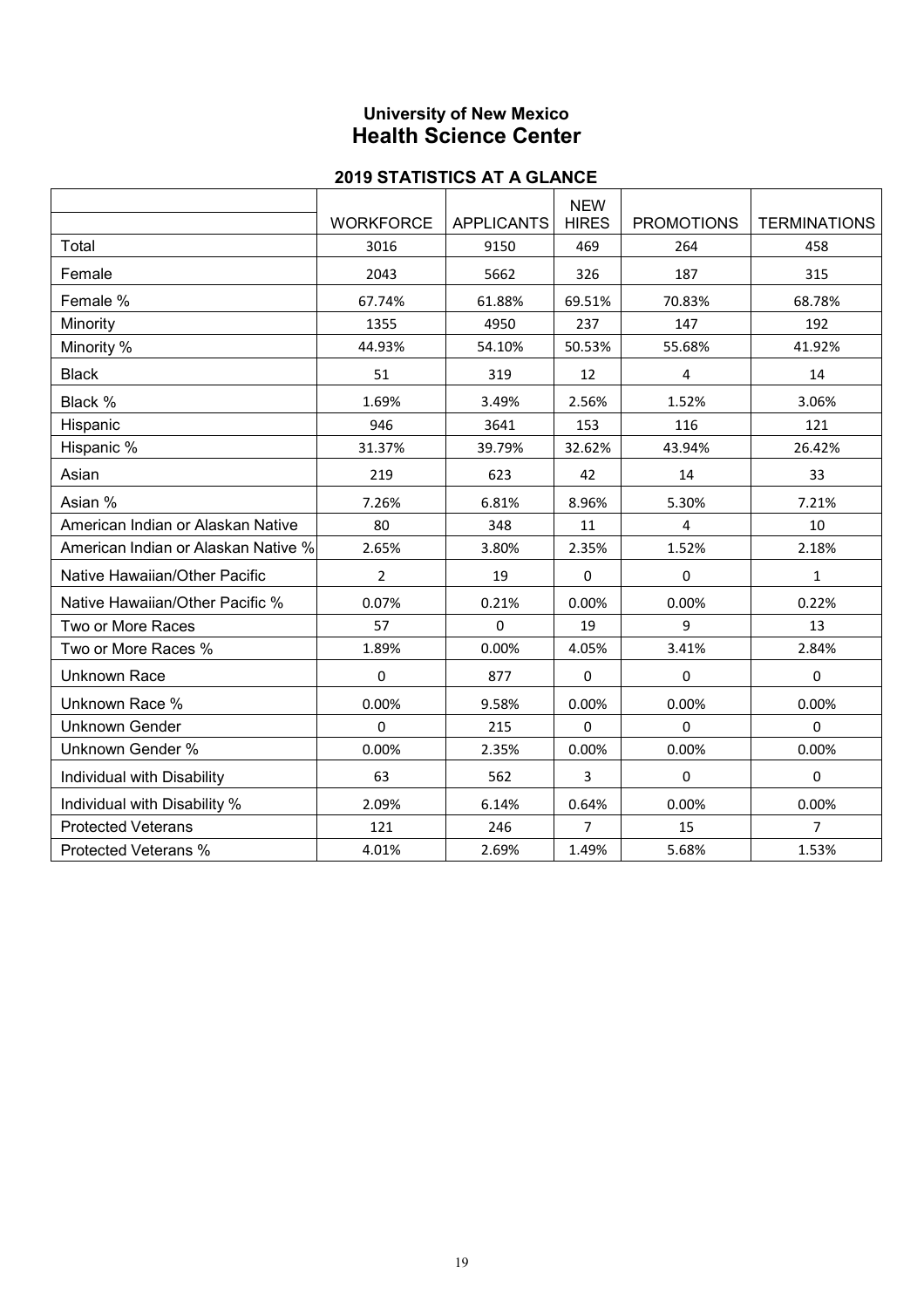\*\*There are goals for Individuals with disabilities and veterans in virtually all job groups.

| 2019 Goals                                                  |                       |                         |                                                  |
|-------------------------------------------------------------|-----------------------|-------------------------|--------------------------------------------------|
| <b>Job Group Name (Code)</b>                                | <b>Female</b><br>Goal | <b>Minority</b><br>Goal | <b>Goal for Individuals</b><br>with a Disability |
| EXECUTIVES (101)                                            |                       |                         | Yes                                              |
| MANAGEMENT (102)                                            |                       |                         | Yes                                              |
| SUPERVISORY II (103)                                        |                       |                         | Yes                                              |
| SUPERVISORY I (104)                                         |                       |                         | Yes                                              |
| DEANS & SR. ASSOCIATE DEANS (105-2)                         | G                     |                         |                                                  |
| ASSOCIATE DEANS & ASSISTANT DEANS (105-1)                   |                       |                         | Yes                                              |
| RESEARCH-SCIENCE-ENGINEERING<br>PROFESSIONALS III (201-3)   |                       |                         | Yes                                              |
| RESEARCH-SCIENCE-ENGINEERING<br>PROFESSIONALS II (201-2)    |                       |                         | Yes                                              |
| RESEARCH-SCIENCE-ENGINEERING<br>PROFESSIONALS I (201-1)     |                       |                         | Yes                                              |
| <b>NURSING SPECIALTY (202A)</b>                             |                       |                         | Yes                                              |
| <b>NURSING PROFESSIONALS III (202-3)</b>                    |                       |                         | Yes                                              |
| NURSING PROFESSIONALS II (202-2)                            |                       |                         | Yes                                              |
| NURSING PROFESSIONALS I (202-1)                             |                       |                         | Yes                                              |
| <b>INFORMATION TECHNOLOGY PROFESSIONALS</b><br>III (204-3)  |                       |                         | Yes                                              |
| <b>INFORMATION TECHNOLOGY PROFESSIONALS II</b><br>$(204-2)$ |                       |                         | Yes                                              |
| <b>INFORMATION TECHNOLOGY PROFESSIONALS I</b><br>$(204-1)$  |                       |                         | Yes                                              |
| HEALTH PROFESSIONALS III (205A3)                            |                       |                         | Yes                                              |
| HEALTH PROFESSIONALS II (205A2)                             |                       |                         | Yes                                              |
| HEALTH PROFESSIONALS I (205A1)                              |                       |                         | Yes                                              |
| PHYSICANS (205)                                             |                       |                         | Yes                                              |
| BUSINESS FUNCTIONS PROFESSIONALS III (206-<br>3)            |                       |                         | $\overline{Y}$ es                                |
| BUSINESS FUNCTIONS PROFESSIONALS II (206-<br>2)             |                       |                         | Yes                                              |
| BUSINESS FUNCTIONS PROFESSIONALS I (206-1)                  |                       |                         | Yes                                              |
| ART-COMMUNICATIONS PROFESSIONALS II (208-                   |                       |                         | Yes                                              |
| 2)<br>ART-COMMUNICATIONS PROFESSIONALS I (208-<br>1)        |                       |                         | Yes                                              |
| ADMINISTRATIVE PROFESSIONALS III (209-3)                    |                       |                         | Yes                                              |
| ADMINISTRATIVE PROFESSIONALS II (209-2)                     | G                     |                         | Yes                                              |
| ADMINISTRATIVE PROFESSIONALS I (209-1)                      |                       |                         | Yes                                              |
| ACADEMICS PROFESSIONALS II (210-2)                          |                       |                         | Yes                                              |
| ACADEMICS PROFESSIONALS I (210-1)                           |                       |                         | Yes                                              |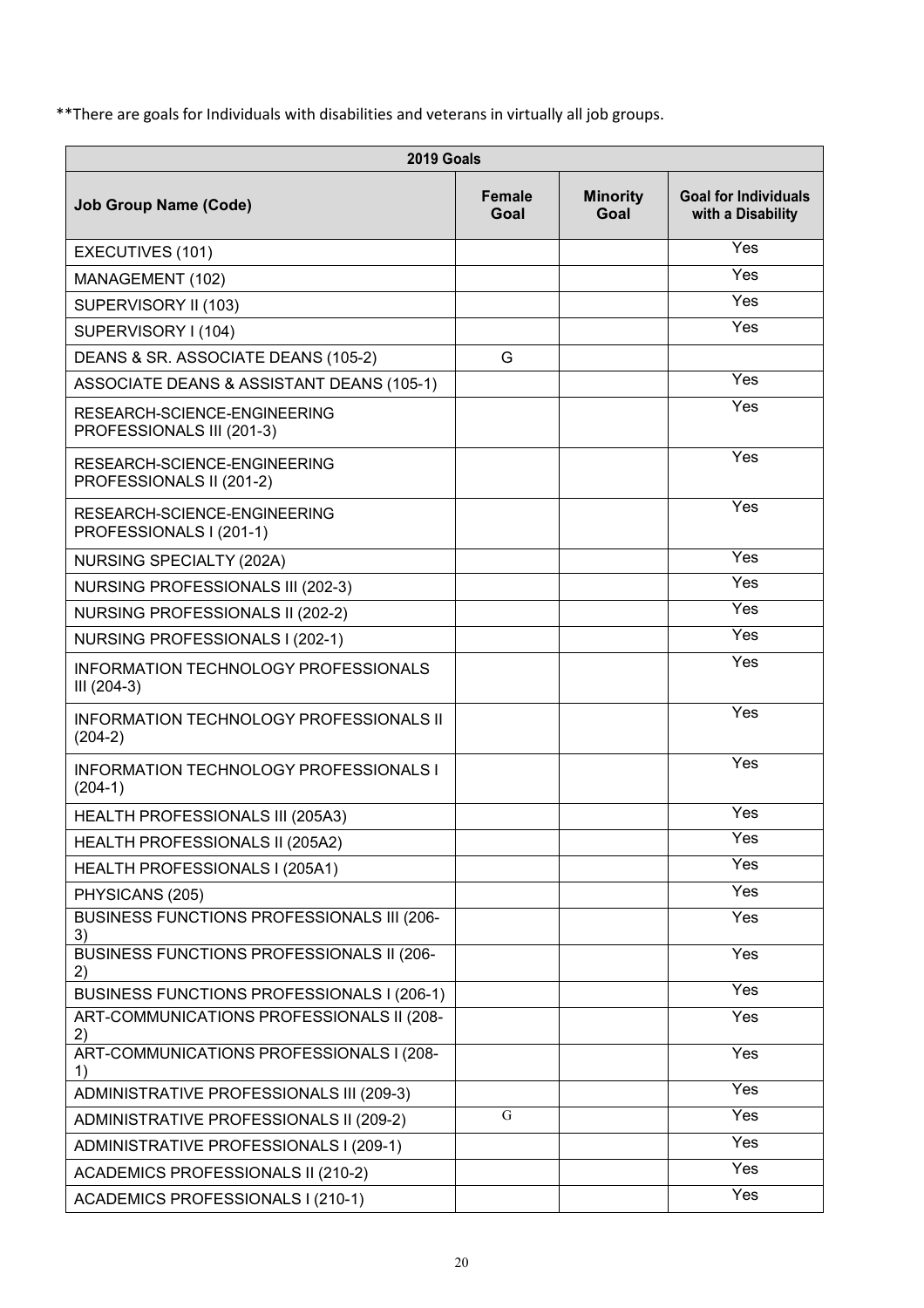| HSC - SCHOOL OF MEDICINE (SOM) -<br>PROFESSORS (262A)                              | G | G | Yes |
|------------------------------------------------------------------------------------|---|---|-----|
| HSC - SCHOOL OF MEDICINE (SOM) - ASSOCIATE<br>PROFESSORS (262B)                    |   |   |     |
| HSC - SCHOOL OF MEDICINE (SOM) - ASSISTANT<br>PROFESSORS (262C)                    |   |   |     |
| HSC - SCHOOL OF MEDICINE (SOM) -<br>TEMPORARY-PART-TIME PROFESSORS (262D)          |   |   |     |
| HSC - SCHOOL OF MEDICINE (SOM) -<br>LECTURERSIII (262E)                            |   |   |     |
| HSC - SCHOOL OF MEDICINE (SOM) -<br>LECTURERS II (262F)                            |   |   |     |
| HSC - SCHOOL OF MEDICINE (SOM) -<br>LECTURERS I (262G)                             |   |   |     |
| HSC - SCHOOL OF MEDICINE (SOM) - RESEARCH<br>PROFESSORS (262H)                     |   |   | Yes |
| HSC - SCHOOL OF MEDICINE (SOM) - RESEARCH<br><b>ASSOCIATE PROFESSORS (262I)</b>    |   |   | Yes |
| HSC - SCHOOL OF MEDICINE (SOM) - RESEARCH<br>ASSISTANT PROFESSORS (262J)           |   |   |     |
| HSC - SCHOOL OF SCHOOL OF NURSING (SON) -<br>PROFESSORS (263A)                     |   |   | Yes |
| HSC - SCHOOL OF SCHOOL OF NURSING (SON) -<br>ASSOCIATE PROFESSORS (263B)           |   |   |     |
| HSC - SCHOOL OF SCHOOL OF NURSING (SON) -<br>ASSISTANT PROFESSORS (263C)           |   |   |     |
| HSC - SCHOOL OF SCHOOL OF NURSING (SON) -<br>TEMPORARY-PART-TIME PROFESSORS (263D) |   |   |     |
| HSC - SCHOOL OF SCHOOL OF NURSING (SON) -<br>LECTURERS III (263E)                  |   |   |     |
| HSC - SCHOOL OF SCHOOL OF NURSING (SON) -<br>LECTURERS II (263F)                   |   |   | Yes |
| HSC - SCHOOL OF SCHOOL OF NURSING (SON) -<br>LECTURERS I (263G)                    |   |   |     |
| HSC - SCHOOL OF PHARMACY (SOP) -<br>PROFESSORS (264A)                              |   |   |     |
| HSC - SCHOOL OF PHARMACY (SOP) -<br>ASSOCIATE PROFESSORS (264B)                    | G |   | Yes |
| HSC - SCHOOL OF PHARMACY (SOP) -<br>ASSISTANT PROFESSORS (264C)                    |   |   |     |
| HSC - SCHOOL OF PHARMACY (SOP) -<br>LECTURERS III (264E)                           |   |   | Yes |
| HSC - SCHOOL OF PHARMACY (SOP) -<br>LECTURERS II (264F)                            |   |   | Yes |
| HSC - SCHOOL OF PHARMACY (SOP) -<br>RESEARCH PROFESSORS (264H)                     |   |   | Yes |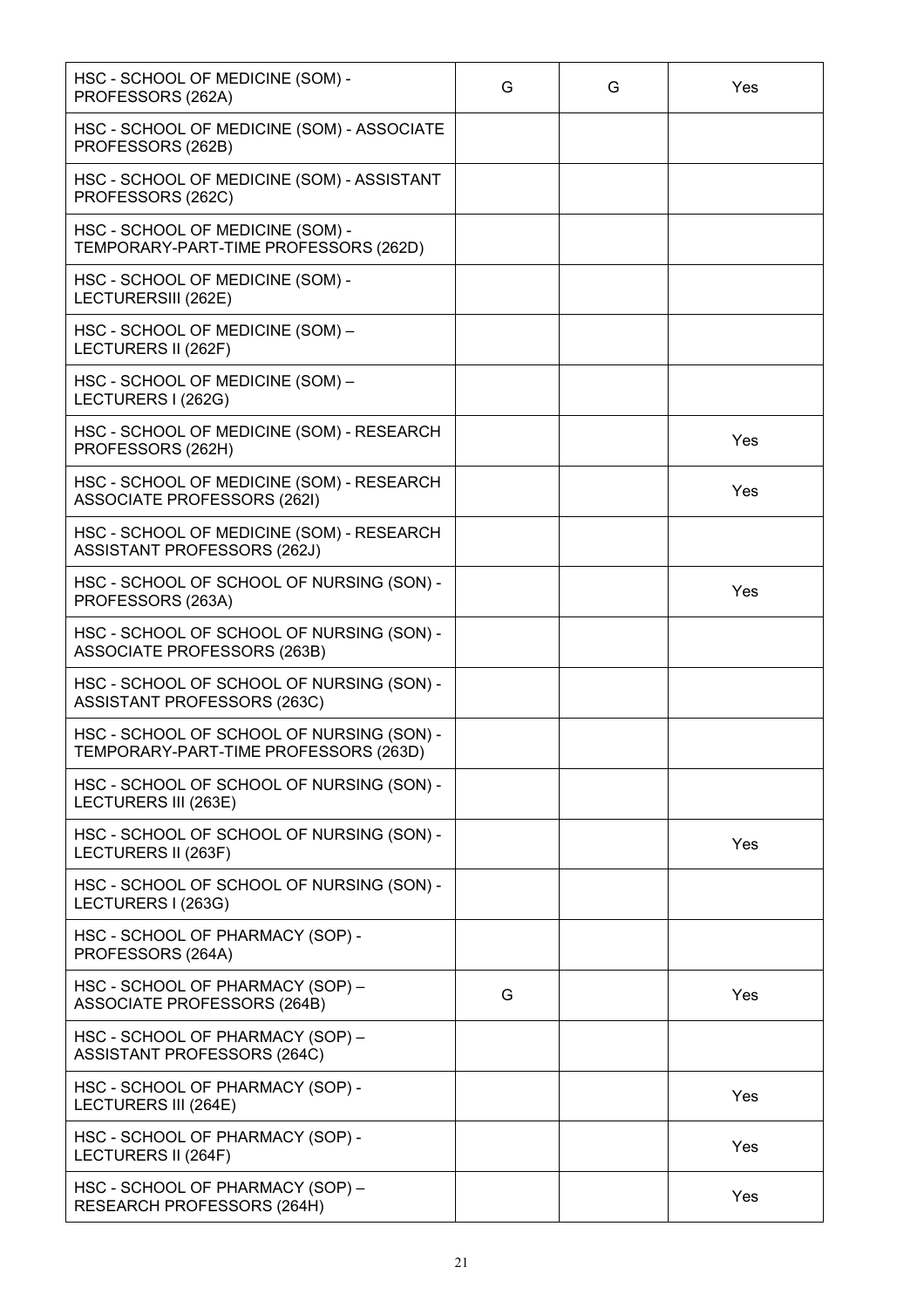| HSC - SCHOOL OF PHARMACY (SOP) -<br>RESEARCH ASSOCIATE PROFESSORS (264I) |   | Yes |
|--------------------------------------------------------------------------|---|-----|
| HSC - SCHOOL OF PHARMACY (SOP) -<br>RESEARCH ASSISTANT PROFESSORS (264J) |   |     |
| <b>WORKING RETIREES (270)</b>                                            |   | Yes |
| POST DOCTORAL FELLOWS (271)                                              |   |     |
| <b>NON CREDIT TEACHERS (272)</b>                                         |   |     |
| OTHER TEACHERS (273)                                                     |   |     |
| TEMPORARY-PART-TIME PROFESSORS<br>(MEDICAL) (274A)                       |   |     |
| <b>GRADUATE ASSISTANTS (275)</b>                                         |   |     |
| BRANCH CAMPUS RESEARCH FACULTY (280H)                                    |   |     |
| IT TECH SUPPORT III (301-3)                                              |   |     |
| IT TECH SUPPORT II (301-2)                                               |   | Yes |
| RESEARCH-SCIENCE-ENGINEERING TECHS III<br>$(302-3)$                      | G | Yes |
| RESEARCH-SCIENCE-ENGINEERING TECHS II<br>$(302-2)$                       |   | Yes |
| HEALTH SUPPORT TECHS III (304-3)                                         |   | Yes |
| HEALTH SUPPORT TECHS II (304-2)                                          |   | Yes |
| HEALTH SUPPORT TECHS I (304-1)                                           |   | Yes |
| <b>CLERICAL SUPPORT III (501-3)</b>                                      |   | Yes |
| CLERICAL SUPPORT II (501-2)                                              | G | Yes |
| CLERICAL SUPPORT I (501-1)                                               |   | Yes |
| MATERIALS-CONSTRUCTION SUPPORT II (502-2)                                |   |     |
| MATERIALS-CONSTRUCTION SUPPORT I (502-1)                                 |   |     |
| <b>BUSINESS FUNCTIONS SUPPORT III (503-3)</b>                            |   | Yes |
| <b>BUSINESS FUNCTIONS SUPPORT II (503-2)</b>                             |   | Yes |
| <b>ACADEMICS SUPPORT III (504-3)</b>                                     |   | Yes |
| <b>ACADEMICS SUPPORT II (504-2)</b>                                      |   |     |
| TRADES-CRAFTS SUPPORT III (601-3)                                        |   |     |
| TRADES-CRAFTS SUPPORT II (601-2)                                         |   | Yes |
| SECURITY & SAFETY SERVICE SUPPORT III (901-<br>3)                        |   | Yes |
| SECURITY & SAFETY SERVICE SUPPORT II (901-<br>2)                         |   | Yes |
| BUILDINGS AND GROUNDS SUPPORT II (903-2)                                 |   | Yes |
| BUILDINGS AND GROUNDS SUPPORT I (903-1)                                  |   | Yes |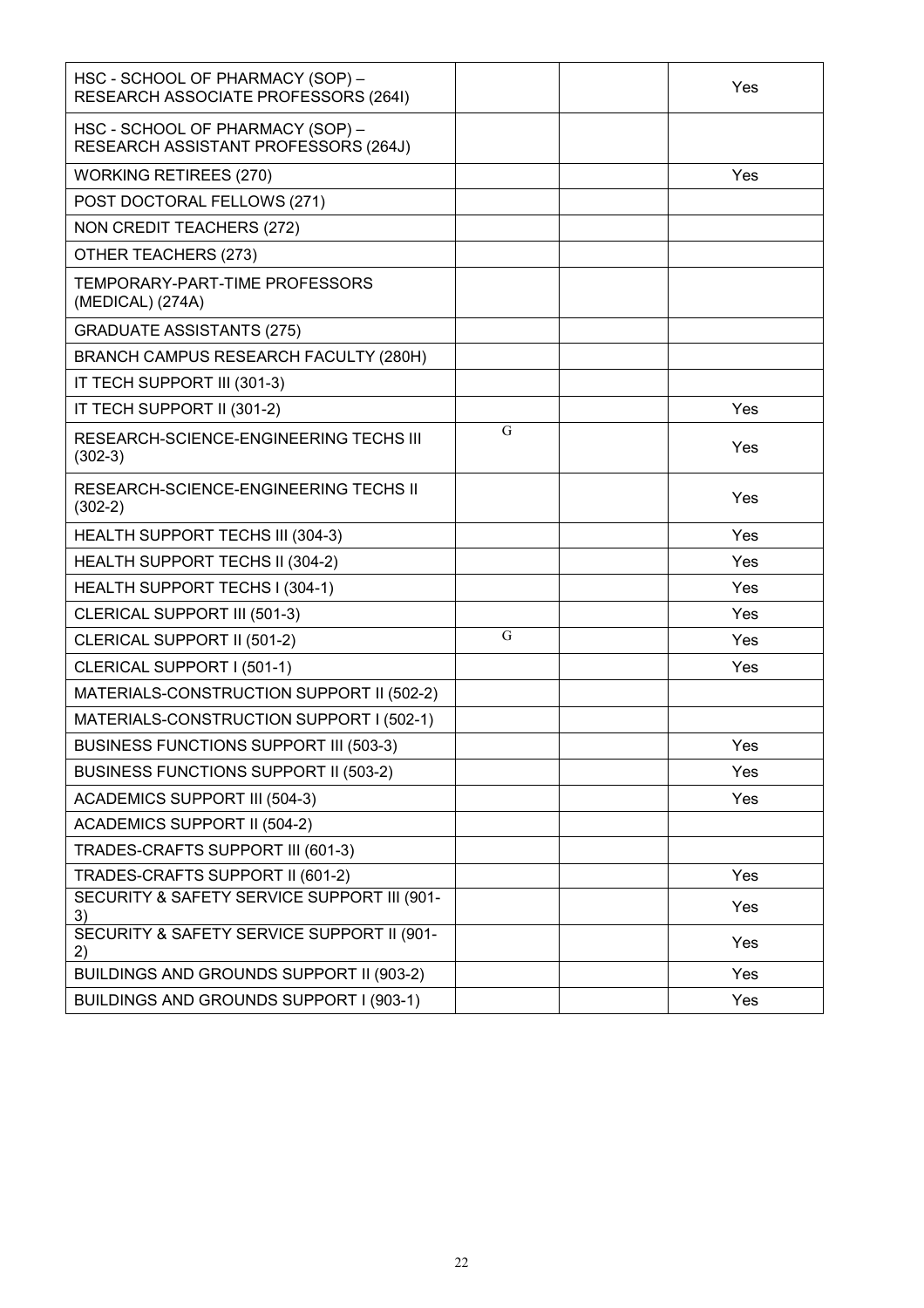### \*\*No placement opportunities mean no hiring in this job group.

| $G =$ Goal was identified                                           |                    |                      |
|---------------------------------------------------------------------|--------------------|----------------------|
| Goal Achieved or Substantially Achieved<br><b>Goal Not Achieved</b> |                    |                      |
| No Placement Opportunities                                          |                    |                      |
| <b>SUMMARY OF 2019 GOAL ACHIEVEMENT</b>                             |                    |                      |
| <b>Job Group Name (Code)</b>                                        | <b>Female Goal</b> | <b>Minority Goal</b> |
| EXECUTIVES (101)                                                    |                    |                      |
| MANAGEMENT (102)                                                    |                    |                      |
| SUPERVISORY II (103)                                                |                    |                      |
| SUPERVISORY I (104)                                                 |                    |                      |
| DEANS & SR. ASSOCIATE DEANS (105-2)                                 | G                  |                      |
| ASSOCIATE DEANS & ASSISTANT DEANS (105-1)                           |                    |                      |
| RESEARCH-SCIENCE-ENGINEERING PROFESSIONALS III<br>$(201-3)$         |                    |                      |
| RESEARCH-SCIENCE-ENGINEERING PROFESSIONALS II                       |                    |                      |
| $(201-2)$<br>RESEARCH-SCIENCE-ENGINEERING PROFESSIONALS I           |                    |                      |
| $(201-1)$<br>NURSING SPECIALTY (202A)                               |                    |                      |
| NURSING PROFESSIONALS II (202-2)                                    |                    |                      |
| NURSING PROFESSIONALS I (202-1)                                     |                    |                      |
|                                                                     |                    |                      |
| INFORMATION TECHNOLOGY PROFESSIONALS III (204-3)                    |                    |                      |
| INFORMATION TECHNOLOGY PROFESSIONALS II (204-2)                     |                    |                      |
| INFORMATION TECHNOLOGY PROFESSIONALS I (204-1)                      |                    |                      |
| HEALTH PROFESSIONALS III (205A3)                                    |                    |                      |
| HEALTH PROFESSIONALS II (205A2)                                     |                    |                      |
| HEALTH PROFESSIONALS I (205A1)                                      |                    |                      |
| PHYSICANS (205)                                                     |                    |                      |
| <b>BUSINESS FUNCTIONS PROFESSIONALS III (206-3)</b>                 |                    |                      |
| <b>BUSINESS FUNCTIONS PROFESSIONALS II (206-2)</b>                  |                    |                      |
| BUSINESS FUNCTIONS PROFESSIONALS I (206-1)                          |                    |                      |
| ART-COMMUNICATIONS PROFESSIONALS II (208-2)                         |                    |                      |
| ART-COMMUNICATIONS PROFESSIONALS I (208-1)                          |                    |                      |
| ADMINISTRATIVE PROFESSIONALS III (209-3)                            |                    |                      |
| ADMINISTRATIVE PROFESSIONALS II (209-2)                             |                    |                      |
| ADMINISTRATIVE PROFESSIONALS I (209-1)                              |                    |                      |
| <b>ACADEMICS PROFESSIONALS II (210-2)</b>                           |                    |                      |
| ACADEMICS PROFESSIONALS I (210-1)                                   |                    |                      |
| HSC - SCHOOL OF MEDICINE (SOM) - PROFESSORS (262A)                  | G                  | G                    |
| HSC - SCHOOL OF MEDICINE (SOM) - ASSOCIATE<br>PROFESSORS (262B)     |                    |                      |
| HSC - SCHOOL OF MEDICINE (SOM) - ASSISTANT<br>PROFESSORS (262C)     |                    |                      |
| HSC - SCHOOL OF MEDICINE (SOM) - LECTURERS III (262E)               |                    |                      |
| HSC - SCHOOL OF MEDICINE (SOM) - LECTURERS II (262F)                |                    |                      |
| HSC - SCHOOL OF MEDICINE (SOM) - LECTURERS I (262G)                 |                    |                      |
| HSC - SCHOOL OF MEDICINE (SOM) - RESEARCH<br>PROFESSORS (262H)      |                    |                      |
| HSC - SCHOOL OF MEDICINE (SOM) - RESEARCH                           |                    |                      |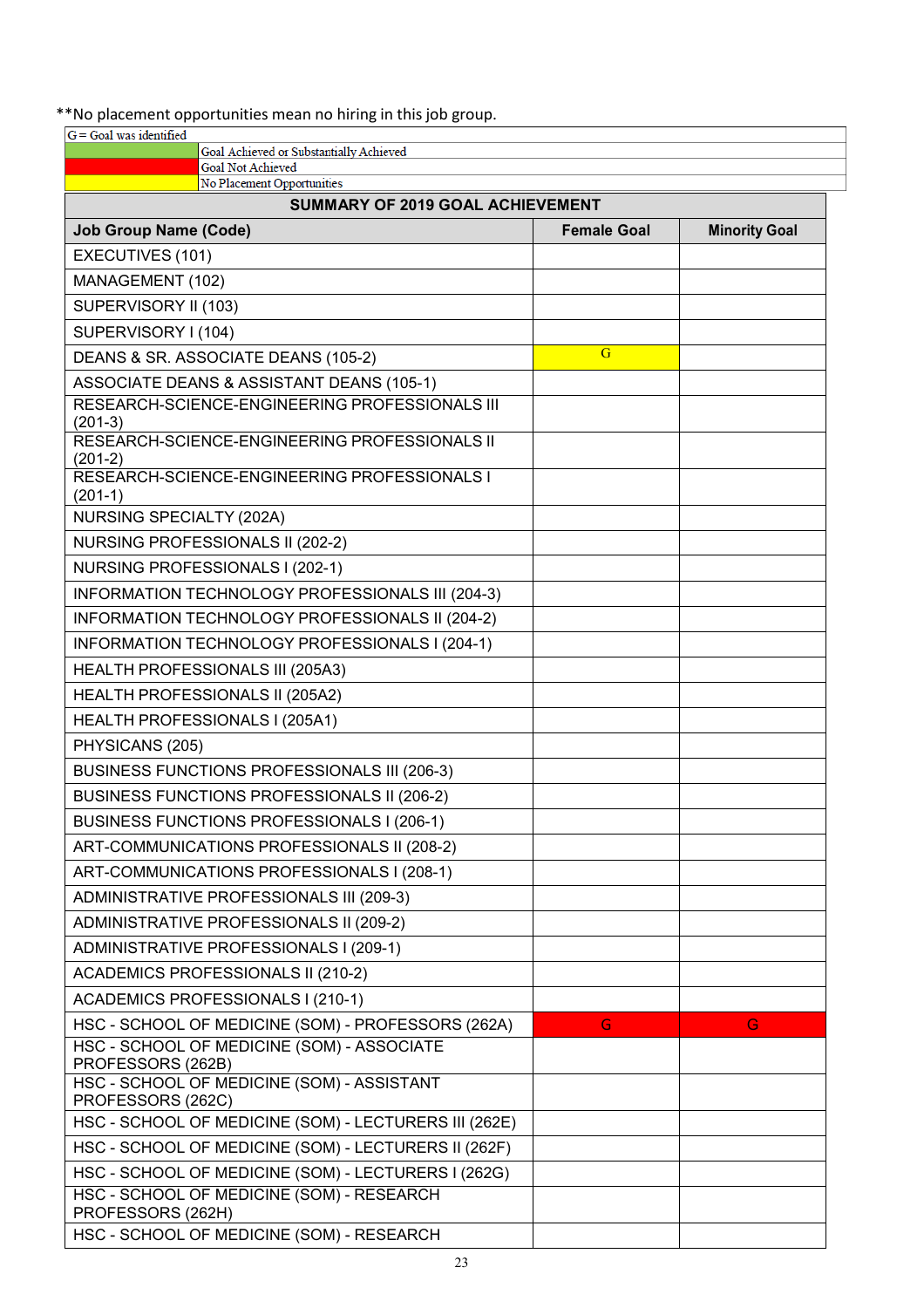| HSC - SCHOOL OF MEDICINE (SOM) - RESEARCH<br><b>ASSISTANT PROFESSORS (262J)</b><br>HSC - SCHOOL OF SCHOOL OF NURSING (SON) -<br>PROFESSORS (263A)<br>HSC - SCHOOL OF SCHOOL OF NURSING (SON) -<br><b>ASSOCIATE PROFESSORS (263B)</b><br>HSC - SCHOOL OF SCHOOL OF NURSING (SON) -<br>ASSISTANT PROFESSORS (263C)<br>HSC - SCHOOL OF SCHOOL OF NURSING (SON) -<br>LECTURERS III (263E)<br>HSC - SCHOOL OF SCHOOL OF NURSING (SON) -<br>LECTURERS I (263G)<br>HSC - SCHOOL OF PHARMACY (SOP) - PROFESSORS (264A)<br>HSC - SCHOOL OF PHARMACY (SOP) - ASSOCIATE<br>$\overline{G}$<br>PROFESSORS (264B)<br>HSC - SCHOOL OF PHARMACY (SOP) - ASSISTANT<br>PROFESSORS (264C)<br>HSC - SCHOOL OF PHARMACY (SOP) - LECTURERS III<br>(264E)<br>HSC - SCHOOL OF PHARMACY (SOP) - RESEARCH<br>PROFESSORS (264H)<br>HSC - SCHOOL OF PHARMACY (SOP) - RESEARCH<br><b>ASSOCIATE PROFESSORS (264I)</b><br>HSC - SCHOOL OF PHARMACY (SOP) - RESEARCH<br>ASSISTANT PROFESSORS (264J)<br><b>WORKING RETIREES (270)</b><br>G<br>POST DOCTORAL FELLOWS (271)<br>OTHER TEACHERS (273)<br>TEMPORARY-PART-TIME PROFESSORS (MEDICAL) (274A)<br>IT TECH SUPPORT III (301-3)<br>IT TECH SUPPORT II (301-2)<br>RESEARCH-SCIENCE-ENGINEERING TECHS III (302-3)<br>RESEARCH-SCIENCE-ENGINEERING TECHS II (302-2)<br>HEALTH SUPPORT TECHS III (304-3)<br>HEALTH SUPPORT TECHS II (304-2)<br>HEALTH SUPPORT TECHS I (304-1)<br>CLERICAL SUPPORT III (501-3)<br>CLERICAL SUPPORT II (501-2)<br>CLERICAL SUPPORT I (501-1)<br>MATERIALS-CONSTRUCTION SUPPORT II (502-2)<br>MATERIALS-CONSTRUCTION SUPPORT I (502-1)<br>BUSINESS FUNCTIONS SUPPORT III (503-3)<br>BUSINESS FUNCTIONS SUPPORT II (503-2)<br><b>ACADEMICS SUPPORT III (504-3)</b><br><b>ACADEMICS SUPPORT II (504-2)</b><br>TRADES-CRAFTS SUPPORT III (601-3)<br>TRADES-CRAFTS SUPPORT II (601-2)<br>SECURITY & SAFETY SERVICE SUPPORT III (901-3)<br>SECURITY & SAFETY SERVICE SUPPORT II (901-2)<br>BUILDINGS AND GROUNDS SUPPORT II (903-2) | ASSOCIATE PROFESSORS (262I)             |  |
|----------------------------------------------------------------------------------------------------------------------------------------------------------------------------------------------------------------------------------------------------------------------------------------------------------------------------------------------------------------------------------------------------------------------------------------------------------------------------------------------------------------------------------------------------------------------------------------------------------------------------------------------------------------------------------------------------------------------------------------------------------------------------------------------------------------------------------------------------------------------------------------------------------------------------------------------------------------------------------------------------------------------------------------------------------------------------------------------------------------------------------------------------------------------------------------------------------------------------------------------------------------------------------------------------------------------------------------------------------------------------------------------------------------------------------------------------------------------------------------------------------------------------------------------------------------------------------------------------------------------------------------------------------------------------------------------------------------------------------------------------------------------------------------------------------------------------------------------------------------------------------------------------------------------------------------------------------------------------|-----------------------------------------|--|
|                                                                                                                                                                                                                                                                                                                                                                                                                                                                                                                                                                                                                                                                                                                                                                                                                                                                                                                                                                                                                                                                                                                                                                                                                                                                                                                                                                                                                                                                                                                                                                                                                                                                                                                                                                                                                                                                                                                                                                            |                                         |  |
|                                                                                                                                                                                                                                                                                                                                                                                                                                                                                                                                                                                                                                                                                                                                                                                                                                                                                                                                                                                                                                                                                                                                                                                                                                                                                                                                                                                                                                                                                                                                                                                                                                                                                                                                                                                                                                                                                                                                                                            |                                         |  |
|                                                                                                                                                                                                                                                                                                                                                                                                                                                                                                                                                                                                                                                                                                                                                                                                                                                                                                                                                                                                                                                                                                                                                                                                                                                                                                                                                                                                                                                                                                                                                                                                                                                                                                                                                                                                                                                                                                                                                                            |                                         |  |
|                                                                                                                                                                                                                                                                                                                                                                                                                                                                                                                                                                                                                                                                                                                                                                                                                                                                                                                                                                                                                                                                                                                                                                                                                                                                                                                                                                                                                                                                                                                                                                                                                                                                                                                                                                                                                                                                                                                                                                            |                                         |  |
|                                                                                                                                                                                                                                                                                                                                                                                                                                                                                                                                                                                                                                                                                                                                                                                                                                                                                                                                                                                                                                                                                                                                                                                                                                                                                                                                                                                                                                                                                                                                                                                                                                                                                                                                                                                                                                                                                                                                                                            |                                         |  |
|                                                                                                                                                                                                                                                                                                                                                                                                                                                                                                                                                                                                                                                                                                                                                                                                                                                                                                                                                                                                                                                                                                                                                                                                                                                                                                                                                                                                                                                                                                                                                                                                                                                                                                                                                                                                                                                                                                                                                                            |                                         |  |
|                                                                                                                                                                                                                                                                                                                                                                                                                                                                                                                                                                                                                                                                                                                                                                                                                                                                                                                                                                                                                                                                                                                                                                                                                                                                                                                                                                                                                                                                                                                                                                                                                                                                                                                                                                                                                                                                                                                                                                            |                                         |  |
|                                                                                                                                                                                                                                                                                                                                                                                                                                                                                                                                                                                                                                                                                                                                                                                                                                                                                                                                                                                                                                                                                                                                                                                                                                                                                                                                                                                                                                                                                                                                                                                                                                                                                                                                                                                                                                                                                                                                                                            |                                         |  |
|                                                                                                                                                                                                                                                                                                                                                                                                                                                                                                                                                                                                                                                                                                                                                                                                                                                                                                                                                                                                                                                                                                                                                                                                                                                                                                                                                                                                                                                                                                                                                                                                                                                                                                                                                                                                                                                                                                                                                                            |                                         |  |
|                                                                                                                                                                                                                                                                                                                                                                                                                                                                                                                                                                                                                                                                                                                                                                                                                                                                                                                                                                                                                                                                                                                                                                                                                                                                                                                                                                                                                                                                                                                                                                                                                                                                                                                                                                                                                                                                                                                                                                            |                                         |  |
|                                                                                                                                                                                                                                                                                                                                                                                                                                                                                                                                                                                                                                                                                                                                                                                                                                                                                                                                                                                                                                                                                                                                                                                                                                                                                                                                                                                                                                                                                                                                                                                                                                                                                                                                                                                                                                                                                                                                                                            |                                         |  |
|                                                                                                                                                                                                                                                                                                                                                                                                                                                                                                                                                                                                                                                                                                                                                                                                                                                                                                                                                                                                                                                                                                                                                                                                                                                                                                                                                                                                                                                                                                                                                                                                                                                                                                                                                                                                                                                                                                                                                                            |                                         |  |
|                                                                                                                                                                                                                                                                                                                                                                                                                                                                                                                                                                                                                                                                                                                                                                                                                                                                                                                                                                                                                                                                                                                                                                                                                                                                                                                                                                                                                                                                                                                                                                                                                                                                                                                                                                                                                                                                                                                                                                            |                                         |  |
|                                                                                                                                                                                                                                                                                                                                                                                                                                                                                                                                                                                                                                                                                                                                                                                                                                                                                                                                                                                                                                                                                                                                                                                                                                                                                                                                                                                                                                                                                                                                                                                                                                                                                                                                                                                                                                                                                                                                                                            |                                         |  |
|                                                                                                                                                                                                                                                                                                                                                                                                                                                                                                                                                                                                                                                                                                                                                                                                                                                                                                                                                                                                                                                                                                                                                                                                                                                                                                                                                                                                                                                                                                                                                                                                                                                                                                                                                                                                                                                                                                                                                                            |                                         |  |
|                                                                                                                                                                                                                                                                                                                                                                                                                                                                                                                                                                                                                                                                                                                                                                                                                                                                                                                                                                                                                                                                                                                                                                                                                                                                                                                                                                                                                                                                                                                                                                                                                                                                                                                                                                                                                                                                                                                                                                            |                                         |  |
|                                                                                                                                                                                                                                                                                                                                                                                                                                                                                                                                                                                                                                                                                                                                                                                                                                                                                                                                                                                                                                                                                                                                                                                                                                                                                                                                                                                                                                                                                                                                                                                                                                                                                                                                                                                                                                                                                                                                                                            |                                         |  |
|                                                                                                                                                                                                                                                                                                                                                                                                                                                                                                                                                                                                                                                                                                                                                                                                                                                                                                                                                                                                                                                                                                                                                                                                                                                                                                                                                                                                                                                                                                                                                                                                                                                                                                                                                                                                                                                                                                                                                                            |                                         |  |
|                                                                                                                                                                                                                                                                                                                                                                                                                                                                                                                                                                                                                                                                                                                                                                                                                                                                                                                                                                                                                                                                                                                                                                                                                                                                                                                                                                                                                                                                                                                                                                                                                                                                                                                                                                                                                                                                                                                                                                            |                                         |  |
|                                                                                                                                                                                                                                                                                                                                                                                                                                                                                                                                                                                                                                                                                                                                                                                                                                                                                                                                                                                                                                                                                                                                                                                                                                                                                                                                                                                                                                                                                                                                                                                                                                                                                                                                                                                                                                                                                                                                                                            |                                         |  |
|                                                                                                                                                                                                                                                                                                                                                                                                                                                                                                                                                                                                                                                                                                                                                                                                                                                                                                                                                                                                                                                                                                                                                                                                                                                                                                                                                                                                                                                                                                                                                                                                                                                                                                                                                                                                                                                                                                                                                                            |                                         |  |
|                                                                                                                                                                                                                                                                                                                                                                                                                                                                                                                                                                                                                                                                                                                                                                                                                                                                                                                                                                                                                                                                                                                                                                                                                                                                                                                                                                                                                                                                                                                                                                                                                                                                                                                                                                                                                                                                                                                                                                            |                                         |  |
|                                                                                                                                                                                                                                                                                                                                                                                                                                                                                                                                                                                                                                                                                                                                                                                                                                                                                                                                                                                                                                                                                                                                                                                                                                                                                                                                                                                                                                                                                                                                                                                                                                                                                                                                                                                                                                                                                                                                                                            |                                         |  |
|                                                                                                                                                                                                                                                                                                                                                                                                                                                                                                                                                                                                                                                                                                                                                                                                                                                                                                                                                                                                                                                                                                                                                                                                                                                                                                                                                                                                                                                                                                                                                                                                                                                                                                                                                                                                                                                                                                                                                                            |                                         |  |
|                                                                                                                                                                                                                                                                                                                                                                                                                                                                                                                                                                                                                                                                                                                                                                                                                                                                                                                                                                                                                                                                                                                                                                                                                                                                                                                                                                                                                                                                                                                                                                                                                                                                                                                                                                                                                                                                                                                                                                            |                                         |  |
|                                                                                                                                                                                                                                                                                                                                                                                                                                                                                                                                                                                                                                                                                                                                                                                                                                                                                                                                                                                                                                                                                                                                                                                                                                                                                                                                                                                                                                                                                                                                                                                                                                                                                                                                                                                                                                                                                                                                                                            |                                         |  |
|                                                                                                                                                                                                                                                                                                                                                                                                                                                                                                                                                                                                                                                                                                                                                                                                                                                                                                                                                                                                                                                                                                                                                                                                                                                                                                                                                                                                                                                                                                                                                                                                                                                                                                                                                                                                                                                                                                                                                                            |                                         |  |
|                                                                                                                                                                                                                                                                                                                                                                                                                                                                                                                                                                                                                                                                                                                                                                                                                                                                                                                                                                                                                                                                                                                                                                                                                                                                                                                                                                                                                                                                                                                                                                                                                                                                                                                                                                                                                                                                                                                                                                            |                                         |  |
|                                                                                                                                                                                                                                                                                                                                                                                                                                                                                                                                                                                                                                                                                                                                                                                                                                                                                                                                                                                                                                                                                                                                                                                                                                                                                                                                                                                                                                                                                                                                                                                                                                                                                                                                                                                                                                                                                                                                                                            |                                         |  |
|                                                                                                                                                                                                                                                                                                                                                                                                                                                                                                                                                                                                                                                                                                                                                                                                                                                                                                                                                                                                                                                                                                                                                                                                                                                                                                                                                                                                                                                                                                                                                                                                                                                                                                                                                                                                                                                                                                                                                                            |                                         |  |
|                                                                                                                                                                                                                                                                                                                                                                                                                                                                                                                                                                                                                                                                                                                                                                                                                                                                                                                                                                                                                                                                                                                                                                                                                                                                                                                                                                                                                                                                                                                                                                                                                                                                                                                                                                                                                                                                                                                                                                            |                                         |  |
|                                                                                                                                                                                                                                                                                                                                                                                                                                                                                                                                                                                                                                                                                                                                                                                                                                                                                                                                                                                                                                                                                                                                                                                                                                                                                                                                                                                                                                                                                                                                                                                                                                                                                                                                                                                                                                                                                                                                                                            |                                         |  |
|                                                                                                                                                                                                                                                                                                                                                                                                                                                                                                                                                                                                                                                                                                                                                                                                                                                                                                                                                                                                                                                                                                                                                                                                                                                                                                                                                                                                                                                                                                                                                                                                                                                                                                                                                                                                                                                                                                                                                                            |                                         |  |
|                                                                                                                                                                                                                                                                                                                                                                                                                                                                                                                                                                                                                                                                                                                                                                                                                                                                                                                                                                                                                                                                                                                                                                                                                                                                                                                                                                                                                                                                                                                                                                                                                                                                                                                                                                                                                                                                                                                                                                            |                                         |  |
|                                                                                                                                                                                                                                                                                                                                                                                                                                                                                                                                                                                                                                                                                                                                                                                                                                                                                                                                                                                                                                                                                                                                                                                                                                                                                                                                                                                                                                                                                                                                                                                                                                                                                                                                                                                                                                                                                                                                                                            |                                         |  |
|                                                                                                                                                                                                                                                                                                                                                                                                                                                                                                                                                                                                                                                                                                                                                                                                                                                                                                                                                                                                                                                                                                                                                                                                                                                                                                                                                                                                                                                                                                                                                                                                                                                                                                                                                                                                                                                                                                                                                                            |                                         |  |
|                                                                                                                                                                                                                                                                                                                                                                                                                                                                                                                                                                                                                                                                                                                                                                                                                                                                                                                                                                                                                                                                                                                                                                                                                                                                                                                                                                                                                                                                                                                                                                                                                                                                                                                                                                                                                                                                                                                                                                            |                                         |  |
|                                                                                                                                                                                                                                                                                                                                                                                                                                                                                                                                                                                                                                                                                                                                                                                                                                                                                                                                                                                                                                                                                                                                                                                                                                                                                                                                                                                                                                                                                                                                                                                                                                                                                                                                                                                                                                                                                                                                                                            |                                         |  |
|                                                                                                                                                                                                                                                                                                                                                                                                                                                                                                                                                                                                                                                                                                                                                                                                                                                                                                                                                                                                                                                                                                                                                                                                                                                                                                                                                                                                                                                                                                                                                                                                                                                                                                                                                                                                                                                                                                                                                                            |                                         |  |
|                                                                                                                                                                                                                                                                                                                                                                                                                                                                                                                                                                                                                                                                                                                                                                                                                                                                                                                                                                                                                                                                                                                                                                                                                                                                                                                                                                                                                                                                                                                                                                                                                                                                                                                                                                                                                                                                                                                                                                            |                                         |  |
|                                                                                                                                                                                                                                                                                                                                                                                                                                                                                                                                                                                                                                                                                                                                                                                                                                                                                                                                                                                                                                                                                                                                                                                                                                                                                                                                                                                                                                                                                                                                                                                                                                                                                                                                                                                                                                                                                                                                                                            | BUILDINGS AND GROUNDS SUPPORT I (903-1) |  |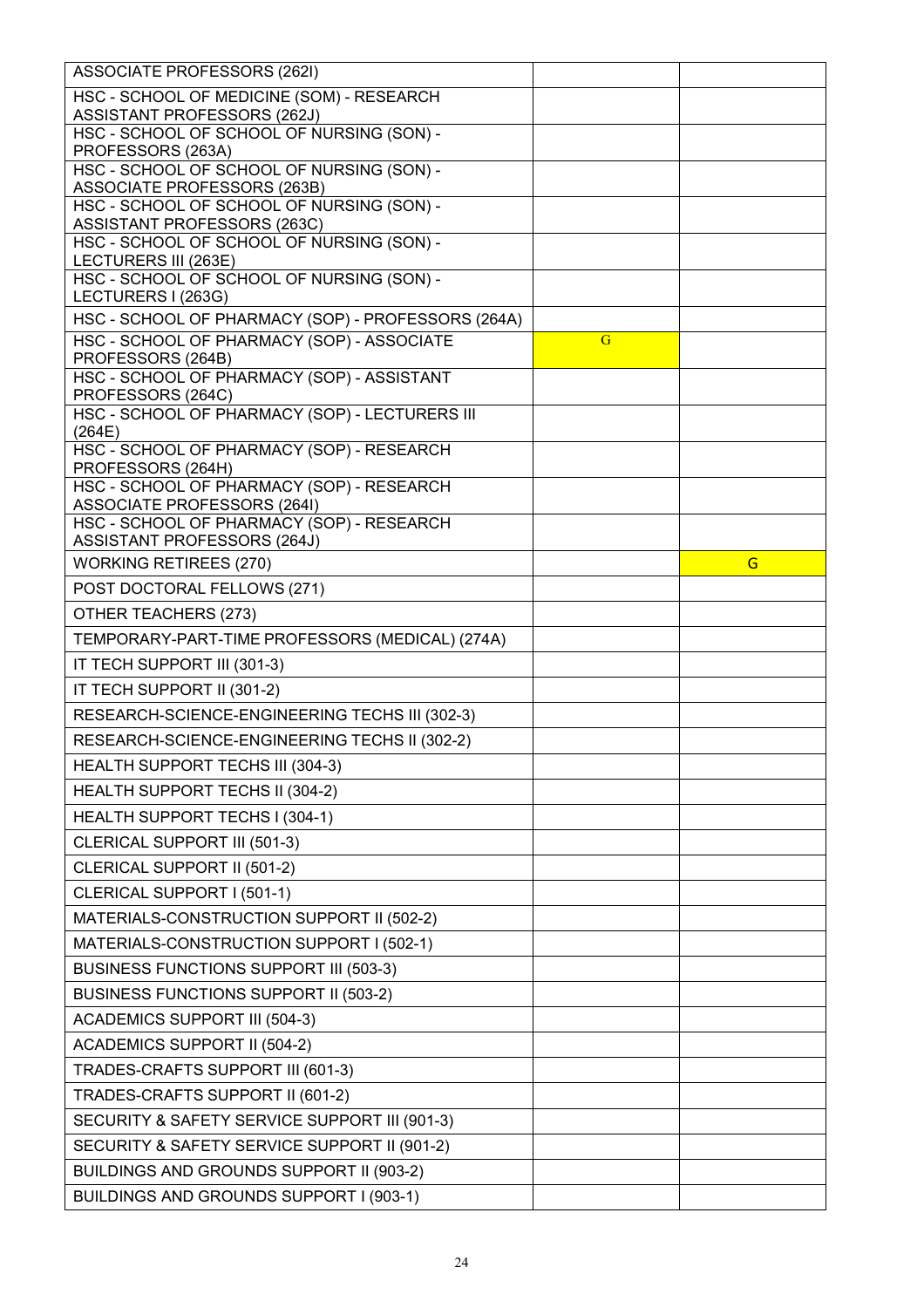# **University of New Mexico Gallup Branch**

|                                     |                        |                | <b>NEW</b>     |                   |                     |
|-------------------------------------|------------------------|----------------|----------------|-------------------|---------------------|
|                                     | WORKFORCE   APPLICANTS |                | <b>HIRES</b>   | <b>PROMOTIONS</b> | <b>TERMINATIONS</b> |
| Total                               | 275                    | 309            | 62             | $\overline{4}$    | 14                  |
| Female                              | 150                    | 164            | 31             | $\overline{2}$    | 5                   |
| Female %                            | 54.55%                 | 53.07%         | 50.00%         | 50.00%            | 35.71%              |
| Minority                            | 176                    | 207            | 36             | $\pmb{0}$         | 9                   |
| Minority %                          | 64.00%                 | 66.99%         | 58.06%         | 0.00%             | 64.29%              |
| <b>Black</b>                        | 4                      | 15             | $\overline{2}$ | 0                 | $\mathbf 0$         |
| Black %                             | 1.45%                  | 4.85%          | 3.23%          | 0.00%             | 0.00%               |
| Hispanic                            | 40                     | 42             | $\overline{2}$ | $\pmb{0}$         | $\mathbf{1}$        |
| Hispanic %                          | 14.55%                 | 13.59%         | 3.23%          | 0.00%             | 7.14%               |
| Asian                               | 31                     | 15             | 7              | 0                 | 0                   |
| Asian %                             | 11.27%                 | 4.85%          | 11.29%         | 0.00%             | 0.00%               |
| American Indian or Alaskan Native   | 97                     | 135            | 21             | $\mathbf 0$       | 8                   |
| American Indian or Alaskan Native % | 35.27%                 | 43.69%         | 33.87%         | 0.00%             | 57.14%              |
| Native Hawaiian/Other Pacific       | $\pmb{0}$              | $\Omega$       | $\overline{2}$ | $\mathbf 0$       | $\mathbf 0$         |
| Native Hawaiian/Other Pacific %     | 0.00%                  | 0.00%          | 3.23%          | 0.00%             | 0.00%               |
| Two or More Races                   | $\overline{4}$         | $\Omega$       | 2              | $\mathbf 0$       | $\Omega$            |
| Two or More Races %                 | 1.45%                  | 0.00%          | 3.23%          | 0.00%             | 0.00%               |
| <b>Unknown Race</b>                 | $\pmb{0}$              | 39             | 0              | $\pmb{0}$         | $\mathbf 0$         |
| Unknown Race %                      | 0.00%                  | 12.62%         | 0.00%          | 0.00%             | 0.00%               |
| <b>Unknown Gender</b>               | 0                      | 11             | 0              | $\pmb{0}$         | $\mathbf 0$         |
| <b>Unknown Gender %</b>             | 0.00%                  | 3.56%          | $0.00\%$       | 0.00%             | 0.00%               |
| Individual with Disability          | 5                      | 16             | $\mathbf{1}$   | 0                 | $\Omega$            |
| Individual with Disability %        | 1.82%                  | 5.18%          | 1.61%          | 0.00%             | 0.00%               |
| <b>Protected Veterans</b>           | 5                      | $\overline{7}$ | 3              | $\mathbf 0$       | $\mathbf 0$         |
| Protected Veterans %                | 1.82%                  | 2.27%          | 4.84%          | 0.00%             | 0.00%               |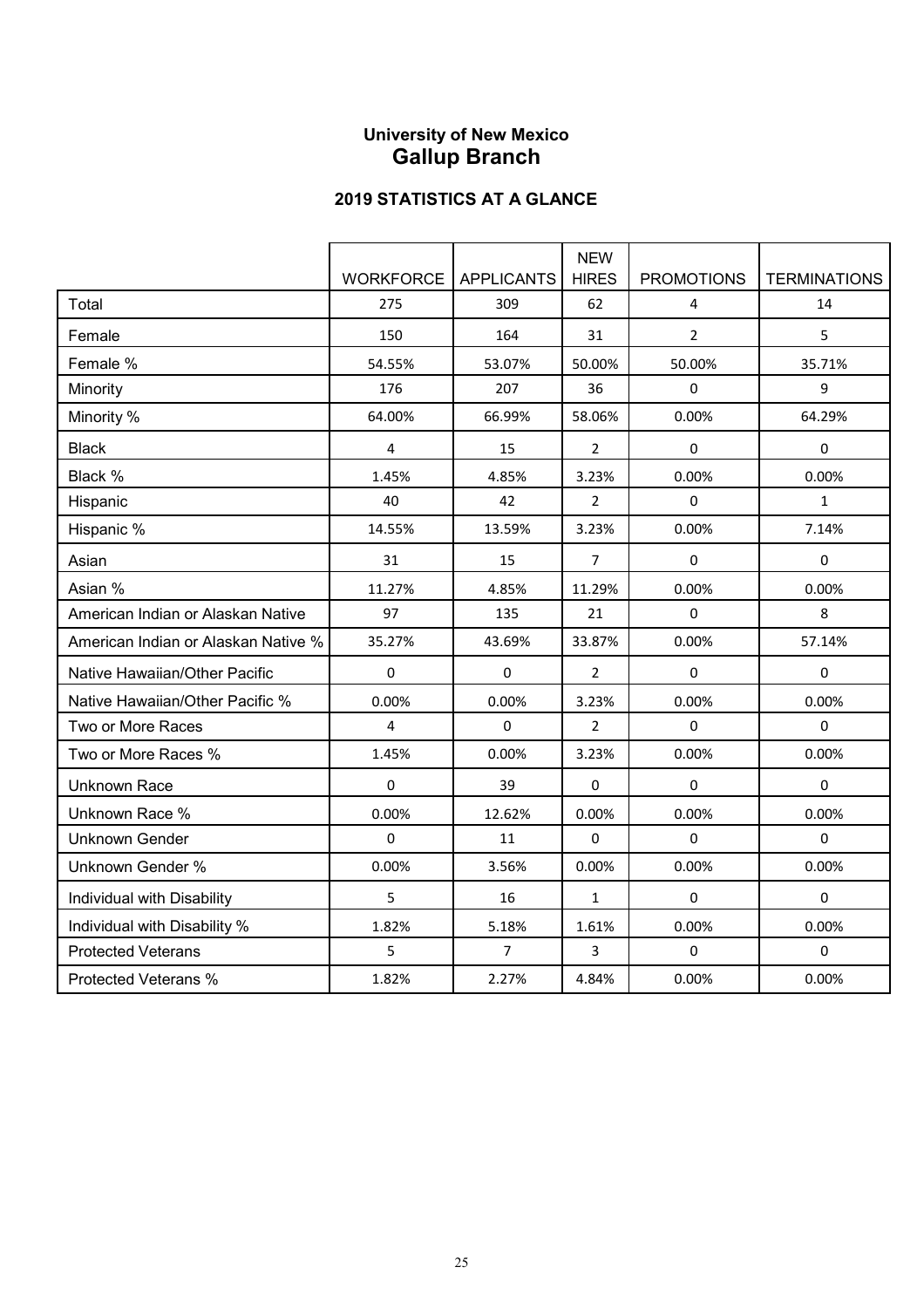\*There are no goals for females or minorities for 2018 for Gallup.

\*\*There are goals for Individuals with disabilities and veterans in virtually all job groups.

| 2019 GOALS*                                            |                    |                      |                                                            |
|--------------------------------------------------------|--------------------|----------------------|------------------------------------------------------------|
| <b>Job Group Name (Code)</b>                           | <b>Female Goal</b> | <b>Minority Goal</b> | <b>Goal for</b><br>Individuals with a<br><b>Disability</b> |
| MANAGEMENT (102)                                       |                    |                      | Yes                                                        |
| SUPERVISORY II (103)                                   |                    |                      | Yes                                                        |
| SUPERVISORY I (104)                                    |                    |                      | Yes                                                        |
| DEANS & SR. ASSOCIATE DEANS (105-2)                    |                    |                      | Yes                                                        |
| <b>BUSINESS FUNCTIONS PROFESSIONALS I</b><br>$(206-1)$ |                    |                      | Yes                                                        |
| ART-COMMUNICATIONS PROFESSIONALS II<br>$(208-2)$       |                    |                      | Yes                                                        |
| ADMINISTRATIVE PROFESSIONALS II (209-2)                |                    |                      | Yes                                                        |
| ADMINISTRATIVE PROFESSIONALS I (209-1)                 |                    |                      |                                                            |
| ACADEMICS PROFESSIONALS I (210-1)                      |                    |                      | Yes                                                        |
| <b>NON CREDIT TEACHERS (272)</b>                       |                    |                      | Yes                                                        |
| OTHER TEACHERS (273)                                   |                    |                      | Yes                                                        |
| TEMPORARY-PART-TIME PROFESSORS (NON-<br>MEDICAL) (274) |                    |                      | Yes                                                        |
| <b>BRANCH CAMPUS PROFESSORS (280A)</b>                 |                    |                      | Yes                                                        |
| <b>BRANCH CAMPUS ASSOCIATE PROFESSORS</b><br>(280B)    |                    |                      | Yes                                                        |
| <b>BRANCH CAMPUS ASSISTANT PROFESSORS</b><br>(280C)    |                    |                      | Yes                                                        |
| BRANCH CAMPUS TEMPORARY-PART-TIME<br>FACULTY (280D)    |                    |                      | Yes                                                        |
| BRANCH CAMPUS LECTURERS II (280F)                      |                    |                      | Yes                                                        |
| BRANCH CAMPUS LECTURERS I (280G)                       |                    |                      | Yes                                                        |
| IT TECH SUPPORT III (301-3)                            |                    |                      | Yes                                                        |
| RESEARCH-SCIENCE-ENGINEERING TECHS II<br>$(302-2)$     |                    |                      | Yes                                                        |
| <b>CLERICAL SUPPORT III (501-3)</b>                    |                    |                      | Yes                                                        |
| CLERICAL SUPPORT II (501-2)                            |                    |                      | Yes                                                        |
| CLERICAL SUPPORT I (501-1)                             |                    |                      | Yes                                                        |
| MATERIALS-CONSTRUCTION SUPPORT I (502-<br>1)           |                    |                      | Yes                                                        |
| BUSINESS FUNCTIONS SUPPORT III (503-3)                 |                    |                      | Yes                                                        |
| BUSINESS FUNCTIONS SUPPORT II (503-2)                  |                    |                      | Yes                                                        |
| <b>ACADEMICS SUPPORT III (504-3)</b>                   |                    |                      | Yes                                                        |
| <b>ACADEMICS SUPPORT II (504-2)</b>                    |                    |                      | Yes                                                        |
| TRADES-CRAFTS SUPPORT II (601-2)                       |                    |                      | Yes                                                        |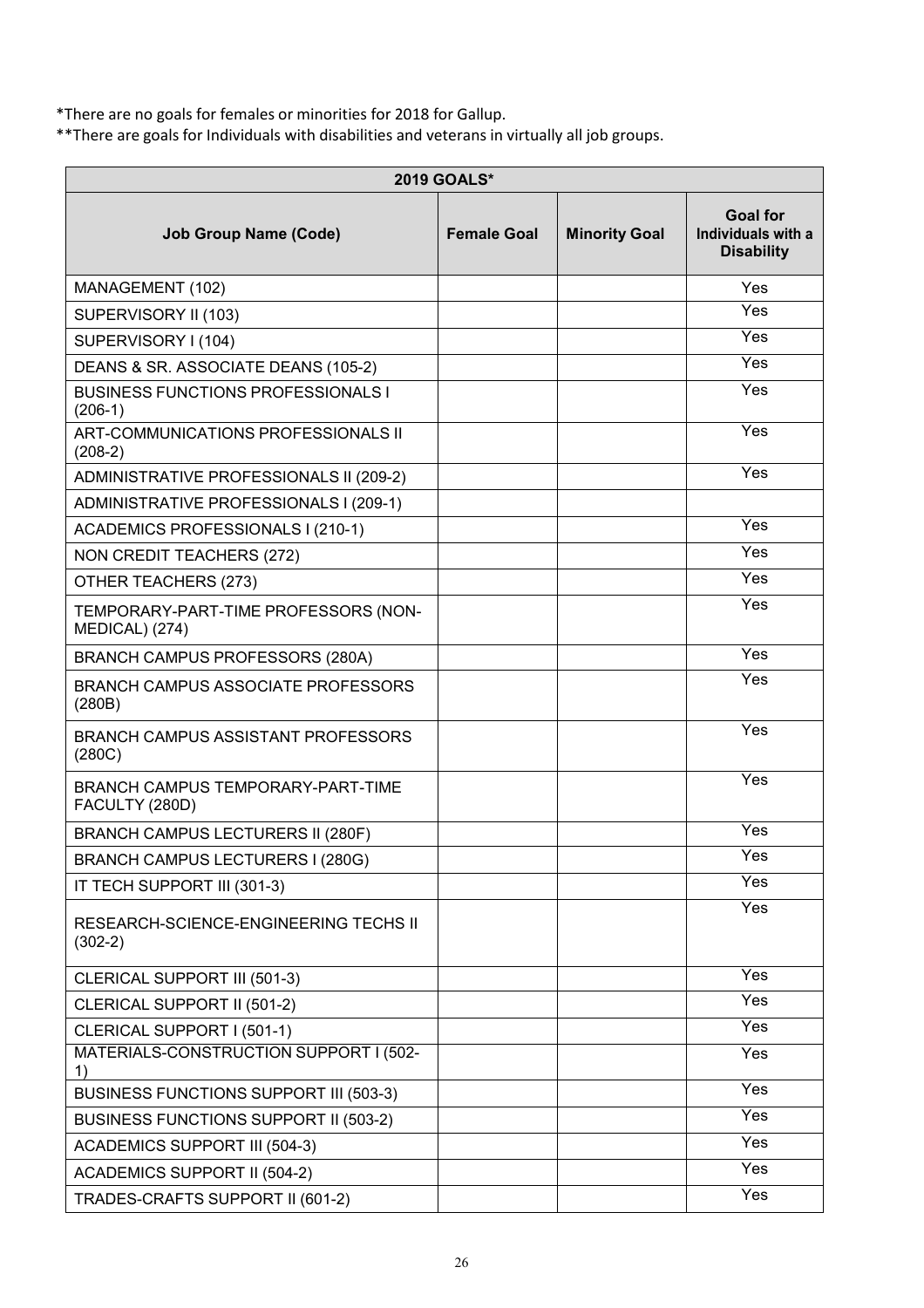| SECURITY & SAFETY SERVICE SUPPORT III<br>$(901-3)$ |  | Yes |
|----------------------------------------------------|--|-----|
| SECURITY & SAFETY SERVICE SUPPORT II<br>$(901-2)$  |  | Yes |
| CHILD CARE WORKERS (902)                           |  | Yes |
| BUILDINGS AND GROUNDS SUPPORT I (903-1)            |  |     |

### \*There were no goals for females or minorities for 2017 for Gallup.

| $G =$ Goal was identified                                           |                    |                      |
|---------------------------------------------------------------------|--------------------|----------------------|
| Goal Achieved or Substantially Achieved<br><b>Goal Not Achieved</b> |                    |                      |
| No Placement Opportunities                                          |                    |                      |
| <b>SUMMARY OF 2019 GOAL ACHIEVEMENT*</b>                            |                    |                      |
| <b>Job Group Name (Code)</b>                                        | <b>Female Goal</b> | <b>Minority Goal</b> |
| MANAGEMENT (102)                                                    |                    |                      |
| SUPERVISORY II (103)                                                |                    |                      |
| SUPERVISORY I (104)                                                 |                    |                      |
| DEANS & SR. ASSOCIATE DEANS (105-2)                                 |                    |                      |
| BUSINESS FUNCTIONS PROFESSIONALS I (206-1)                          |                    |                      |
| ART-COMMUNICATIONS PROFESSIONALS I (208-1)                          |                    |                      |
| ADMINISTRATIVE PROFESSIONALS I (209-1)                              |                    |                      |
| ACADEMICS PROFESSIONALS I (210-1)                                   |                    |                      |
| <b>WORKING RETIREES (270)</b>                                       |                    |                      |
| NON CREDIT TEACHERS (272)                                           |                    |                      |
| OTHER TEACHERS (273)                                                |                    |                      |
| <b>BRANCH CAMPUS PROFESSORS (280A)</b>                              |                    |                      |
| BRANCH CAMPUS ASSOCIATE PROFESSORS (280B)                           |                    |                      |
| BRANCH CAMPUS ASSISTANT PROFESSORS (280C)                           |                    |                      |
| BRANCH CAMPUS TEMPORARY-PART-TIME FACULTY (280D)                    |                    |                      |
| <b>BRANCH CAMPUS LECTURERS III (280E)</b>                           |                    |                      |
| <b>BRANCH CAMPUS LECTURERS II (280F)</b>                            |                    |                      |
| BRANCH CAMPUS LECTURERS I (280G)                                    |                    |                      |
| IT TECH SUPPORT III (301-3)                                         |                    |                      |
| RESEARCH-SCIENCE-ENGINEERING TECHS II (302-2)                       |                    |                      |
| CLERICAL SUPPORT III (501-3)                                        |                    |                      |
| CLERICAL SUPPORT II (501-2)                                         |                    |                      |
| CLERICAL SUPPORT I (501-1)                                          |                    |                      |
| MATERIALS-CONSTRUCTION SUPPORT I (502-1)                            |                    |                      |
| <b>BUSINESS FUNCTIONS SUPPORT III (503-3)</b>                       |                    |                      |
| <b>BUSINESS FUNCTIONS SUPPORT II (503-2)</b>                        |                    |                      |
| <b>ACADEMICS SUPPORT III (504-3)</b>                                |                    |                      |
| <b>ACADEMICS SUPPORT II (504-2)</b>                                 |                    |                      |
| <b>ACADEMICS SUPPORT I (504-1)</b>                                  |                    |                      |
| TRADES-CRAFTS SUPPORT II (601-2)                                    |                    |                      |
| SECURITY & SAFETY SERVICE SUPPORT III (901-3)                       |                    |                      |
| SECURITY & SAFETY SERVICE SUPPORT II (901-2)                        |                    |                      |
| BUILDINGS AND GROUNDS SUPPORT II (903-2)                            |                    |                      |
| BUILDINGS AND GROUNDS SUPPORT I (903-1)                             |                    |                      |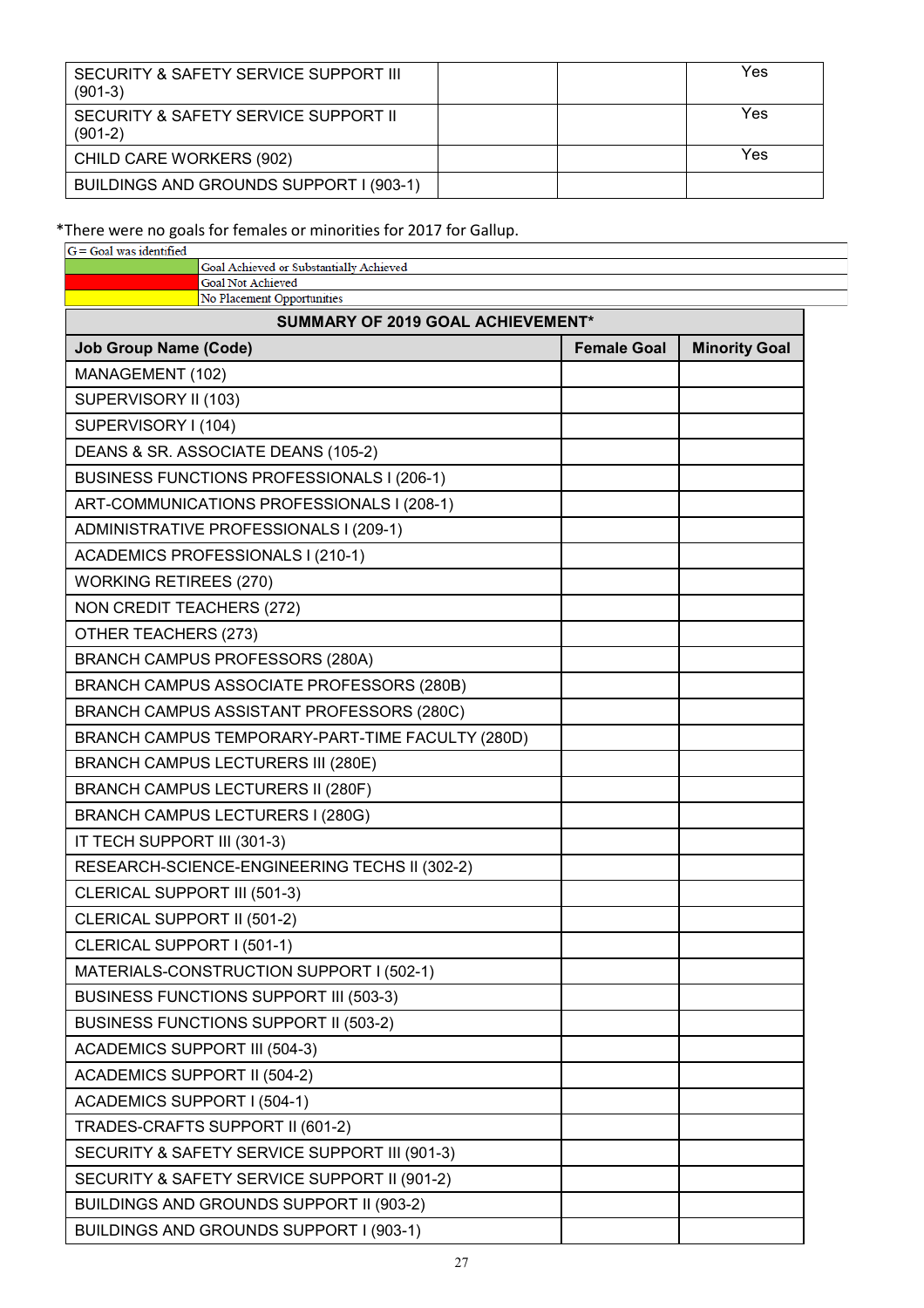# **University of New Mexico Los Alamos Branch**

|                                     |                              |              | <b>NEW</b>     |                   |                     |
|-------------------------------------|------------------------------|--------------|----------------|-------------------|---------------------|
|                                     | <b>WORKFORCE LAPPLICANTS</b> |              | <b>HIRES</b>   | <b>PROMOTIONS</b> | <b>TERMINATIONS</b> |
| Total                               | 141                          | 719          | 36             | 3                 | 10                  |
| Female                              | 80                           | 362          | 17             | $\overline{2}$    | 6                   |
| Female %                            | 56.74%                       | 50.35%       | 47.22%         | 66.67%            | 60.00%              |
| Minority                            | 25                           | 270          | 9              | $\overline{2}$    | 4                   |
| Minority %                          | 17.73%                       | 37.55%       | 25.00%         | 66.67%            | 40.00%              |
| <b>Black</b>                        | $\overline{2}$               | 75           | 0              | 0                 | $\mathbf 0$         |
| Black %                             | 1.42%                        | 10.43%       | 0.00%          | 0.00%             | 0.00%               |
| Hispanic                            | 17                           | 116          | 6              | $\overline{2}$    | $\overline{4}$      |
| Hispanic %                          | 12.06%                       | 16.13%       | 16.67%         | 66.67%            | 40.00%              |
| Asian                               | 3                            | 61           | $\overline{2}$ | 0                 | 0                   |
| Asian %                             | 2.13%                        | 8.48%        | 5.56%          | 0.00%             | 0.00%               |
| American Indian or Alaskan Native   | 3                            | 15           | $\mathbf{1}$   | $\pmb{0}$         | $\Omega$            |
| American Indian or Alaskan Native % | 2.13%                        | 2.09%        | 2.78%          | 0.00%             | 0.00%               |
| Native Hawaiian/Other Pacific       | 0                            | $\mathsf{3}$ | 0              | 0                 | 0                   |
| Native Hawaiian/Other Pacific %     | 0.00%                        | 0.42%        | 0.00%          | 0.00%             | 0.00%               |
| Two or More Races                   | 0                            | $\mathbf 0$  | 0              | $\pmb{0}$         | $\mathbf 0$         |
| Two or More Races %                 | 0.00%                        | 0.00%        | 0.00%          | 0.00%             | 0.00%               |
| <b>Unknown Race</b>                 | $\Omega$                     | 104          | $\Omega$       | $\Omega$          | $\Omega$            |
| Unknown Race %                      | 0.00%                        | 14.46%       | 0.00%          | 0.00%             | 0.00%               |
| <b>Unknown Gender</b>               | $\Omega$                     | 18           | $\Omega$       | $\Omega$          | $\Omega$            |
| <b>Unknown Gender %</b>             | 0.00%                        | 2.50%        | 0.00%          | 0.00%             | 0.00%               |
| Individual with Disability          | 3                            | 50           | 0              | 0                 | 0                   |
| Individual with Disability %        | 2.13%                        | 6.95%        | 0.00%          | 0.00%             | 0.00%               |
| <b>Protected Veterans</b>           | 3                            | 52           | $\mathbf{1}$   | $\mathbf 0$       | $\mathbf 0$         |
| <b>Protected Veterans %</b>         | 2.13%                        | 7.23%        | 2.78%          | 0.00%             | 0.00%               |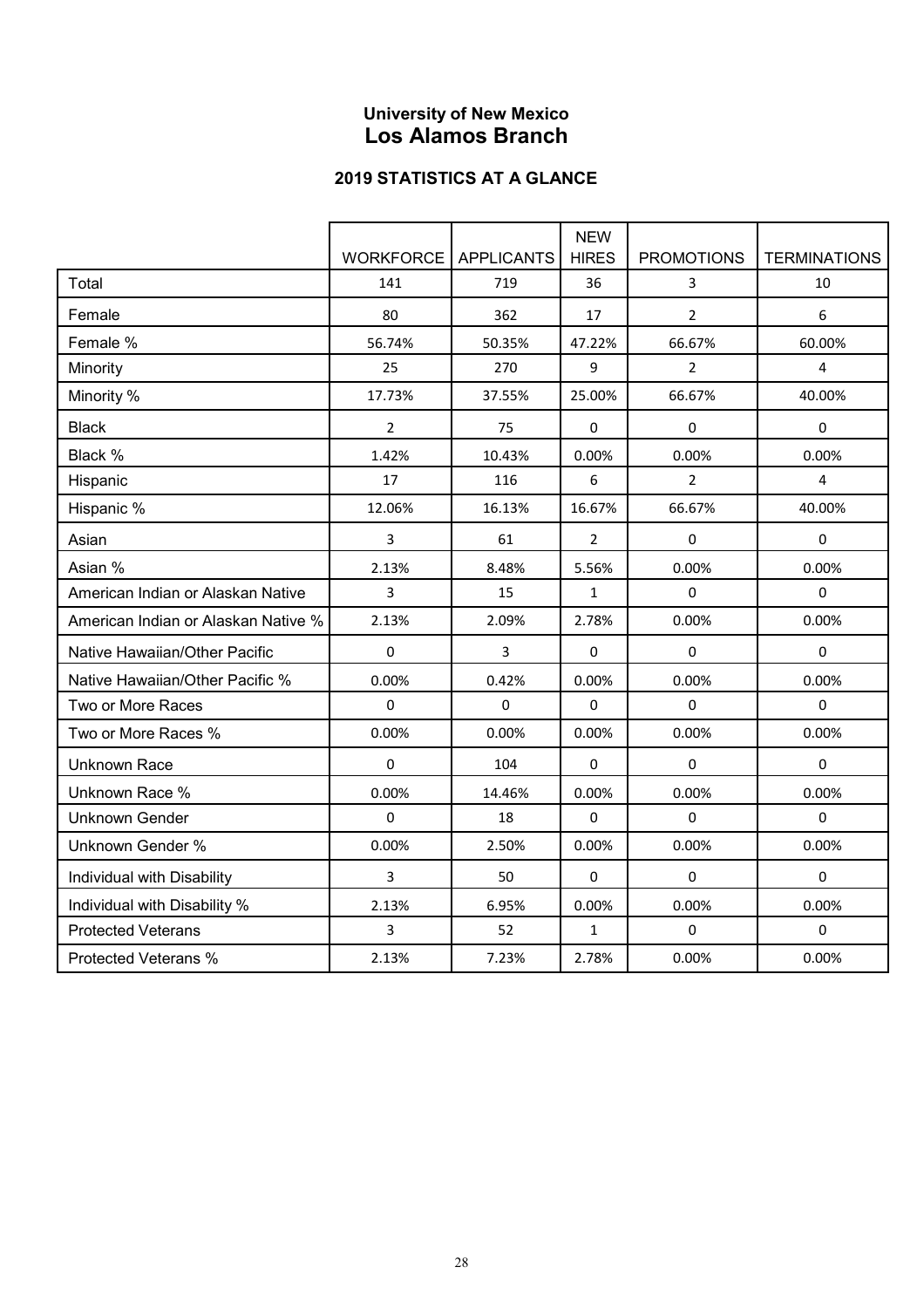\*There are no goals for females or minorities for 2018 for Los Alamos.

\*\*There are goals for Individuals with disabilities and veterans in virtually all job groups.

| <b>2019 GOALS*</b>                                          |                |                         |                                                            |  |  |
|-------------------------------------------------------------|----------------|-------------------------|------------------------------------------------------------|--|--|
| <b>Job Group Name (Code)</b>                                | Female<br>Goal | <b>Minority</b><br>Goal | <b>Goal for</b><br><b>Individuals with</b><br>a Disability |  |  |
| MANAGEMENT (102)                                            |                |                         | Yes                                                        |  |  |
| SUPERVISORY II (103)                                        |                |                         | Yes                                                        |  |  |
| SUPERVISORY I (104)                                         |                |                         | Yes                                                        |  |  |
| DEANS & SR. ASSOCIATE DEANS (105-2)                         |                |                         | Yes                                                        |  |  |
| ASSOCIATE DEANS & ASSISTANT DEANS (105-1)                   |                |                         | Yes                                                        |  |  |
| <b>INFORMATION TECHNOLOGY PROFESSIONALS II</b><br>$(204-2)$ |                |                         | Yes                                                        |  |  |
| <b>INFORMATION TECHNOLOGY PROFESSIONALS I</b><br>$(204-1)$  |                |                         | Yes                                                        |  |  |
| ART-COMMUNICATIONS PROFESSIONALS I (208-1)                  |                |                         | Yes                                                        |  |  |
| ADMINISTRATIVE PROFESSIONALS II (209-2)                     |                |                         | $\bar{Y}$ es                                               |  |  |
| ADMINISTRATIVE PROFESSIONALS I (209-1)                      |                |                         | $\overline{Yes}$                                           |  |  |
| ACADEMICS PROFESSIONALS I (210-1)                           |                |                         | Yes                                                        |  |  |
| NON CREDIT TEACHERS (272)                                   |                |                         | Yes                                                        |  |  |
| TEMPORARY-PART-TIME PROFESSORS (NON-<br>MEDICAL) (274)      |                |                         | Yes                                                        |  |  |
| <b>BRANCH CAMPUS PROFESSORS (280A)</b>                      |                |                         | Yes                                                        |  |  |
| <b>BRANCH CAMPUS ASSOCIATE PROFESSORS</b><br>(280B)         |                |                         | Yes                                                        |  |  |
| BRANCH CAMPUS ASSISTANT PROFESSORS<br>(280C)                |                |                         | Yes                                                        |  |  |
| BRANCH CAMPUS TEMPORARY-PART-TIME<br>FACULTY (280D)         |                |                         | Yes                                                        |  |  |
| <b>BRANCH CAMPUS LECTURERS III (280E)</b>                   |                |                         | $\overline{Y}$ es                                          |  |  |
| <b>BRANCH CAMPUS LECTURERS II (280F)</b>                    |                |                         | $\overline{Yes}$                                           |  |  |
| <b>BRANCH CAMPUS LECTURERS I (280G)</b>                     |                |                         | Yes                                                        |  |  |
| RESEARCH-SCIENCE-ENGINEERING TECHS III<br>302-3)            |                |                         | Yes                                                        |  |  |
| CLERICAL SUPPORT III (501-3)                                |                |                         | Yes                                                        |  |  |
| CLERICAL SUPPORT II (501-2)                                 |                |                         | Yes                                                        |  |  |
| <b>BUSINESS FUNCTIONS SUPPORT II (503-2)</b>                |                |                         | Yes                                                        |  |  |
| <b>ACADEMICS SUPPORT III (504-3)</b>                        |                |                         | Yes                                                        |  |  |
| <b>ACADEMICS SUPPORT II (504-2)</b>                         |                |                         | Yes                                                        |  |  |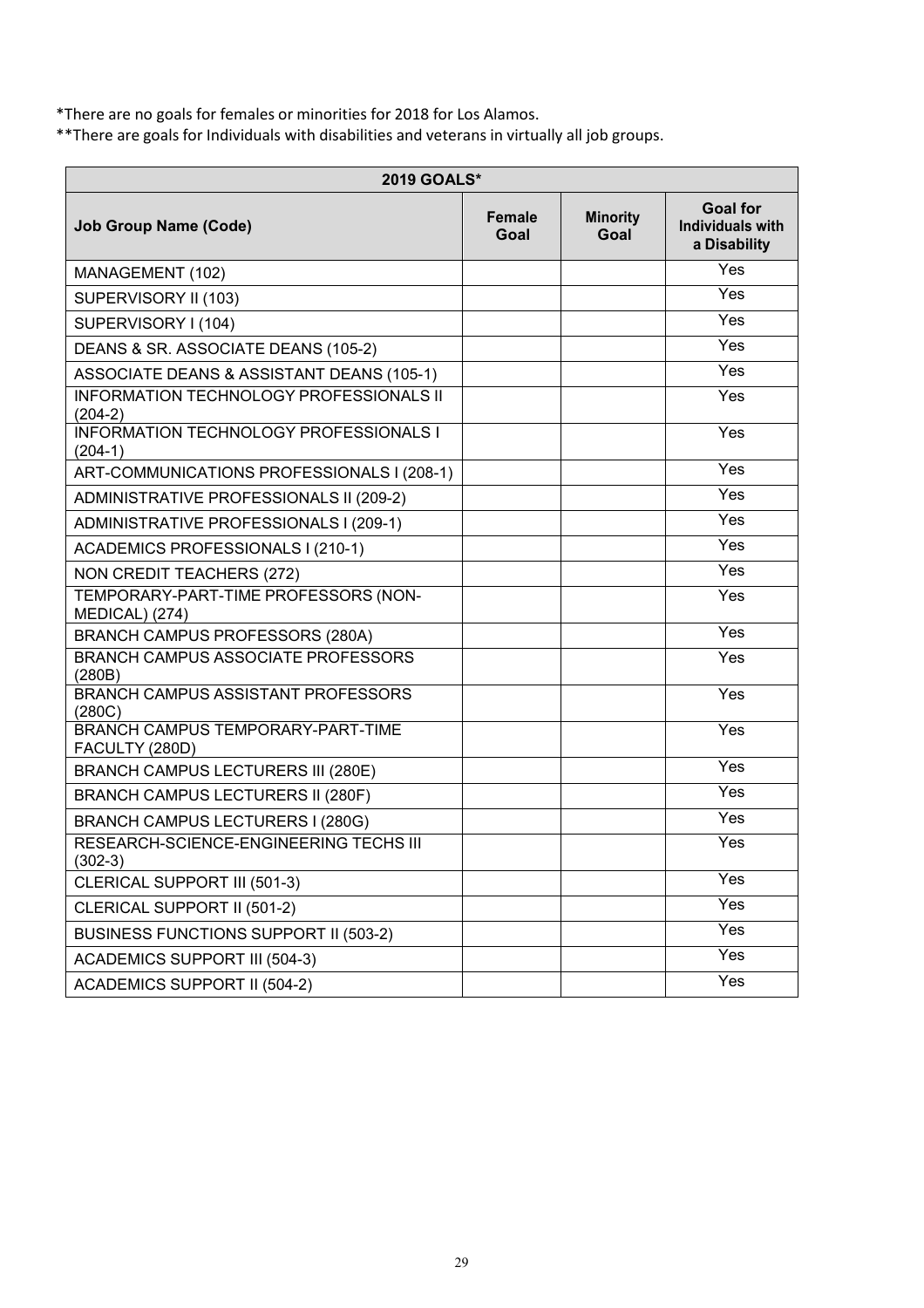### \*There were no goals for females or minorities for 2017 for Los Alamos.

| THETE WELE TID goals for Terriales of Thillorities for 2017 for Los Alamos.<br>$G =$ Goal was identified |                    |                      |
|----------------------------------------------------------------------------------------------------------|--------------------|----------------------|
| Goal Achieved or Substantially Achieved                                                                  |                    |                      |
| <b>Goal Not Achieved</b><br>No Placement Opportunities                                                   |                    |                      |
| <b>SUMMARY OF 2019 GOAL ACHIEVEMENT</b>                                                                  |                    |                      |
| <b>Job Group Name (Code)</b>                                                                             | <b>Female Goal</b> | <b>Minority Goal</b> |
| MANAGEMENT (102)                                                                                         |                    |                      |
| SUPERVISORY II (103)                                                                                     |                    |                      |
| SUPERVISORY I (104)                                                                                      |                    |                      |
| DEANS & SR. ASSOCIATE DEANS (105-2)                                                                      |                    |                      |
| INFORMATION TECHNOLOGY PROFESSIONALS I (204-1)                                                           |                    |                      |
| ART-COMMUNICATIONS PROFESSIONALS I (208-1)                                                               |                    |                      |
| ADMINISTRATIVE PROFESSIONALS II (209-2)                                                                  |                    |                      |
| ACADEMICS PROFESSIONALS I (210-1)                                                                        |                    |                      |
| <b>WORKING RETIREES (270)</b>                                                                            |                    |                      |
| <b>NON CREDIT TEACHERS (272)</b>                                                                         |                    |                      |
| <b>BRANCH CAMPUS PROFESSORS (280A)</b>                                                                   |                    |                      |
| BRANCH CAMPUS ASSOCIATE PROFESSORS (280B)                                                                |                    |                      |
| BRANCH CAMPUS ASSISTANT PROFESSORS (280C)                                                                |                    |                      |
| BRANCH CAMPUS TEMPORARY-PART-TIME FACULTY (280D)                                                         |                    |                      |
| <b>BRANCH CAMPUS LECTURERS III (280E)</b>                                                                |                    |                      |
| <b>BRANCH CAMPUS LECTURERS II (280F)</b>                                                                 |                    |                      |
| <b>BRANCH CAMPUS LECTURERS I (280G)</b>                                                                  |                    |                      |
| RESEARCH-SCIENCE-ENGINEERING TECHS III (302-3)                                                           |                    |                      |
| CLERICAL SUPPORT III (501-3)                                                                             |                    |                      |
| CLERICAL SUPPORT II (501-2)                                                                              |                    |                      |
| <b>BUSINESS FUNCTIONS SUPPORT II (503-2)</b>                                                             |                    |                      |
| <b>ACADEMICS SUPPORT III (504-3)</b>                                                                     |                    |                      |
| <b>ACADEMICS SUPPORT II (504-2)</b>                                                                      |                    |                      |
|                                                                                                          |                    |                      |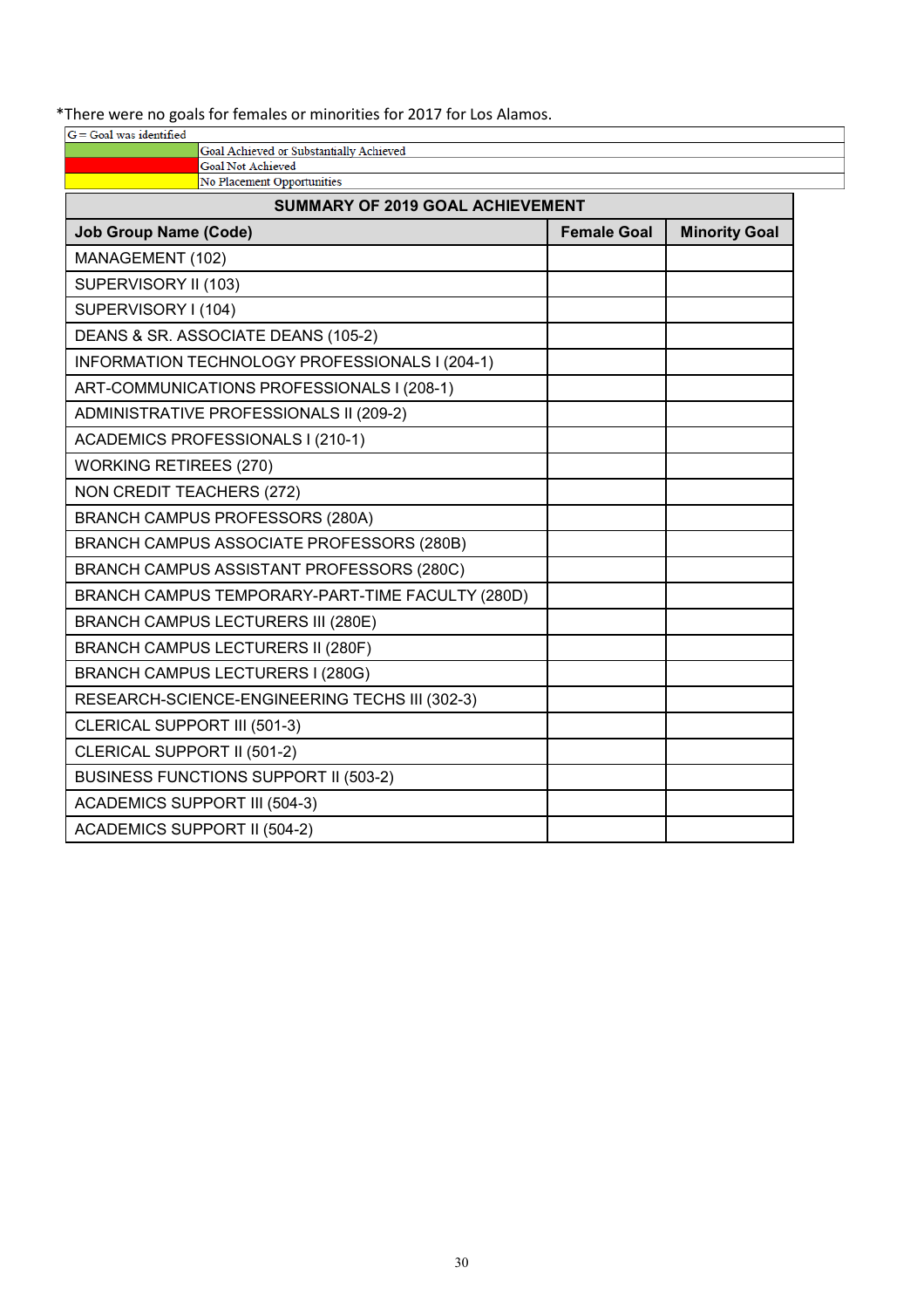### **University of New Mexico Taos Branch**

|                                     |                  |                   | <b>NEW</b>   |                   |                     |
|-------------------------------------|------------------|-------------------|--------------|-------------------|---------------------|
|                                     | <b>WORKFORCE</b> | <b>APPLICANTS</b> | <b>HIRES</b> | <b>PROMOTIONS</b> | <b>TERMINATIONS</b> |
| Total                               | 207              | 435               | 55           | $\mathbf{1}$      | 14                  |
| Female                              | 122              | 234               | 34           | $\mathbf{1}$      | 5                   |
| Female %                            | 58.94%           | 53.79%            | 61.82%       | 100.00%           | 35.71%              |
| Minority                            | 97               | 190               | 21           | $\mathbf{1}$      | 8                   |
| Minority %                          | 46.86%           | 43.68%            | 38.18%       | 100.00%           | 57.14%              |
| <b>Black</b>                        | 3                | 9                 | $\mathbf{1}$ | $\pmb{0}$         | $\pmb{0}$           |
| Black %                             | 1.45%            | 2.07%             | 1.82%        | 0.00%             | 0.00%               |
| Hispanic                            | 87               | 159               | 18           | $\mathbf{1}$      | $\overline{7}$      |
| Hispanic %                          | 42.03%           | 36.55%            | 32.73%       | 100.00%           | 50.00%              |
| Asian                               | $\mathbf 0$      | 6                 | 0            | $\pmb{0}$         | $\pmb{0}$           |
| Asian %                             | 0.00%            | 1.38%             | 0.00%        | 0.00%             | 0.00%               |
| American Indian or Alaskan Native   | 3                | 16                | $\pmb{0}$    | $\mathbf 0$       | $\mathbf{1}$        |
| American Indian or Alaskan Native % | 1.45%            | 3.68%             | 0.00%        | 0.00%             | 7.14%               |
| Native Hawaiian/Other Pacific       | $\pmb{0}$        | 0                 | $\pmb{0}$    | $\mathbf 0$       | $\pmb{0}$           |
| Native Hawaiian/Other Pacific %     | 0.00%            | 0.00%             | 0.00%        | 0.00%             | 0.00%               |
| Two or More Races                   | 4                | 0                 | 2            | $\pmb{0}$         | $\mathbf 0$         |
| Two or More Races %                 | 1.93%            | 0.00%             | 3.64%        | 0.00%             | 0.00%               |
| <b>Unknown Race</b>                 | $\Omega$         | 75                | 0            | $\mathbf 0$       | $\Omega$            |
| Unknown Race %                      | 0.00%            | 17.24%            | 0.00%        | 0.00%             | 0.00%               |
| <b>Unknown Gender</b>               | $\mathbf 0$      | 19                | $\Omega$     | $\pmb{0}$         | $\mathbf 0$         |
| <b>Unknown Gender %</b>             | 0.00%            | 4.37%             | 0.00%        | 0.00%             | 0.00%               |
| Individual with Disability          | 5                | 33                | $\mathbf{1}$ | 0                 | $\Omega$            |
| Individual with Disability %        | 2.42%            | 7.59%             | 1.82%        | 0.00%             | 0.00%               |
| <b>Protected Veterans</b>           | $\overline{2}$   | 28                | $\pmb{0}$    | $\mathbf 0$       | $\mathbf{1}$        |
| Protected Veterans %                | 0.97%            | 6.44%             | 0.00%        | 0.00%             | 7.14%               |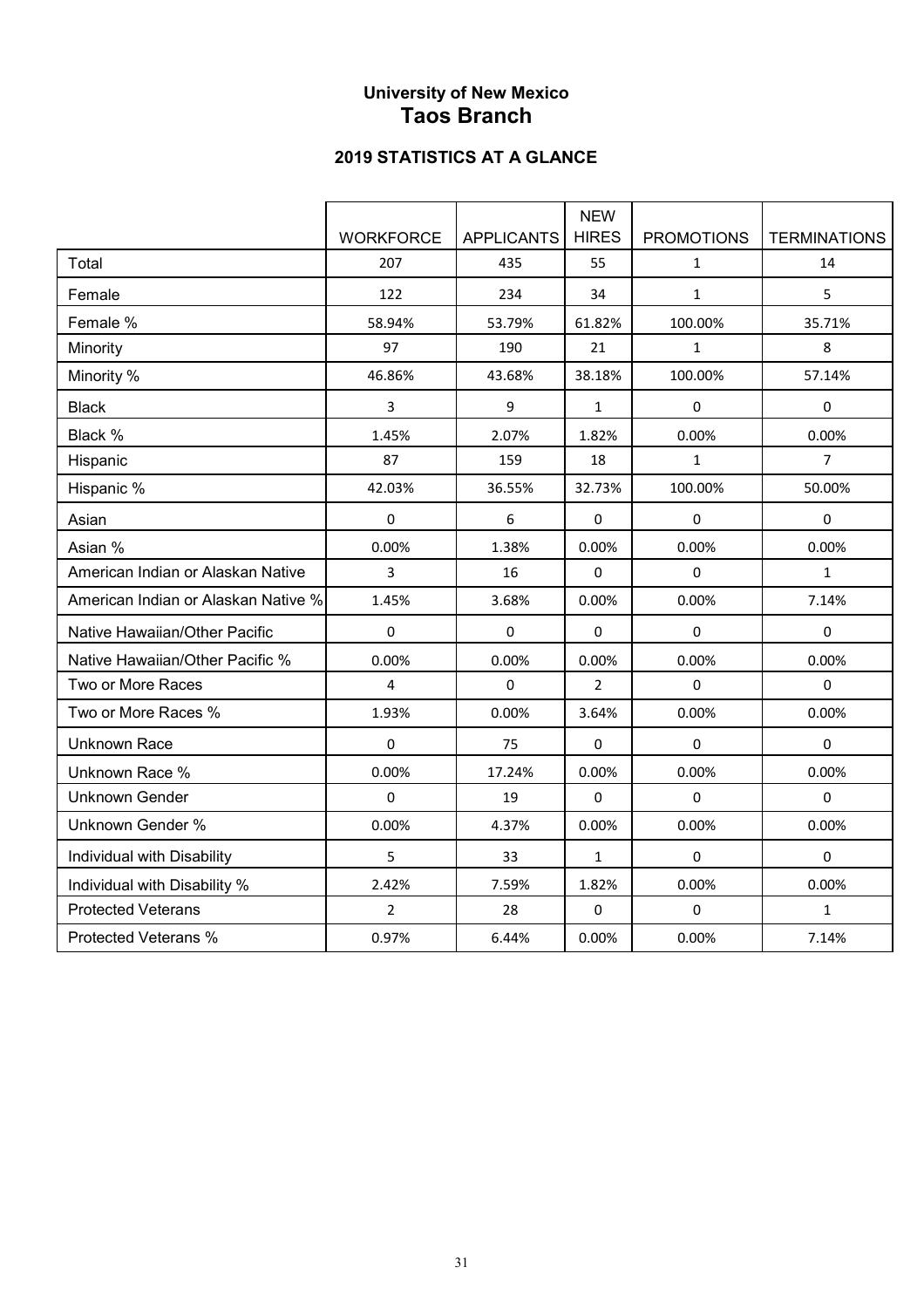\*\*There are goals for individuals with disabilities and veterans in virtually all job groups.

| <b>2019 GOALS*</b>                                     |                       |                      |                                                            |  |
|--------------------------------------------------------|-----------------------|----------------------|------------------------------------------------------------|--|
| <b>Job Group Name (Code)</b>                           | <b>Female</b><br>Goal | <b>Minority Goal</b> | <b>Goal for</b><br>Individuals with a<br><b>Disability</b> |  |
| EXECUTIVES (101)                                       |                       |                      | Yes                                                        |  |
| MANAGEMENT (102)                                       |                       |                      | Yes                                                        |  |
| SUPERVISORY II (103)                                   |                       |                      | Yes                                                        |  |
| SUPERVISORY I (104)                                    |                       |                      | Yes                                                        |  |
| DEANS & SR. ASSOCIATE DEANS (105-2)                    |                       |                      | $\bar{Y}$ es                                               |  |
| MATERIALS-CONSTRUCTION PROFESSIONALS II<br>$(203-2)$   |                       |                      | Yes                                                        |  |
| INFORMATION TECHNOLOGY PROFESSIONALS II<br>$(204-2)$   |                       |                      | Yes                                                        |  |
| BUSINESS FUNCTIONS PROFESSIONALS I (206-1)             |                       |                      | Yes                                                        |  |
| ART-COMMUNICATIONS PROFESSIONALS I (208-1)             |                       |                      | Yes                                                        |  |
| ADMINISTRATIVE PROFESSIONALS I (209-1)                 |                       |                      | Yes                                                        |  |
| ACADEMICS PROFESSIONALS I (210-1)                      |                       |                      |                                                            |  |
| <b>WORKING RETIREES (270)</b>                          |                       |                      | Yes                                                        |  |
| NON CREDIT TEACHERS (272)                              |                       |                      | Yes                                                        |  |
| OTHER TEACHERS (273)                                   |                       |                      | Yes                                                        |  |
| TEMPORARY-PART-TIME PROFESSORS (NON-<br>MEDICAL) (274) |                       |                      | Yes                                                        |  |
| <b>BRANCH CAMPUS ASSOCIATE PROFESSORS</b><br>(280B)    |                       |                      | Yes                                                        |  |
| BRANCH CAMPUS TEMPORARY-PART-TIME<br>FACULTY (280D)    |                       |                      | $\overline{Y}$ es                                          |  |
| <b>BRANCH CAMPUS LECTURERS III (280E)</b>              |                       |                      | Yes                                                        |  |
| <b>BRANCH CAMPUS LECTURERS II (280F)</b>               |                       |                      | Yes                                                        |  |
| IT TECH SUPPORT III (301-3)                            |                       | G                    |                                                            |  |
| CLERICAL SUPPORT III (501-3)                           |                       | G                    | Yes                                                        |  |
| CLERICAL SUPPORT II (501-2)                            |                       |                      | Yes                                                        |  |
| <b>BUSINESS FUNCTIONS SUPPORT III (503-3)</b>          |                       |                      | Yes                                                        |  |
| <b>BUSINESS FUNCTIONS SUPPORT II (503-2)</b>           |                       |                      | Yes                                                        |  |
| <b>ACADEMICS SUPPORT III (504-3)</b>                   |                       |                      |                                                            |  |
| <b>ACADEMICS SUPPORT II (504-2)</b>                    |                       |                      | Yes                                                        |  |
| BUILDINGS AND GROUNDS SUPPORT III (903-3)              |                       |                      | Yes                                                        |  |
| BUILDINGS AND GROUNDS SUPPORT II (903-2)               |                       |                      | Yes                                                        |  |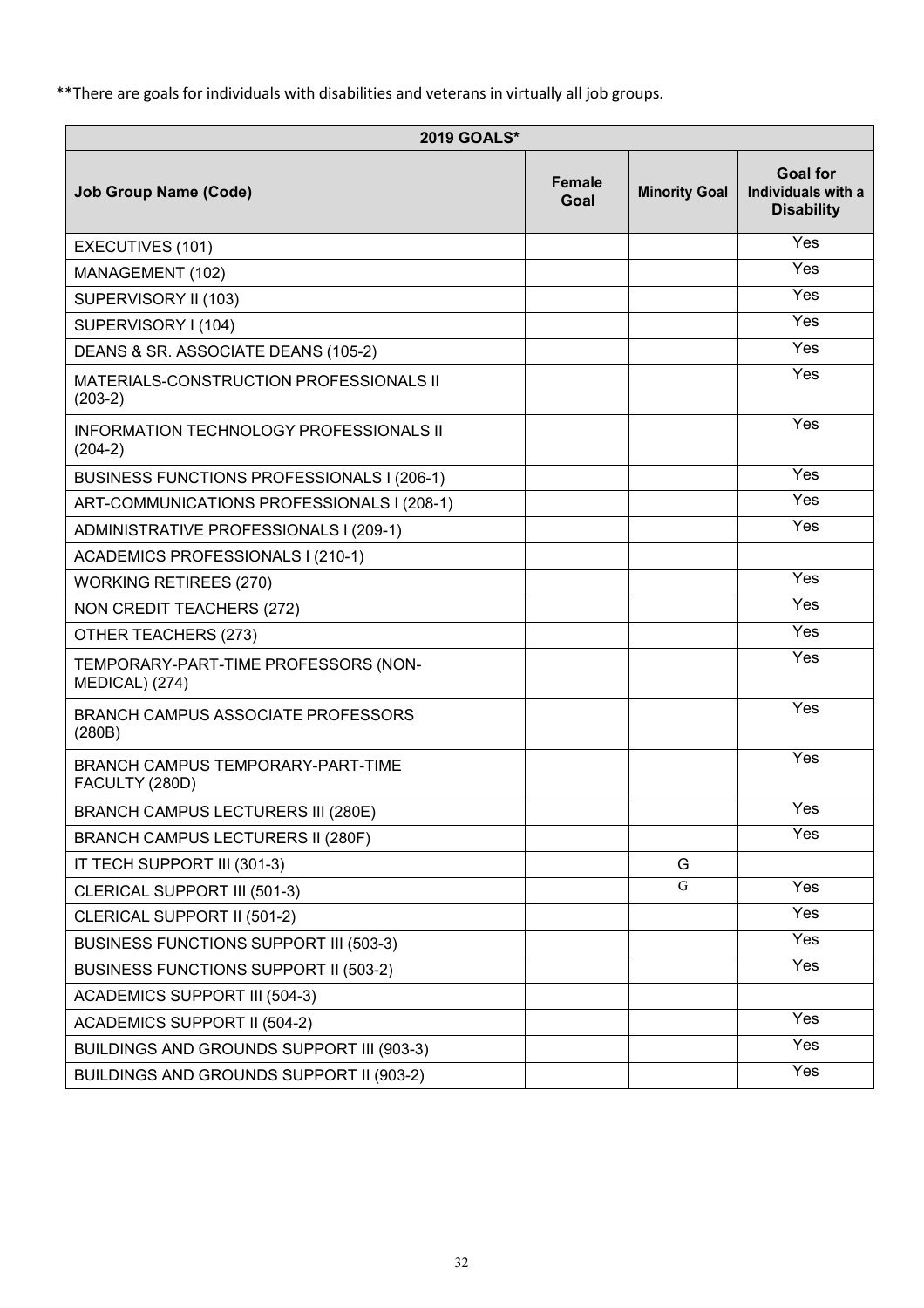# \*\*No placement opportunities mean no hiring in this job group.

| $G =$ Goal was identified |                                         |
|---------------------------|-----------------------------------------|
|                           | Goal Achieved or Substantially Achieved |
|                           | <b>Goal Not Achieved</b>                |
|                           | No Placement Opportunities              |

| <b>SUMMARY OF 2019 GOAL ACHIEVEMENT</b>            |                    |                      |  |  |  |
|----------------------------------------------------|--------------------|----------------------|--|--|--|
| <b>Job Group Name (Code)</b>                       | <b>Female Goal</b> | <b>Minority Goal</b> |  |  |  |
| MANAGEMENT (102)                                   |                    |                      |  |  |  |
| SUPERVISORY II (103)                               |                    |                      |  |  |  |
| SUPERVISORY I (104)                                |                    |                      |  |  |  |
| DEANS & SR. ASSOCIATE DEANS (105-2)                |                    |                      |  |  |  |
| MATERIALS-CONSTRUCTION PROFESSIONALS II (203-2)    |                    |                      |  |  |  |
| INFORMATION TECHNOLOGY PROFESSIONALS I (204-1)     |                    |                      |  |  |  |
| BUSINESS FUNCTIONS PROFESSIONALS I (206-1)         |                    |                      |  |  |  |
| ART-COMMUNICATIONS PROFESSIONALS I (208-1)         |                    |                      |  |  |  |
| ADMINISTRATIVE PROFESSIONALS I (209-1)             |                    |                      |  |  |  |
| ACADEMICS PROFESSIONALS I (210-1)                  |                    |                      |  |  |  |
| <b>WORKING RETIREES (270)</b>                      |                    |                      |  |  |  |
| <b>NON CREDIT TEACHERS (272)</b>                   |                    |                      |  |  |  |
| OTHER TEACHERS (273)                               |                    |                      |  |  |  |
| TEMPORARY-PART-TIME PROFESSORS (NON-MEDICAL) (274) |                    |                      |  |  |  |
| BRANCH CAMPUS ASSOCIATE PROFESSORS (280B)          |                    |                      |  |  |  |
| BRANCH CAMPUS TEMPORARY-PART-TIME FACULTY (280D)   |                    |                      |  |  |  |
| <b>BRANCH CAMPUS LECTURERS III (280E)</b>          |                    |                      |  |  |  |
| <b>BRANCH CAMPUS LECTURERS II (280F)</b>           |                    |                      |  |  |  |
| IT TECH SUPPORT III (301-3)                        |                    | G                    |  |  |  |
| CLERICAL SUPPORT III (501-3)                       | G                  |                      |  |  |  |
| CLERICAL SUPPORT II (501-2)                        |                    |                      |  |  |  |
| BUSINESS FUNCTIONS SUPPORT III (503-3)             |                    |                      |  |  |  |
| BUSINESS FUNCTIONS SUPPORT II (503-2)              |                    |                      |  |  |  |
| <b>ACADEMICS SUPPORT III (504-3)</b>               |                    |                      |  |  |  |
| <b>ACADEMICS SUPPORT II (504-2)</b>                |                    |                      |  |  |  |
| BUILDINGS AND GROUNDS SUPPORT III (903-3)          |                    |                      |  |  |  |
| BUILDINGS AND GROUNDS SUPPORT II (903-2)           |                    |                      |  |  |  |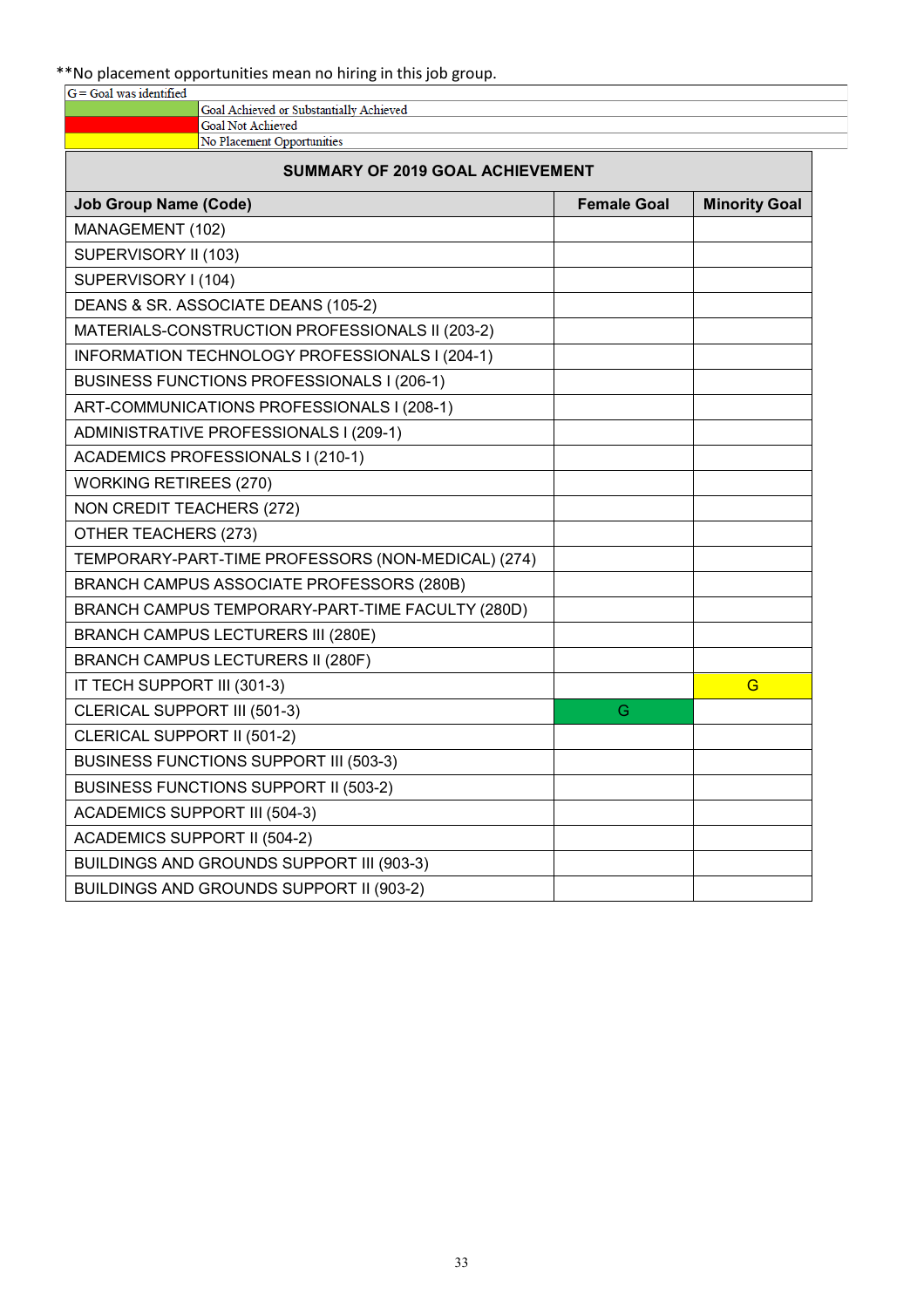# **University of New Mexico Valencia Branch**

|                                     |                  |                   | <b>NEW</b>              |                   |                     |
|-------------------------------------|------------------|-------------------|-------------------------|-------------------|---------------------|
|                                     | <b>WORKFORCE</b> | <b>APPLICANTS</b> | <b>HIRES</b>            | <b>PROMOTIONS</b> | <b>TERMINATIONS</b> |
| Total                               | 229              | 813               | 43                      | 14                | 21                  |
| Female                              | 152              | 423               | 26                      | 12                | 12                  |
| Female %                            | 66.38%           | 52.03%            | 60.47%                  | 85.71%            | 57.14%              |
| Minority                            | 102              | 414               | 16                      | 13                | 15                  |
| Minority %                          | 44.54%           | 50.92%            | 37.21%                  | 92.86%            | 71.43%              |
| <b>Black</b>                        | 3                | 34                | 0                       | 0                 | $\mathbf{1}$        |
| Black %                             | 1.31%            | 4.18%             | 0.00%                   | 0.00%             | 4.76%               |
| Hispanic                            | 84               | 293               | 12                      | 11                | 14                  |
| Hispanic %                          | 36.68%           | 36.04%            | 27.91%                  | 78.57%            | 66.67%              |
| Asian                               | 3                | 66                | $\mathbf{0}$            | 0                 | 0                   |
| Asian %                             | 1.31%            | 8.12%             | 0.00%                   | 0.00%             | 0.00%               |
| American Indian or Alaskan Native   | 7                | 20                | $\overline{2}$          | $\overline{2}$    | $\Omega$            |
| American Indian or Alaskan Native % | 3.06%            | 2.46%             | 4.65%                   | 14.29%            | 0.00%               |
| Native Hawaiian/Other Pacific       | 0                | $\mathbf{1}$      | $\Omega$                | 0                 | $\mathbf 0$         |
| Native Hawaiian/Other Pacific %     | 0.00%            | 0.12%             | 0.00%                   | 0.00%             | 0.00%               |
| Two or More Races                   | 5                | $\mathbf 0$       | $\overline{2}$          | 0                 | $\mathbf 0$         |
| Two or More Races %                 | 2.18%            | 0.00%             | 4.65%                   | 0.00%             | 0.00%               |
| <b>Unknown Race</b>                 | $\Omega$         | 76                | $\Omega$                | 0                 | $\Omega$            |
| Unknown Race %                      | 0.00%            | 9.35%             | 0.00%                   | 0.00%             | 0.00%               |
| <b>Unknown Gender</b>               | 0                | 21                | 0                       | 0                 | 0                   |
| Unknown Gender %                    | 0.00%            | 2.58%             | 0.00%                   | 0.00%             | 0.00%               |
| Individual with Disability          | 3                | 42                | 3                       | 0                 | $\Omega$            |
| Individual with Disability %        | 1.31%            | 5.17%             | 6.98%                   | 0.00%             | 0.00%               |
| <b>Protected Veterans</b>           | $\overline{2}$   | 33                | $\overline{\mathbf{4}}$ | $\mathbf{1}$      | $\mathbf 0$         |
| <b>Protected Veterans %</b>         | 0.87%            | 4.06%             | 9.30%                   | 7.14%             | 0.00%               |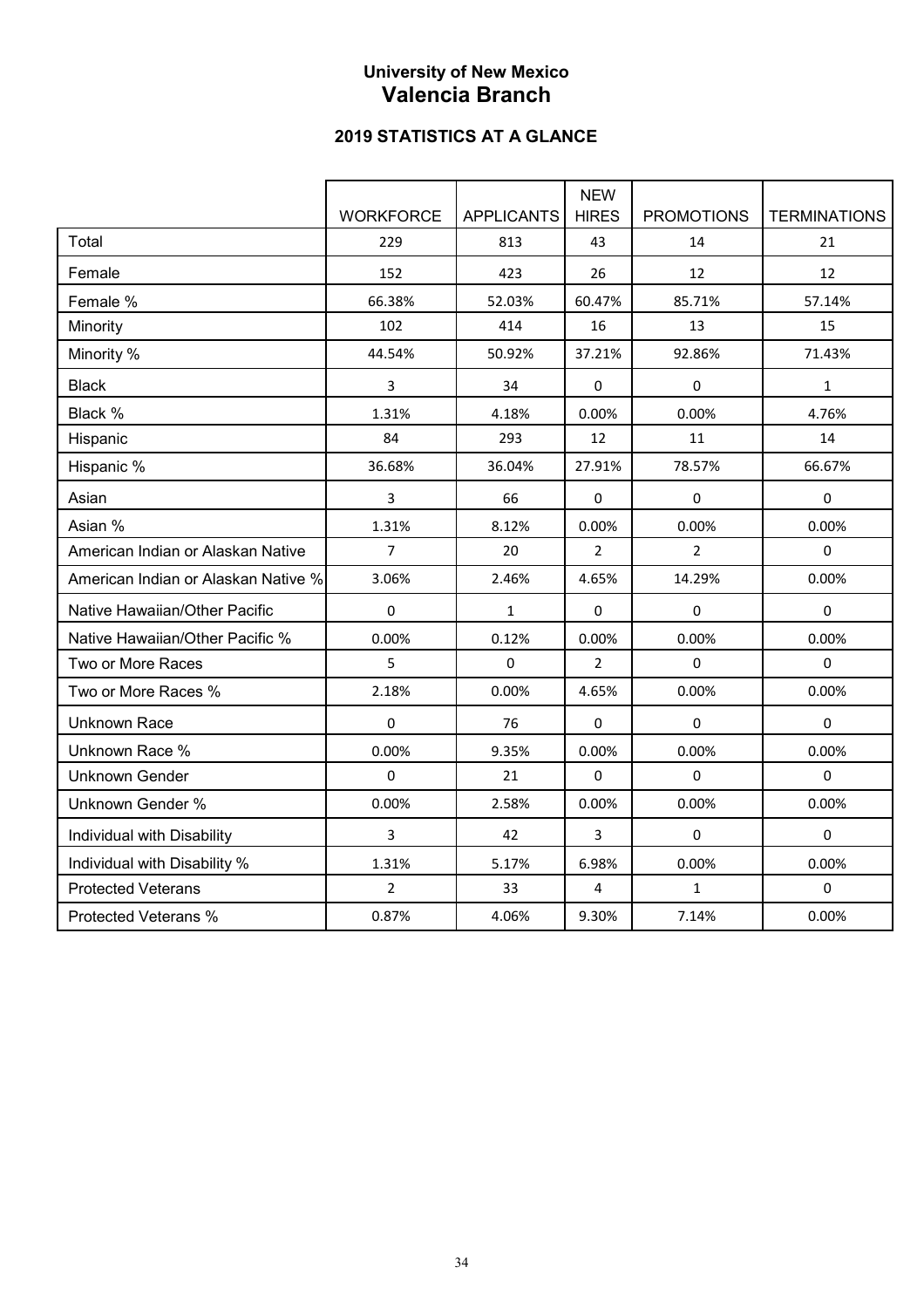\*There are no goals for females or minorities for 2018 for Valencia.

\*\*There are goals for individuals with disabilities and veterans in virtually all job groups.

| <b>2019 GOALS</b>                                                               |                    |                      |                                                            |  |  |
|---------------------------------------------------------------------------------|--------------------|----------------------|------------------------------------------------------------|--|--|
| <b>Job Group Name (Code)</b>                                                    | <b>Female Goal</b> | <b>Minority Goal</b> | <b>Goal for</b><br><b>Individuals with</b><br>a Disability |  |  |
| MANAGEMENT (102)                                                                | G                  |                      | Yes                                                        |  |  |
| SUPERVISORY II (103)                                                            |                    |                      | Yes                                                        |  |  |
| SUPERVISORY I (104)                                                             |                    |                      | Yes                                                        |  |  |
| DEANS & SR. ASSOCIATE DEANS (105-2)                                             |                    |                      | $\overline{Yes}$                                           |  |  |
| <b>INFORMATION TECHNOLOGY PROFESSIONALS II</b><br>$(204-2)$                     |                    |                      | Yes                                                        |  |  |
| BUSINESS FUNCTIONS PROFESSIONALS I (206-1)                                      |                    |                      | Yes                                                        |  |  |
| ART-COMMUNICATIONS PROFESSIONALS II (208-2)                                     |                    |                      | Yes                                                        |  |  |
| ADMINISTRATIVE PROFESSIONALS I (209-1)                                          |                    |                      | Yes                                                        |  |  |
| ACADEMICS PROFESSIONALS II (210-2)                                              |                    |                      | Yes                                                        |  |  |
| ARTS AND SCIENCES (NATURAL SCIENCES) -<br>TEMPORARY-PART-TIME PROFESSORS (251D) |                    |                      | Yes                                                        |  |  |
| <b>WORKING RETIREES (270)</b>                                                   |                    |                      | Yes                                                        |  |  |
| NON CREDIT TEACHERS (272)                                                       |                    |                      | $\bar{Y}$ es                                               |  |  |
| OTHER TEACHERS (273)                                                            |                    |                      | Yes                                                        |  |  |
| TEMPORARY-PART-TIME PROFESSORS (NON-<br>MEDICAL) (274)                          |                    |                      | Yes                                                        |  |  |
| <b>BRANCH CAMPUS PROFESSORS (280A)</b>                                          |                    |                      | Yes                                                        |  |  |
| BRANCH CAMPUS ASSOCIATE PROFESSORS<br>(280B)                                    |                    |                      | Yes                                                        |  |  |
| <b>BRANCH CAMPUS ASSISTANT PROFESSORS</b><br>(280C)                             |                    |                      | Yes                                                        |  |  |
| BRANCH CAMPUS TEMPORARY-PART-TIME<br>FACULTY (280D)                             |                    |                      | Yes                                                        |  |  |
| <b>BRANCH CAMPUS LECTURERS III (280E)</b>                                       |                    |                      | $\overline{Yes}$                                           |  |  |
| <b>BRANCH CAMPUS LECTURERS II (280F)</b>                                        |                    |                      | Yes                                                        |  |  |
| BRANCH CAMPUS LECTURERS I (280G)                                                |                    |                      | Yes                                                        |  |  |
| IT TECH SUPPORT III (301-3)                                                     |                    |                      | Yes                                                        |  |  |
| CLERICAL SUPPORT III (501-3)                                                    |                    |                      |                                                            |  |  |
| CLERICAL SUPPORT II (501-2)                                                     |                    |                      | Yes                                                        |  |  |
| CLERICAL SUPPORT I (501-1)                                                      |                    |                      | Yes                                                        |  |  |
| MATERIALS-CONSTRUCTION SUPPORT I (502-1)                                        |                    |                      | Yes                                                        |  |  |
| BUSINESS FUNCTIONS SUPPORT III (503-3)                                          |                    |                      | Yes                                                        |  |  |
| BUSINESS FUNCTIONS SUPPORT II (503-2)                                           |                    |                      |                                                            |  |  |
| <b>ACADEMICS SUPPORT III (504-3)</b>                                            |                    |                      | Yes                                                        |  |  |
| TRADES-CRAFTS SUPPORT II (601-2)                                                |                    |                      | $\overline{Yes}$                                           |  |  |
| SECURITY & SAFETY SERVICE SUPPORT III (901-3)                                   |                    |                      | Yes                                                        |  |  |
| BUILDINGS AND GROUNDS SUPPORT II (903-2)                                        |                    |                      | Yes                                                        |  |  |
| BUILDINGS AND GROUNDS SUPPORT I (903-1)                                         |                    |                      |                                                            |  |  |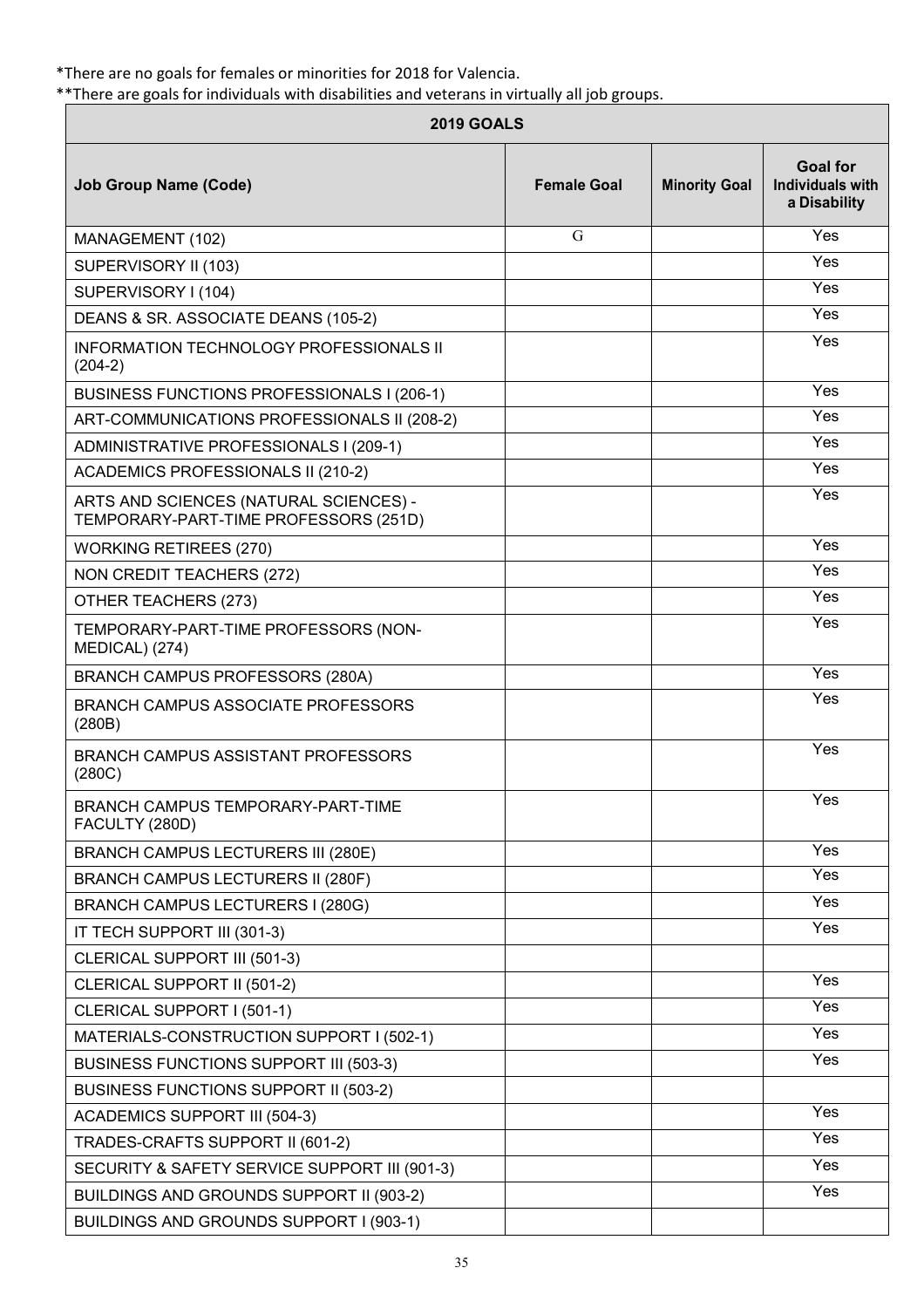\*\*No placement opportunities mean no hiring in this job group.<br>  $G =$  Goal was identified

| o = Goal was identified                                             |                    |                      |
|---------------------------------------------------------------------|--------------------|----------------------|
| Goal Achieved or Substantially Achieved<br><b>Goal Not Achieved</b> |                    |                      |
| No Placement Opportunities                                          |                    |                      |
| <b>SUMMARY OF 2019 GOAL ACHIEVEMENT</b>                             |                    |                      |
| <b>Job Group Name (Code)</b>                                        | <b>Female Goal</b> | <b>Minority Goal</b> |
| MANAGEMENT (102)                                                    |                    |                      |
| SUPERVISORY II (103)                                                |                    |                      |
| SUPERVISORY I (104)                                                 |                    |                      |
| DEANS & SR. ASSOCIATE DEANS (105-2)                                 |                    |                      |
| INFORMATION TECHNOLOGY PROFESSIONALS I (204-1)                      |                    |                      |
| BUSINESS FUNCTIONS PROFESSIONALS I (206-1)                          |                    |                      |
| ART-COMMUNICATIONS PROFESSIONALS II (208-2)                         |                    |                      |
| ADMINISTRATIVE PROFESSIONALS I (209-1)                              |                    |                      |
| <b>ACADEMICS PROFESSIONALS II (210-2)</b>                           |                    |                      |
| <b>WORKING RETIREES (270)</b>                                       |                    |                      |
| NON CREDIT TEACHERS (272)                                           |                    |                      |
| OTHER TEACHERS (273)                                                |                    |                      |
| TEMPORARY-PART-TIME PROFESSORS (NON-MEDICAL) (274)                  |                    |                      |
| <b>BRANCH CAMPUS PROFESSORS (280A)</b>                              |                    |                      |
| BRANCH CAMPUS ASSOCIATE PROFESSORS (280B)                           |                    |                      |
| BRANCH CAMPUS ASSISTANT PROFESSORS (280C)                           |                    |                      |
| BRANCH CAMPUS TEMPORARY-PART-TIME FACULTY (280D)                    |                    |                      |
| <b>BRANCH CAMPUS LECTURERS III (280E)</b>                           |                    |                      |
| <b>BRANCH CAMPUS LECTURERS II (280F)</b>                            |                    |                      |
| BRANCH CAMPUS LECTURERS I (280G)                                    |                    |                      |
| IT TECH SUPPORT III (301-3)                                         |                    |                      |
| CLERICAL SUPPORT III (501-3)                                        |                    |                      |
| CLERICAL SUPPORT II (501-2)                                         |                    |                      |
| CLERICAL SUPPORT I (501-1)                                          |                    |                      |
| MATERIALS-CONSTRUCTION SUPPORT I (502-1)                            |                    |                      |
| <b>BUSINESS FUNCTIONS SUPPORT III (503-3)</b>                       |                    |                      |
| BUSINESS FUNCTIONS SUPPORT II (503-2)                               |                    |                      |
| <b>ACADEMICS SUPPORT III (504-3)</b>                                |                    |                      |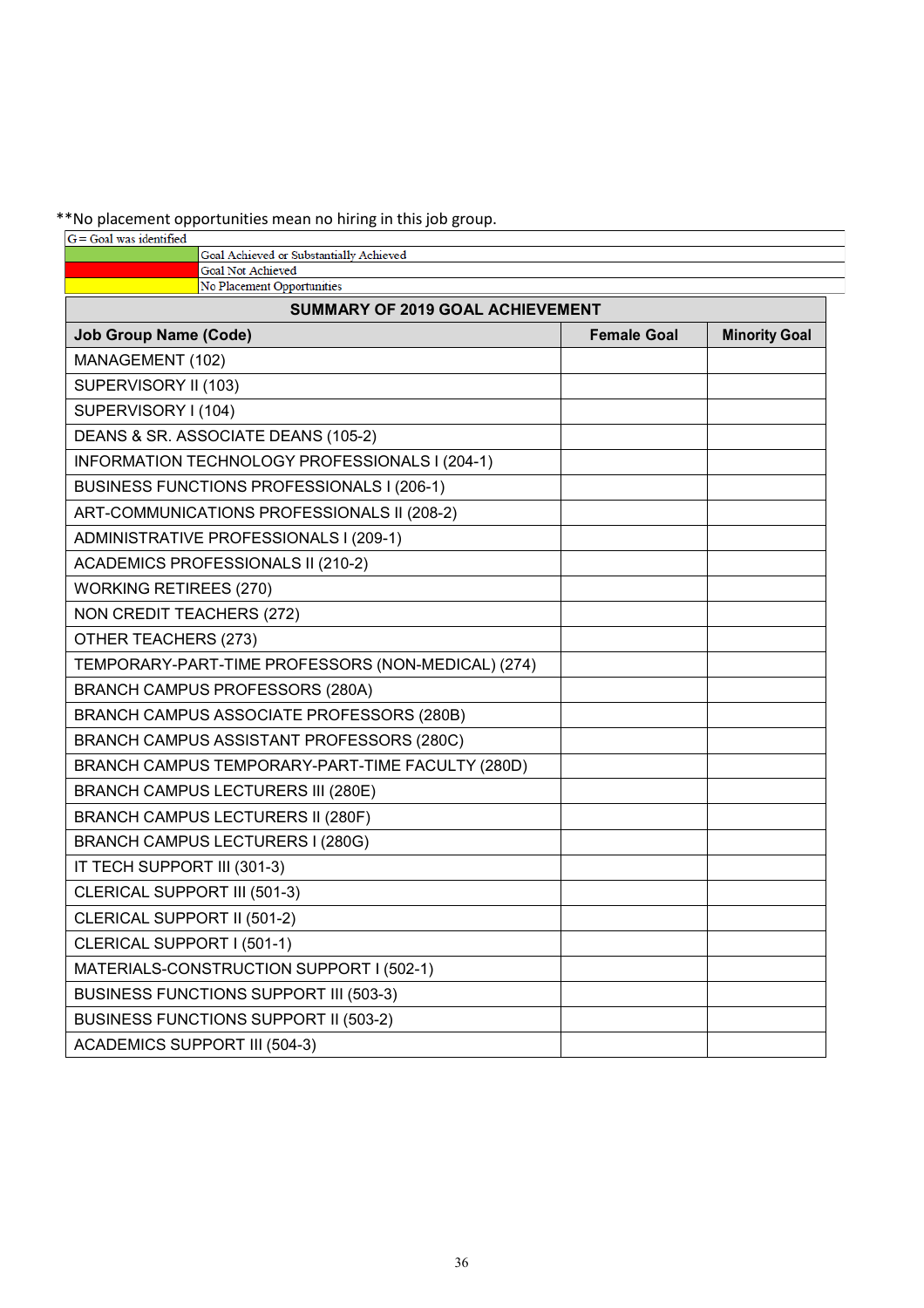### **Affirmative Action**

- Largely mandated
- Targets outreach to underutilized groups
- Helps prevent discrimination
- Measures good faith efforts in making affirmative action progress for minorities, women, protected veterans, and individuals with disabilities

# **Equal Employment Opportunity**

- Legally mandated
- Eliminates discrimination in human resource policies and practices
- Provides equal access and opportunity- no one excluded from participation

# **Embracing Diversity**

- Not legally mandated
- Inclusive of all groups
- Focuses on developing an environment that maximizes the potential of all employees by valuing diversity interpersonally and institutionally
- Business necessity given workforce trends
- Broader than ethnicity, race and gender

### **Equity in the Workplace**

- Diverse productive workforce
- More equitable and accessible work environment
- Level playing field for employee success
- Inclusive environment where all employees are valued
- Work environment free from discrimination and micro-aggression